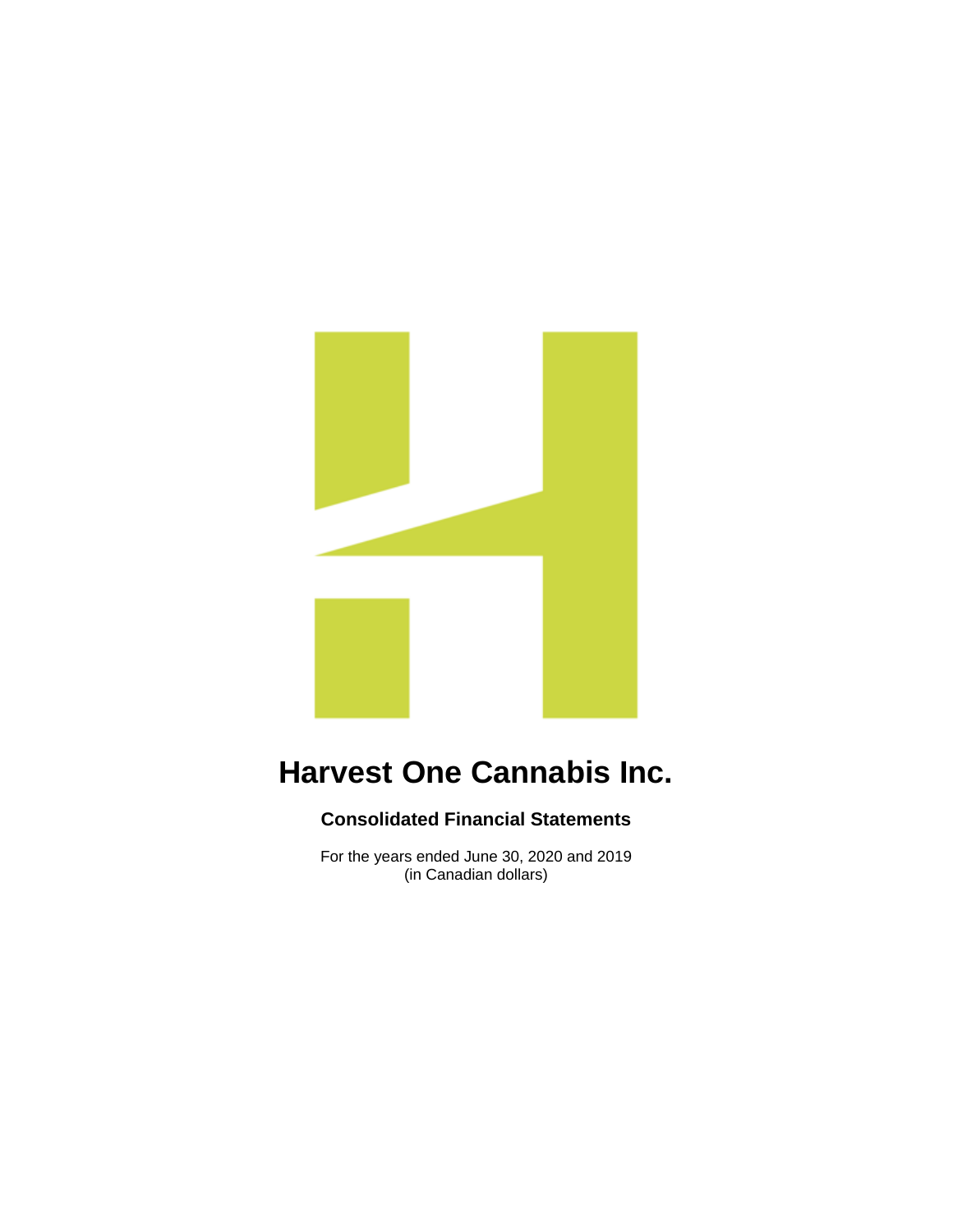### Table of contents

| 6     |
|-------|
|       |
| 8     |
| 9     |
| 10-47 |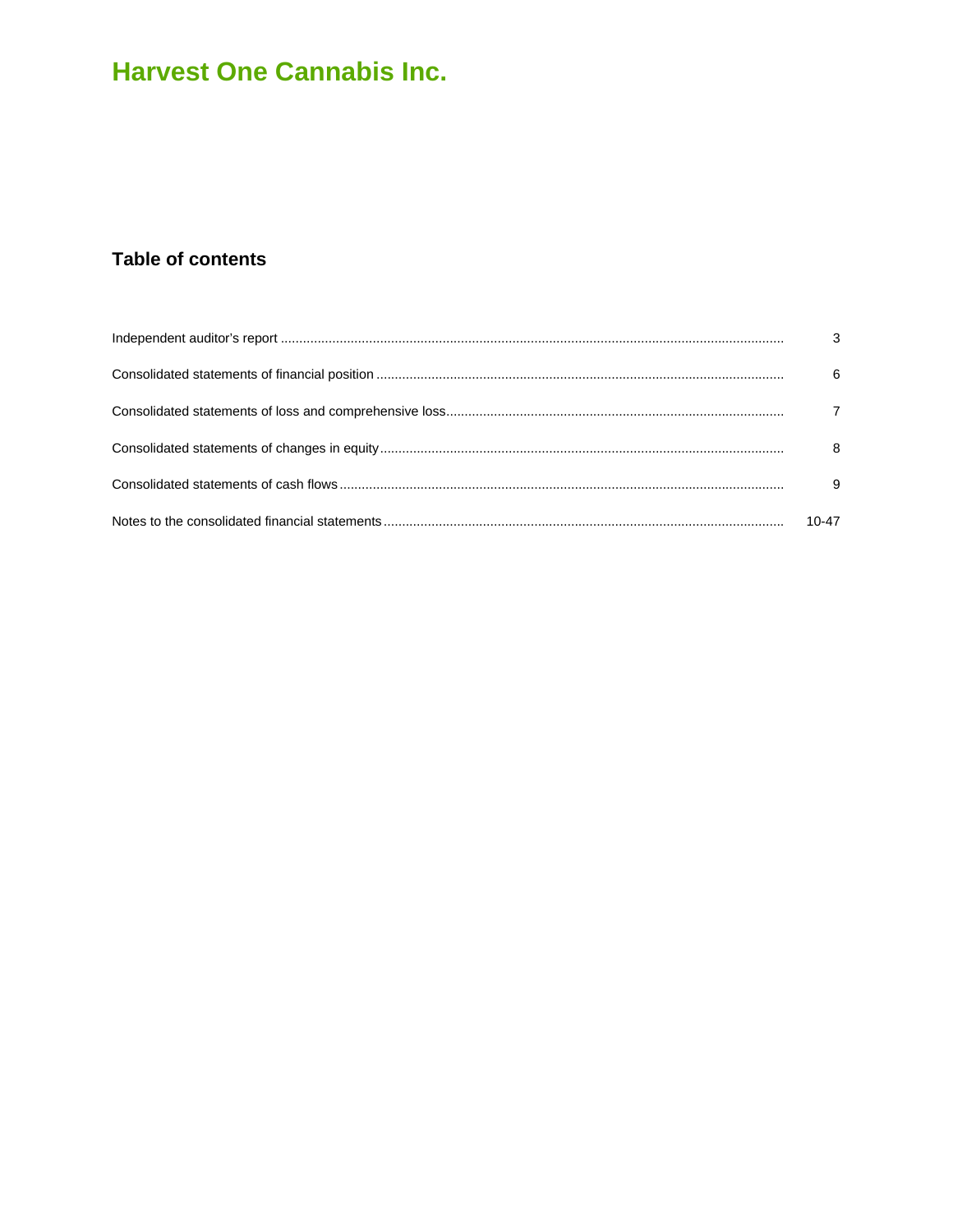# $D$ AVIDSON  $\&$  COMPANY LLP  $\_\_\_\_\$ Chartered Professional Accountants  $\_\_\_\$

### **INDEPENDENT AUDITOR'S REPORT**

To the Shareholders of Harvest One Cannabis Inc.

#### *Opinion*

We have audited the accompanying consolidated financial statements of Harvest One Cannabis Inc. (the "Company"), which comprise the consolidated statement of financial position as at June 30, 2020, and the consolidated statements of loss and comprehensive loss, changes in equity, and cash flows for the year then ended, and notes to the consolidated financial statements, including a summary of significant accounting policies.

In our opinion, these consolidated financial statements present fairly, in all material respects, the financial position of the Company as at June 30, 2020, and its financial performance and its cash flows for the year then ended in accordance with International Financial Reporting Standards ("IFRS").

#### *Basis for Opinion*

We conducted our audit in accordance with Canadian generally accepted auditing standards. Our responsibilities under those standards are further described in the Auditor's Responsibilities for the Audit of the Consolidated Financial Statements section of our report. We are independent of the Company in accordance with the ethical requirements that are relevant to our audit of the consolidated financial statements in Canada, and we have fulfilled our other ethical responsibilities in accordance with these requirements. We believe that the audit evidence we have obtained in our audit is sufficient and appropriate to provide a basis for our opinion.

#### *Material Uncertainty Related to Going Concern*

We draw attention to Note 2 of the consolidated financial statements, which indicates that the Company incurred a net loss during the year ended June 30, 2020 and had negative cash flows from operations. As stated in Note 2, these events and conditions indicate that a material uncertainty exists that may cast significant doubt on the Company's ability to continue as a going concern. Our opinion is not modified in respect of this matter.

#### *Other Matters*

The consolidated financial statements of Harvest One Cannabis Inc. for the year ended June 30, 2019 were audited by another auditor who expressed an unmodified opinion on those statements on October 28, 2019.

We draw attention to Note 24 to the consolidated financial statements, which explains that certain comparative information presented for the year ended June 30, 2019 has been reclassified to conform with the presentation requirements of IFRS 5, non-current assets held for sale and discontinued operations

#### *Other Information*

Management is responsible for the other information. The other information obtained at the date of this auditor's report includes Management's Discussion and Analysis.

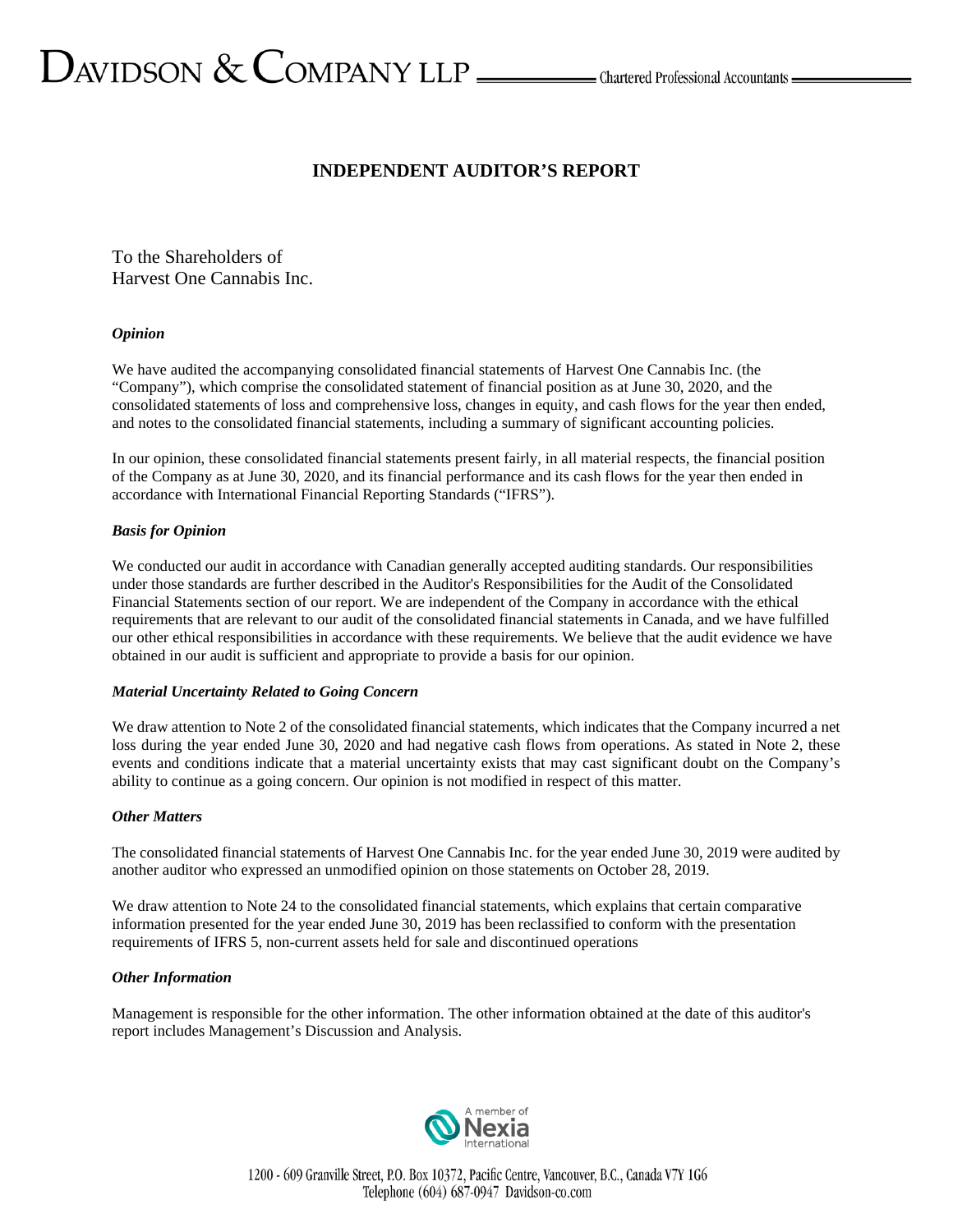Our opinion on the consolidated financial statements does not cover the other information and we do not express any form of assurance conclusion thereon.

In connection with our audit of the consolidated financial statements, our responsibility is to read the other information and, in doing so, consider whether the other information is materially inconsistent with the consolidated financial statements or our knowledge obtained in the audit, or otherwise appears to be materially misstated.

We obtained Management's Discussion and Analysis prior to the date of this auditor's report. If, based on the work we have performed, we conclude that there is a material misstatement of this other information, we are required to report that fact. We have nothing to report in this regard.

#### *Responsibilities of Management and Those Charged with Governance for the Consolidated Financial Statements*

Management is responsible for the preparation and fair presentation of the consolidated financial statements in accordance with IFRS, and for such internal control as management determines is necessary to enable the preparation of consolidated financial statements that are free from material misstatement, whether due to fraud or error.

In preparing the consolidated financial statements, management is responsible for assessing the Company's ability to continue as a going concern, disclosing, as applicable, matters related to going concern and using the going concern basis of accounting unless management either intends to liquidate the Company or to cease operations, or has no realistic alternative but to do so.

Those charged with governance are responsible for overseeing the Company's financial reporting process.

#### *Auditor's Responsibilities for the Audit of the Consolidated Financial Statements*

Our objectives are to obtain reasonable assurance about whether the consolidated financial statements as a whole are free from material misstatement, whether due to fraud or error, and to issue an auditor's report that includes our opinion. Reasonable assurance is a high level of assurance, but is not a guarantee that an audit conducted in accordance with Canadian generally accepted auditing standards will always detect a material misstatement when it exists. Misstatements can arise from fraud or error and are considered material if, individually or in the aggregate, they could reasonably be expected to influence the economic decisions of users taken on the basis of these consolidated financial statements.

As part of an audit in accordance with Canadian generally accepted auditing standards, we exercise professional judgment and maintain professional skepticism throughout the audit. We also:

- Identify and assess the risks of material misstatement of the consolidated financial statements, whether due to fraud or error, design and perform audit procedures responsive to those risks, and obtain audit evidence that is sufficient and appropriate to provide a basis for our opinion. The risk of not detecting a material misstatement resulting from fraud is higher than for one resulting from error, as fraud may involve collusion, forgery, intentional omissions, misrepresentations, or the override of internal control.
- Obtain an understanding of internal control relevant to the audit in order to design audit procedures that are appropriate in the circumstances, but not for the purpose of expressing an opinion on the effectiveness of the Company's internal control.
- Evaluate the appropriateness of accounting policies used and the reasonableness of accounting estimates and related disclosures made by management.
- Conclude on the appropriateness of management's use of the going concern basis of accounting and, based on the audit evidence obtained, whether a material uncertainty exists related to events or conditions that may cast significant doubt on the Company's ability to continue as a going concern. If we conclude that a material uncertainty exists, we are required to draw attention in our auditor's report to the related disclosures in the consolidated financial statements or, if such disclosures are inadequate, to modify our opinion. Our conclusions are based on the audit evidence obtained up to the date of our auditor's report. However, future events or conditions may cause the Company to cease to continue as a going concern.
- Evaluate the overall presentation, structure and content of the consolidated financial statements, including the disclosures, and whether the consolidated financial statements represent the underlying transactions and events in a manner that achieves fair presentation.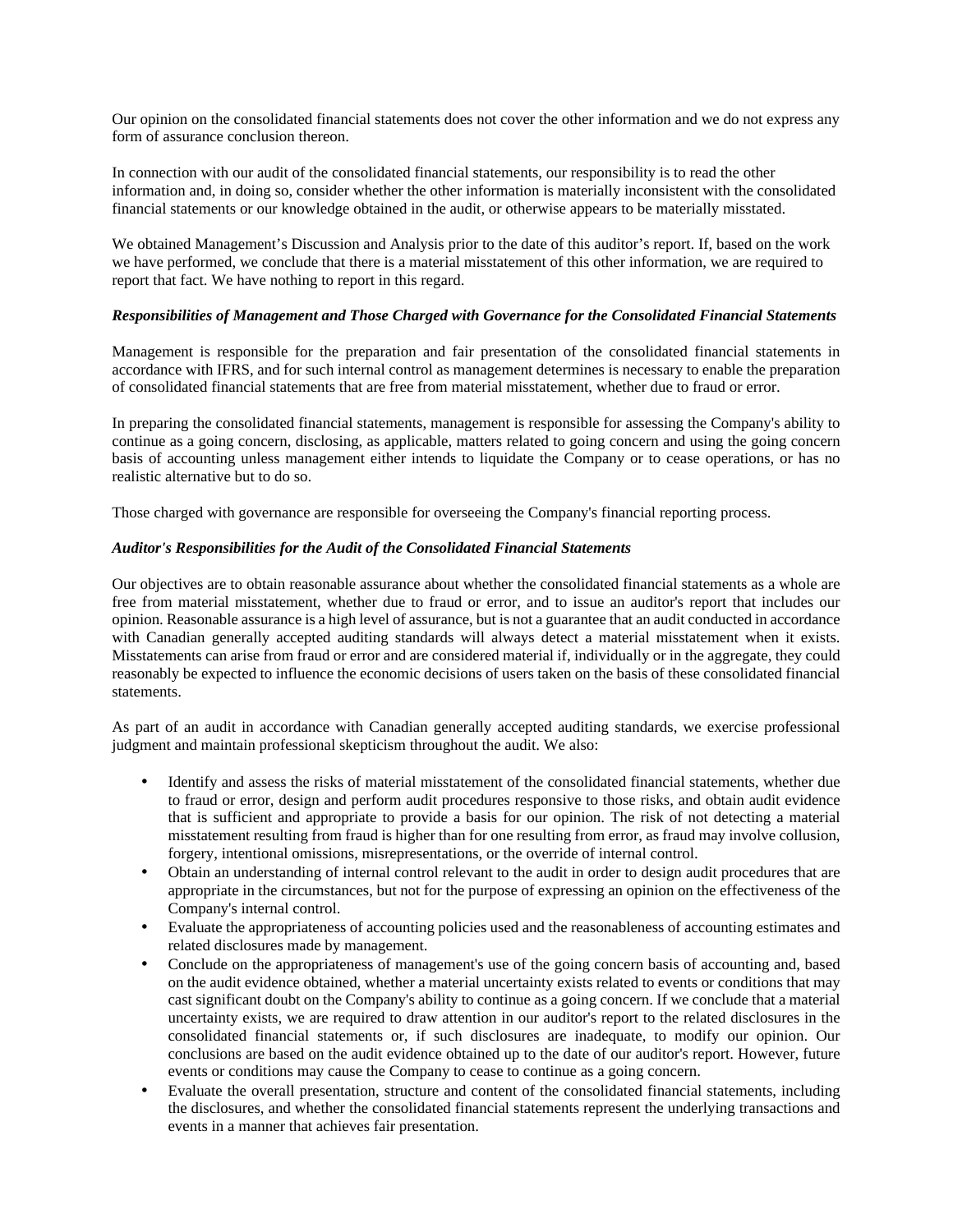• Obtain sufficient appropriate audit evidence regarding the financial information of the entities or business activities within the Company to express an opinion on the consolidated financial statements. We are responsible for the direction, supervision and performance of the group audit. We remain solely responsible for our audit opinion.

We communicate with those charged with governance regarding, among other matters, the planned scope and timing of the audit and significant audit findings, including any significant deficiencies in internal control that we identify during our audit.

We also provide those charged with governance with a statement that we have complied with relevant ethical requirements regarding independence, and to communicate with them all relationships and other matters that may reasonably be thought to bear on our independence, and where applicable, related safeguards.

The engagement partner on the audit resulting in this independent auditor's report is Alyson Neil.

#### **"DAVIDSON & COMPANY LLP"**

Vancouver, Canada Chartered Professional Accountants

October 28, 2020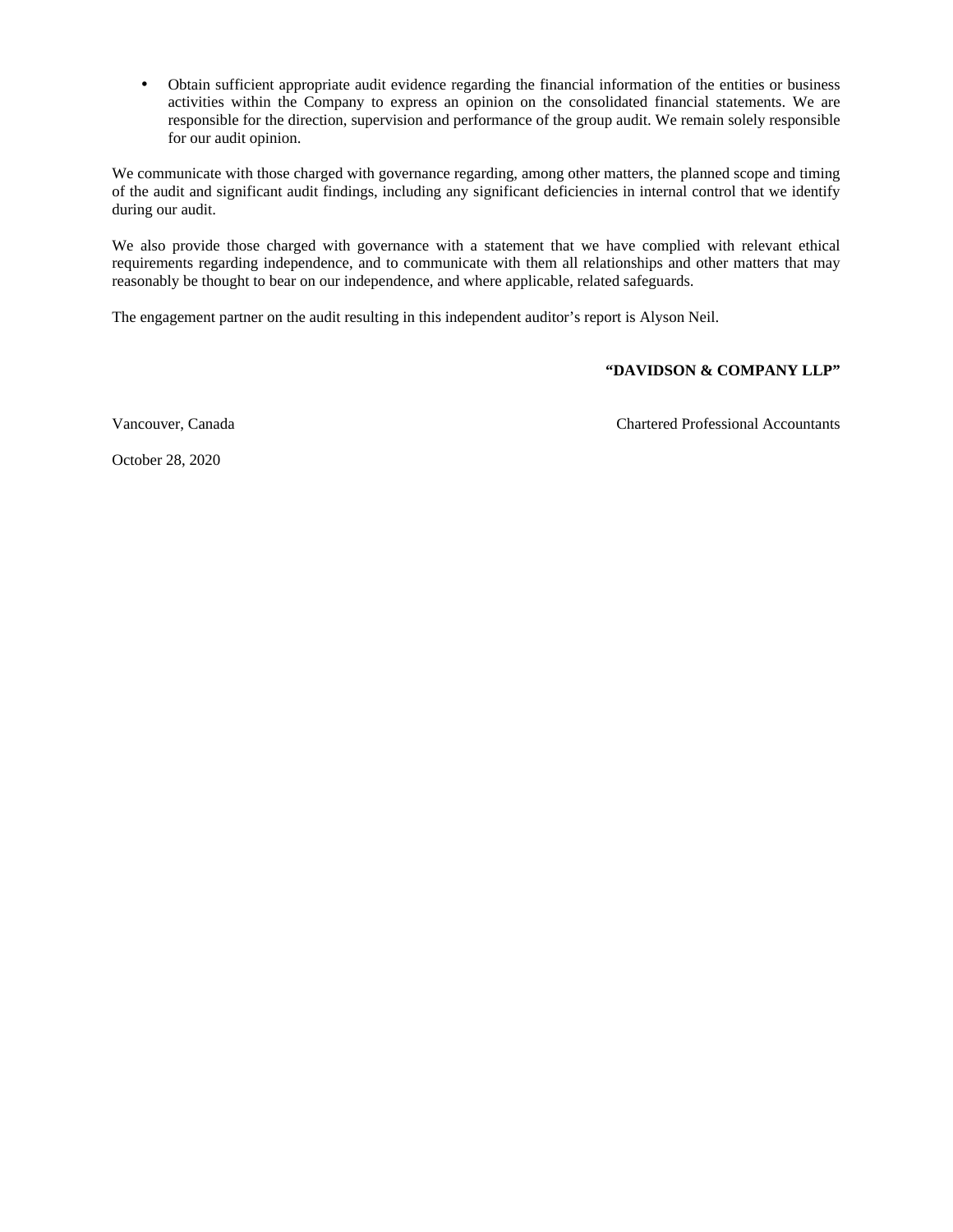Consolidated statements of financial position

As at June 30, 2020 and 2019

(Expressed in thousands of Canadian dollars, except share and per share amounts)

|                                                  | Note | June 30<br>2020 | June 30<br>2019 |
|--------------------------------------------------|------|-----------------|-----------------|
|                                                  |      | \$              | \$              |
| <b>Assets</b>                                    |      |                 |                 |
| <b>Current assets</b>                            |      |                 |                 |
| Cash                                             |      | 1,406           | 20,301          |
| Accounts receivable                              | 4    | 1,671           | 3,308           |
| Lease receivable                                 |      | 100             |                 |
| Inventories                                      | 5    | 9,288           | 9,083           |
| <b>Biological assets</b>                         | 6    |                 | 857             |
| Prepaid expenses and deposits                    |      | 898             | 1,612           |
| Promissory note                                  |      |                 | 255             |
| Assets held for sale                             | 13   | 15,050          |                 |
|                                                  |      | 28,413          | 35,416          |
| Lease receivable                                 |      | 404             |                 |
| Property, plant and equipment                    | 7    | 16,392          | 31,125          |
| Investment in and loan to associate              | 8    |                 | 1,865           |
| Intangible assets                                | 9    | 12,635          | 10,334          |
| Goodwill                                         | 12   |                 | 23,583          |
| <b>Total assets</b>                              |      | 57,844          | 102,323         |
|                                                  |      |                 |                 |
| <b>Liabilities</b>                               |      |                 |                 |
| <b>Current liabilities</b>                       |      |                 |                 |
| Accounts payable and accrued liabilities         | 14   | 14,551          | 8,301           |
| Loans and lease liabilities                      | 15   | 3,893           | 101             |
| Liabilities associated with assets held for sale | 13   | 750             |                 |
|                                                  |      | 19,194          | 8,402           |
|                                                  |      |                 |                 |
| Loans and lease liabilities                      | 15   | 2,080           | 139             |
| Deferred tax liability                           | 21   |                 | 647             |
| <b>Total liabilities</b>                         |      | 21,274          | 9,188           |
|                                                  |      |                 |                 |
| <b>Equity</b>                                    |      |                 |                 |
| Share capital                                    | 17   | 146,203         | 125,093         |
| Other reserves                                   | 18   | 21,800          | 18,042          |
| Accumulated other comprehensive loss             |      | (179)           | (139)           |
| Accumulated deficit                              |      | (134, 307)      | (54, 450)       |
| Equity attributable to Harvest One shareholders  |      | 33,517          | 88,546          |
| Non-controlling interest                         | 11   | 3,053           | 4,589           |
| <b>Total equity</b>                              |      | 36,570          | 93,135          |
| Total liabilities and equity                     |      | 57,844          | 102,323         |
|                                                  |      |                 |                 |

Going concern (note 2(c)) Commitments and contingencies (note 22) Subsequent events (note 27)

Frank Holler, Director

**"Frank Holler" "Peter Wall"**

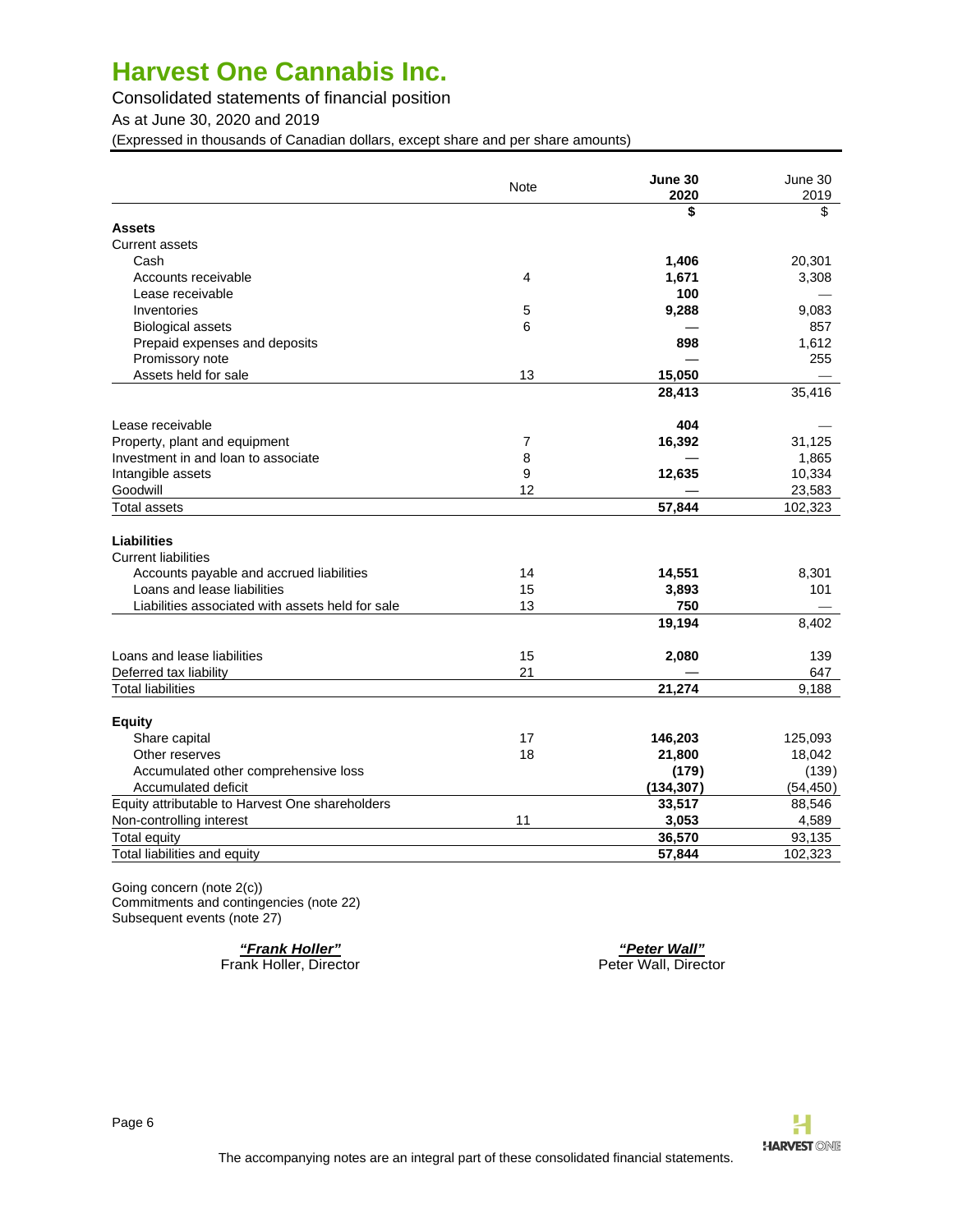Consolidated statements of loss and comprehensive loss

For the years ended June 30, 2020 and 2019

(Expressed in thousands of Canadian dollars, except share and per share amounts)

|                                                                                                |       |                       | For the year ended<br>June 30 |
|------------------------------------------------------------------------------------------------|-------|-----------------------|-------------------------------|
|                                                                                                | Note  | 2020                  | 2019                          |
|                                                                                                |       | \$                    | \$                            |
| Revenue                                                                                        |       | 8,407                 | 5,982                         |
| Excise taxes                                                                                   |       | 23                    |                               |
| Net revenue                                                                                    | 23    | 8,384                 | 5,982                         |
| Inventory expensed to cost of sales                                                            |       | 6,767                 | 3,966                         |
| Inventory write-down                                                                           |       | 2,248                 |                               |
| Gross (loss) profit                                                                            |       | (631)                 | 2,016                         |
| <b>Expenses</b>                                                                                |       |                       |                               |
| General and administration                                                                     | 16    | 12,181                | 12,655                        |
| Sales and marketing                                                                            |       | 2,216                 | 2,873                         |
| Acquisition costs                                                                              |       | 23                    | 673                           |
| Research and development                                                                       |       | 179                   | 100                           |
| Depreciation and amortization                                                                  |       | 2,493                 | 339                           |
| Share-based compensation                                                                       | 18(a) | 2,022                 | 4,245                         |
| Severance and reorganization costs                                                             | 19(c) | 394                   | 1,312                         |
| Asset impairment and write-downs                                                               | 12    | 41,123                | 6,100                         |
|                                                                                                |       | 60,631                | 28,297                        |
| Loss from operations                                                                           |       | (61, 262)             | (26, 281)                     |
| Other (expense) income                                                                         |       |                       |                               |
| Loss on disposal of assets                                                                     | 8     | (488)                 |                               |
| Interest and finance costs                                                                     |       | (804)                 | (3)                           |
| Earnings (loss) on investment in associate                                                     | 8(a)  | (195)                 | 74                            |
| Foreign exchange (loss) gain                                                                   |       | (22)                  | $\overline{2}$                |
|                                                                                                |       | (1,509)               | 73                            |
| Net loss from continuing operations                                                            |       | (62, 771)             | (26, 208)                     |
| Loss from discontinued operation                                                               | 24    | (18, 622)             | (1,757)                       |
| Net loss                                                                                       |       | (81, 393)             | (27, 965)                     |
| Other comprehensive loss                                                                       |       |                       |                               |
| Foreign currency translation                                                                   |       | (40)                  | (56)                          |
| <b>Comprehensive loss</b>                                                                      |       | (81, 433)             | (28, 021)                     |
| Net loss attributable to:                                                                      |       |                       |                               |
| Harvest One Cannabis Inc.                                                                      |       | (79, 857)             | (27, 852)                     |
| Non-controlling interests                                                                      | 11    | (1, 536)              | (113)                         |
| Comprehensive loss attributable to:                                                            |       |                       |                               |
| Harvest One Cannabis Inc.                                                                      |       | (79, 897)             | (27,908)                      |
| Non-controlling interests                                                                      | 11    | (1, 536)              | (113)                         |
| Net loss per share - basic and diluted<br>Weighted average number of outstanding common shares |       | (0.37)<br>214,642,221 | (0.15)<br>179,774,376         |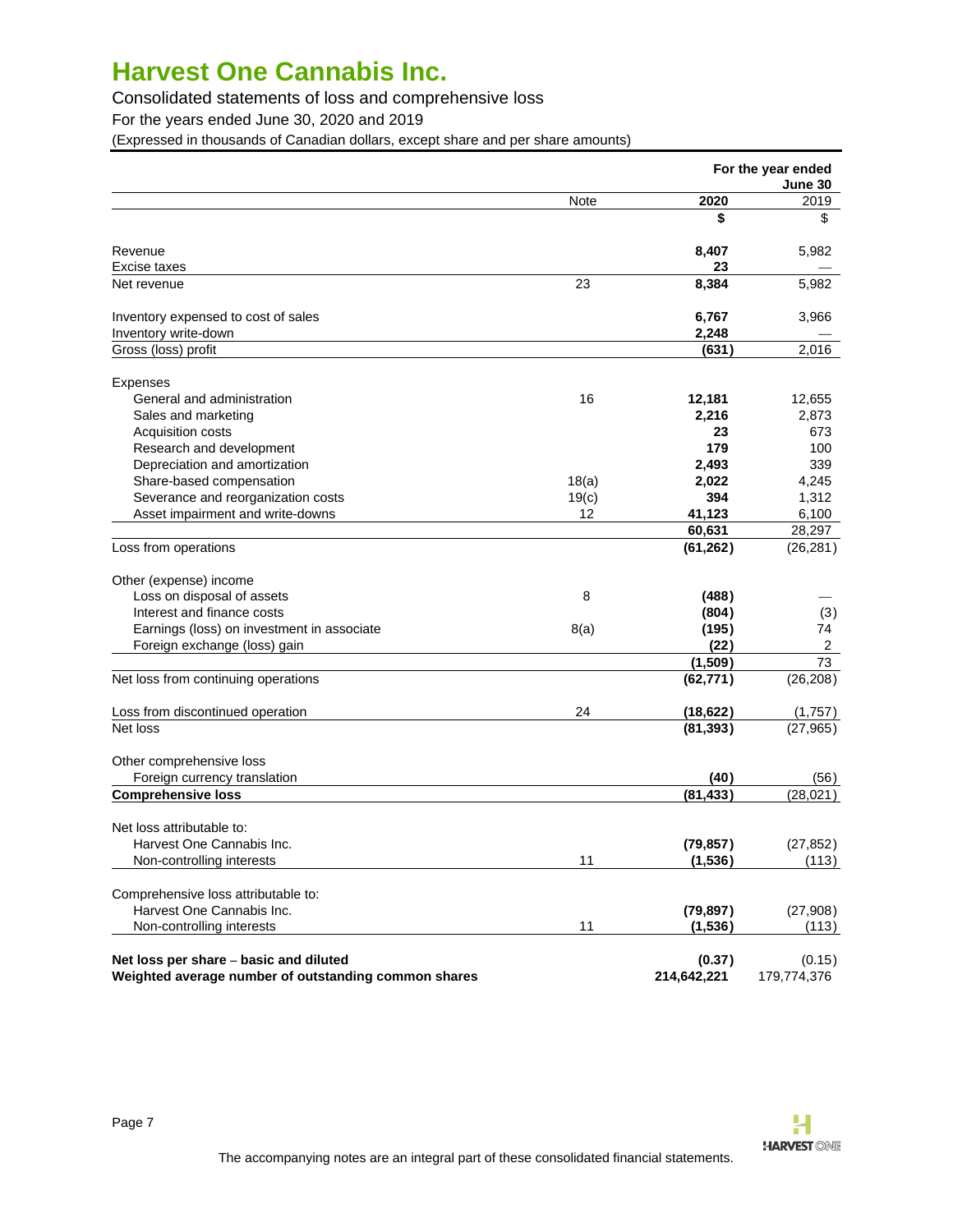Consolidated statements of changes in equity

For the years ended June 30, 2020 and 2019

(Expressed in thousands of Canadian dollars, except share and per share amounts)

<span id="page-7-0"></span>

|                                             | Note              | Number of<br>shares | Share capital | Other reserves | Accumulated<br>other<br>comprehensive<br>loss | Accumulated<br>deficit | Non-<br>controlling<br>interest | Total     |
|---------------------------------------------|-------------------|---------------------|---------------|----------------|-----------------------------------------------|------------------------|---------------------------------|-----------|
|                                             |                   | #                   | \$            | \$             | \$                                            | \$                     | \$                              | \$        |
| Balance, July 1, 2018                       |                   | 173,621,452         | 117,736       | 13,856         | (83)                                          | (26, 598)              | $\overbrace{\phantom{aaaaa}}$   | 104,911   |
| Common shares issued for acquisitions       | 10(b)             | 11,848,295          | 6,926         |                |                                               |                        |                                 | 6,926     |
| Warrants exercised                          | 18                | 350,104             | 431           | (131)          |                                               |                        |                                 | 300       |
| Share-based compensation                    | 18                |                     |               | 4,245          |                                               |                        |                                 | 4,245     |
| Foreign currency translation                |                   |                     |               |                | (56)                                          |                        |                                 | (56)      |
| Non-controlling interest                    | 11                |                     |               |                |                                               |                        | 4,274                           | 4,274     |
| Change in ownership interests in subsidiary | 11                |                     |               | 72             |                                               |                        | 428                             | 500       |
| Net loss                                    |                   |                     |               |                | $\overbrace{\phantom{13333}}$                 | (27, 852)              | (113)                           | (27, 965) |
| Balance, June 30, 2019                      |                   | 185,819,851         | 125,093       | 18,042         | (139)                                         | (54, 450)              | 4,589                           | 93,135    |
| Balance, July 1, 2019                       |                   | 185,819,851         | 125,093       | 18,042         | (139)                                         | (54, 450)              | 4,589                           | 93,135    |
| Common shares issued for services           |                   | 987,013             | 471           |                |                                               |                        |                                 | 471       |
| Common shares issued for acquisition        | $10(a)$ , $17(b)$ | 28,272,622          | 20,639        |                |                                               |                        |                                 | 20,639    |
| Options and warrants issued for acquisition | $10(a)$ , 18      |                     |               | 1,255          |                                               |                        |                                 | 1,255     |
| Warrants issued                             | 18                |                     |               | 481            |                                               |                        |                                 | 481       |
| Share-based compensation                    | 18                |                     |               | 2,022          |                                               |                        |                                 | 2,022     |
| Foreign currency translation                |                   |                     |               |                | (40)                                          |                        |                                 | (40)      |
| Net loss                                    |                   |                     |               |                | $\hspace{0.1mm}-\hspace{0.1mm}$               | (79, 857)              | (1,536)                         | (81, 393) |
| <b>Balance, June 30, 2020</b>               |                   | 215,079,486         | 146,203       | 21,800         | (179)                                         | (134, 307)             | 3,053                           | 36,570    |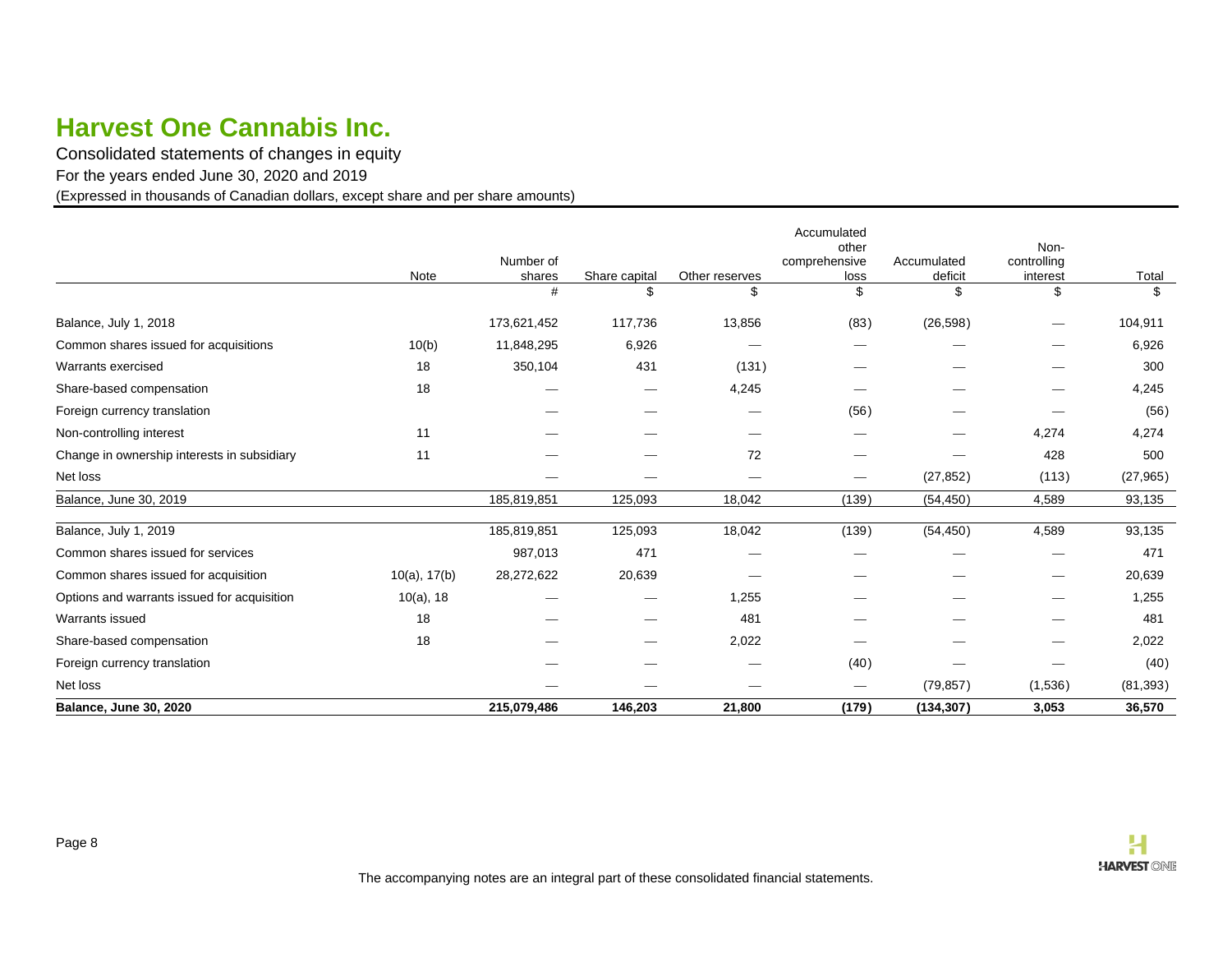Consolidated statements of cash flows

For the years ended June 30, 2020 and 2019

(Expressed in thousands of Canadian dollars, except share and per share amounts)

|                                                              |                |           | For the year ended<br>June 30 |
|--------------------------------------------------------------|----------------|-----------|-------------------------------|
|                                                              | Note           | 2020      | 2019                          |
|                                                              |                | \$        | \$                            |
| <b>Operating activities</b>                                  |                |           |                               |
| Net loss                                                     |                | (81, 393) | (27, 965)                     |
| Adjustments to reconcile non-cash items                      |                |           |                               |
| Depreciation and amortization                                |                | 3,073     | 879                           |
| Asset impairment and write-downs                             | 12             | 41,123    | 6,100                         |
| Impairment loss on remeasurement of disposal group           | 23             | 10,167    |                               |
| Inventory write-down                                         | 5, 24          | 7,377     | 181                           |
| Loss on disposal of assets                                   | 7, 8           | 1,318     | 1,285                         |
| Share-based compensation                                     | 18             | 2,022     | 4,245                         |
| Issuance of common shares for services                       | 17(b)          | 471       |                               |
| <b>Issuance of warrants</b>                                  | 18             | 481       |                               |
| Interest and accretion on loans and borrowings               | 15(a)          | 233       | (5)                           |
| Loss (earnings) from investment in associate                 | 8(a)           | 195       | (74)                          |
| Unrealized change in fair value of biological assets         | 6              | (4,208)   | (3,992)                       |
| Realized fair value amounts included in inventory sold       | 24             | 3,240     | 4,499                         |
| Fair value adjustment in inventory expensed to cost of sales |                | 1,409     | 468                           |
| Changes in working capital                                   |                |           |                               |
| Cash reclassed as asset held for sale                        |                | (88)      |                               |
| Accounts and lease receivable                                |                | 2,025     | (2, 288)                      |
| Inventories                                                  |                | (6, 365)  | (5,549)                       |
| Prepaid expenses and deposits                                |                | 586       | (70)                          |
| Accounts payable and accrued liabilities                     |                | (25)      | 2,322                         |
| Net cash used in operating activities                        |                | (18, 359) | (19, 964)                     |
|                                                              |                |           |                               |
| <b>Investing activities</b>                                  |                |           |                               |
| Purchase of property, plant and equipment                    | $\overline{7}$ | (6, 293)  | (11, 114)                     |
| Proceeds from sale of property, plant and equipment          |                | 1,320     |                               |
| Proceeds from sale of intangible assets                      |                | 10        |                               |
| Purchase of intangible assets                                | 9              | (22)      | (148)                         |
| Proceeds from sale of investment in associate                | 8              | 1,513     |                               |
| Investment in and loan to associate                          | 8              | (250)     | (1,791)                       |
| Acquisition of businesses, net of cash acquired              | 10             | 86        | (4,023)                       |
| Promissory note                                              |                |           | (250)                         |
| Net cash used in investing activities                        |                | (3,636)   | (17, 326)                     |
|                                                              |                |           |                               |
| <b>Financing activities</b>                                  |                |           |                               |
| Change in ownership interests in subsidiary                  |                |           | 500                           |
| Proceeds from loans and borrowings                           | $15(a)$ , (b)  | 3,500     |                               |
| Repayment of loans and borrowings                            |                | (334)     | (40)                          |
| Warrants exercised                                           |                |           | 300                           |
| Net cash provided by financing activities                    |                | 3,166     | 760                           |
| Effect of foreign exchange on cash                           |                | (66)      | (15)                          |
| Change in cash during the year                               |                | (18, 895) | (36, 545)                     |
| Cash, beginning of the year                                  |                | 20,301    | 56,846                        |
| Cash, end of the year                                        |                | 1,406     | 20,301                        |

Supplemental cash flow information (note 20)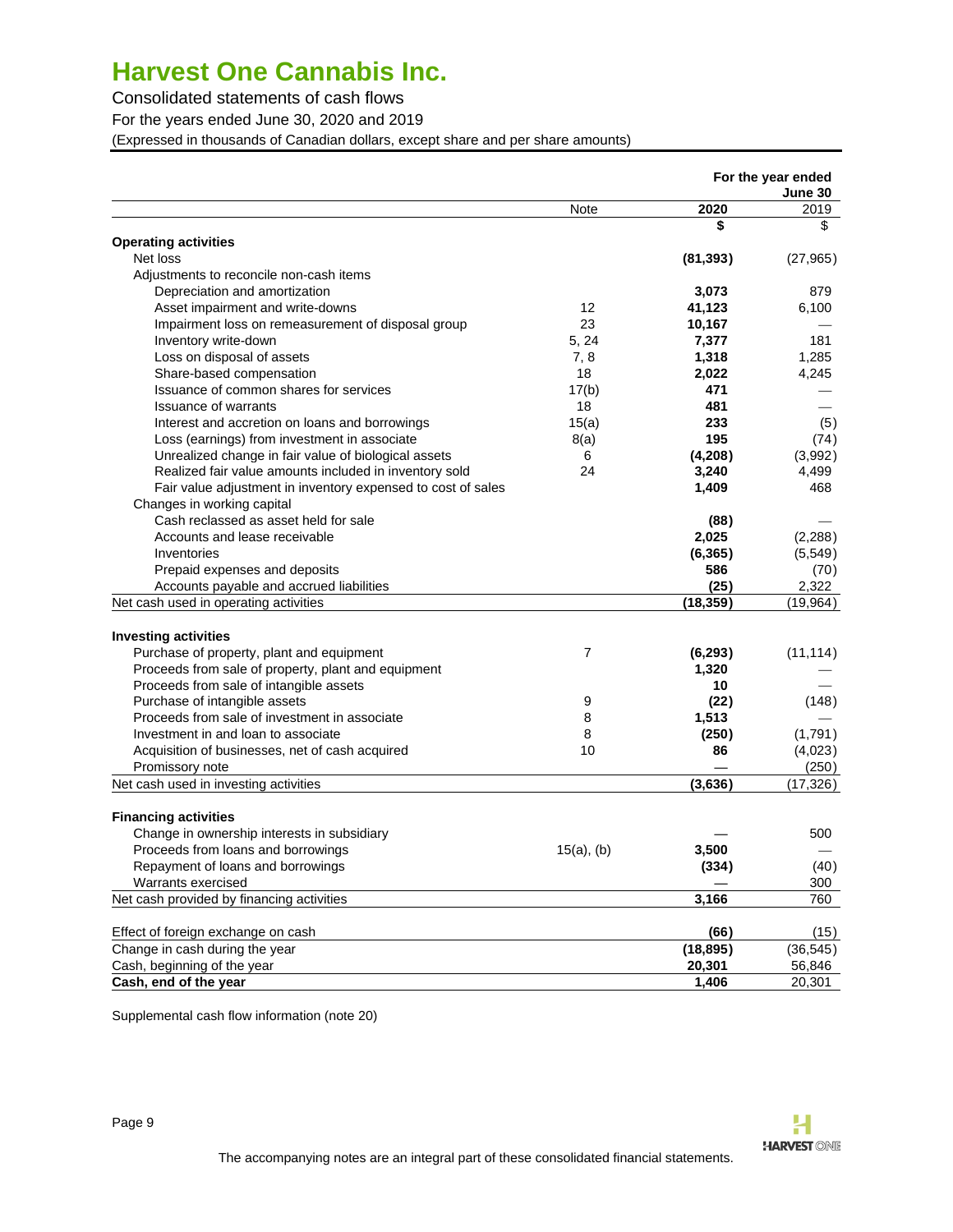Notes to the consolidated financial statements For the years ended June 30, 2020 and 2019 (Expressed in thousands of Canadian dollars, except share and per share amounts)

#### **1. Nature of operations**

<span id="page-9-0"></span>Harvest One Cannabis Inc. ("Harvest One") is a publicly traded corporation, incorporated in Canada, with its head office registered at 1400 – 885 West Georgia Street, Vancouver, BC, V6C 3E8. Harvest One's common shares are listed on the TSX Venture Exchange under the symbol "HVT" and on the OTCQX® Best Market operated by OTC Market Group ("OTCQX") under the symbol "HRVOF".

These consolidated financial statements as at and for the years ended June 30, 2020 and 2019 include Harvest One and its subsidiaries (together referred to as "the Company") and the Company's interest in an affiliated company.

The principal activities of the Company are to provide innovative lifestyle and wellness products to consumers and patients in regulated markets around the world through its subsidiaries: United Greeneries Ltd. ("United Greeneries"), a Licensed Producer of cannabis pursuant to the Cannabis Act, and Greenbelt Greenhouse Ltd. ("Greenbelt") under the cultivation segment; Satipharm Limited ("Satipharm") and PhytoTech Therapeutics Ltd. ("PhytoTech"), both under the Company's medical and nutraceutical segment; and Dream Water Global ("Dream Water") and Delivra Corp. ("Delivra"), the Company's consumer segment. As at June 30, 2020, the cultivation segment was classified as a discontinued operation (see note 24).

#### **2. Significant accounting policies**

#### a) Basis of presentation

These consolidated financial statements have been prepared in accordance with International Financial Reporting Standards ("IFRS").

These consolidated statements were approved and authorized for issue by the Board of Directors of the Company on October 28, 2020.

#### b) COVID-19 Estimation Uncertainty

In March 2020, the World Health Organization declared the outbreak of COVID-19 a global pandemic. Government measures to limit the spread of COVID-19, including the closure of non-essential businesses, have negatively affected the Company's operations as total net revenue for both continued and discontinued operations have decreased by an average of 20% since the last fiscal quarter. However, net revenue of continued business for the fiscal year ended June 30, 2020 have improved by 35% compared the same period last year. The production and sale of cannabis have been recognized as essential services across Canada and Europe. Due to the rapid developments and uncertainty surrounding COVID-19, it is not possible to predict the impact that COVID-19 will have on the Company's business, financial position, and operating results in the future. In addition, it is possible that estimates in the Company's consolidated financial statements will change in the near term as a result of COVID-19 and the effect of any such changes could be material, which could result in, among other things impairment of long-lived assets including intangibles and goodwill. The Company is closely monitoring the impact of the pandemic on all aspects of its business.

#### c) Basis of accounting – going concern

These consolidated financial statements have been prepared on a going concern basis, which assumes that the Company will be able to realize its assets and discharge its liabilities in the normal course of business.

The Company's ability to continue in the normal course of operations is dependent on its ability to achieve profitable operation or raise additional capital through debt financings, equity financings, or asset sales. While the Company has been successful in raising capital in the past, there is no assurance it will be successful in closing further financing transactions in the future.

The Company had a consolidated net loss of \$81,393 and negative operating cash flows of \$18,359 for the year ended June 30, 2020 and an accumulated deficit of \$134,307 as at June 30, 2020. These conditions indicate the existence of material uncertainties that may cast significant doubt on the Company's ability to continue as a going concern. If for any reason the Company is unable to continue as a going concern, then this could have an impact on the Company's ability to realize assets at their recognized values, in particular goodwill and other intangible assets, and to extinguish liabilities in the normal course of business at the amounts stated in the consolidated financial statements. Management acknowledges that in the absence of securing additional capital there is uncertainty over the Company's ability to meet its funding requirements as they fall due.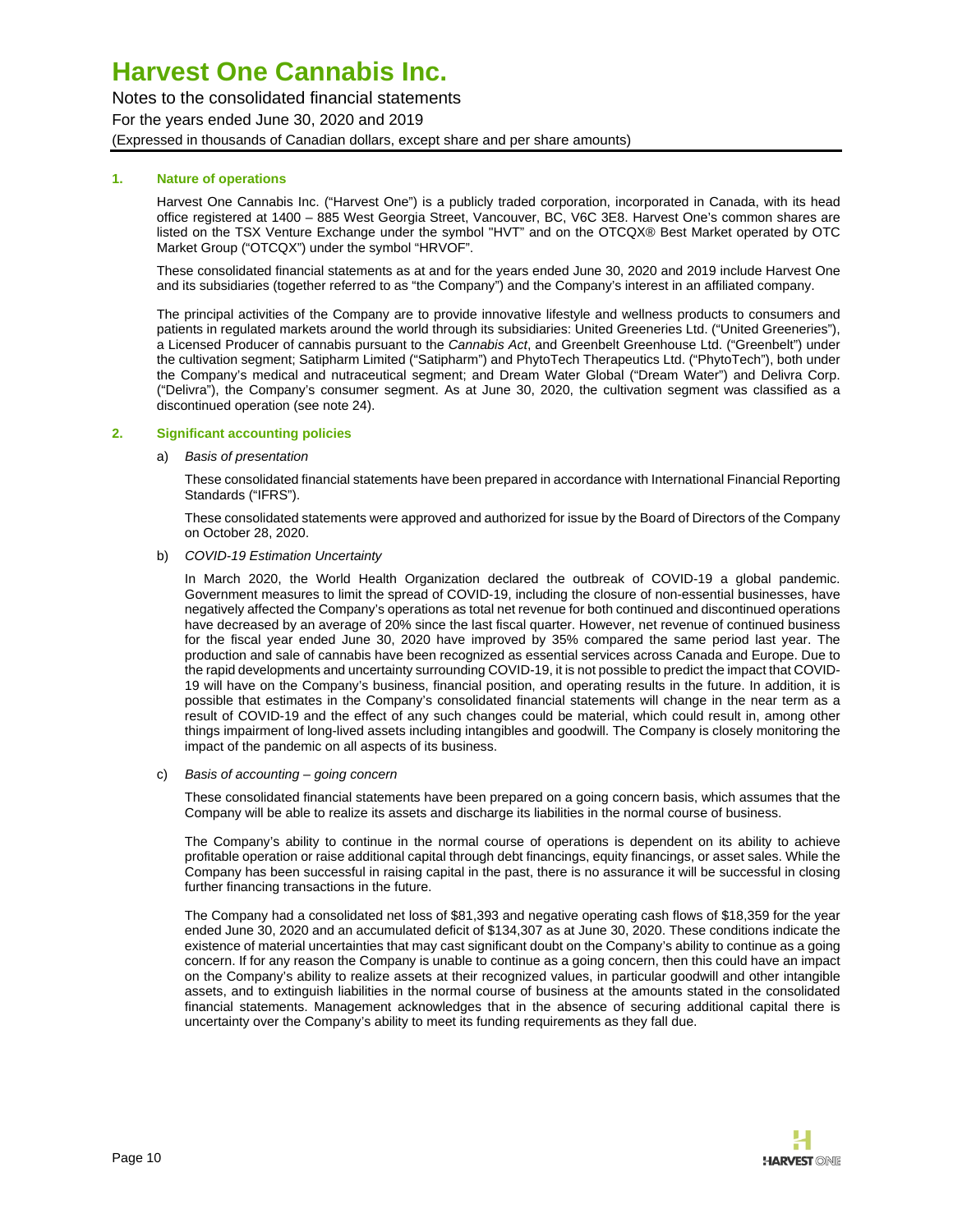Notes to the consolidated financial statements For the years ended June 30, 2020 and 2019 (Expressed in thousands of Canadian dollars, except share and per share amounts)

#### **2. Significant accounting policies (continued)**

#### d) Basis of measurement

These consolidated financial statements are presented in Canadian dollars and are prepared on a historical cost basis, except for certain financial instruments and biological assets which are measured at fair value. In addition, these financial statements have been prepared using the accrual basis of accounting, except for cash flow information.

Fair value is the price that would be received to sell an asset or paid to transfer a liability in an orderly transaction between market participants at the measurement date, regardless of whether the price is directly observable or estimated using another valuation technique. In estimating the fair value of an asset or a liability, the Company takes into account the characteristics of the asset or liability if market participants would take those characteristics into account when pricing the asset or liability at the measurement date in accordance with IFRS 13 – Fair Value **Measurement** 

Fair value measurements are classified using a fair value hierarchy that reflects the significance of the inputs used in making the measurements. The fair value hierarchy has the following levels:

- Level 1 valuation based on quoted prices (unadjusted) in active markets for identical assets or liabilities;
- Level 2 valuation techniques based on inputs other than quoted prices included in Level 1 that are observable for the asset or liability, either directly (i.e., as prices) or indirectly (i.e., derived from prices); and
- Level 3 valuation techniques using inputs for the asset or liability that are not based on observable market data (unobservable inputs).

The fair value hierarchy requires the use of observable market inputs whenever such inputs exist. Further information on fair value measurements is available in note 6 with respect to biological assets and in note 25 with respect to financial instruments.

#### e) Basis of consolidation

These consolidated financial statements incorporate the financial statements of the Company and its subsidiaries. The accounts of the subsidiaries are prepared for the same reporting period as the Company, using consistent accounting policies. Intercompany transactions, balances and unrealized gains or losses on transactions are eliminated. The table below lists the Company's subsidiaries, investment in associate and the ownership interests in each:

| <b>Subsidiary</b>                 | <b>Jurisdiction</b> | % ownership | <b>Accounting</b><br>method |
|-----------------------------------|---------------------|-------------|-----------------------------|
| United Greeneries Holdings Ltd.   | Canada              | 100%        | Consolidation               |
| United Greeneries Ltd.            | Canada              | 100%        | Consolidation               |
| United Greeneries Operations Ltd. | Canada              | 100%        | Consolidation               |
| Satipharm Limited                 | Ireland             | 100%        | Consolidation               |
| Satipharm Europe Ltd.             | UK.                 | 100%        | Consolidation               |
| Satipharm AG                      | Switzerland         | 100%        | Consolidation               |
| Satipharm Canada Limited          | Canada              | 100%        | Consolidation               |
| Satipharm Australia Pty Ltd.      | Australia           | 100%        | Consolidation               |
| Dream Products Inc.               | Canada              | 100%        | Consolidation               |
| Dream Products USA Inc.           | <b>USA</b>          | 100%        | Consolidation               |
| Sarpes Beverages, LLC             | <b>USA</b>          | 100%        | Consolidation               |
| PhytoTech Therapeutics Ltd.       | Israel              | 100%        | Consolidation               |
| Greenbelt Greenhouse Ltd.         | Canada              | 50.1%       | Consolidation               |
| Delivra Corp.                     | Canada              | 100%        | Consolidation               |
| Delivra Inc.                      | Canada              | 100%        | Consolidation               |
| Delivra Pharmaceuticals Inc.      | Canada              | 100%        | Consolidation               |
| LivCorp Inc.                      | Canada              | 100%        | Consolidation               |
| LivCorp International Inc.        | Canada              | 100%        | Consolidation               |
| LivVet Inc.                       | Canada              | 100%        | Consolidation               |
| PortaPack Ltd.                    | Canada              | 100%        | Consolidation               |
|                                   |                     |             |                             |

During the year ended June 30, 2020, United Greeneries Saskatchewan Ltd. was dissolved.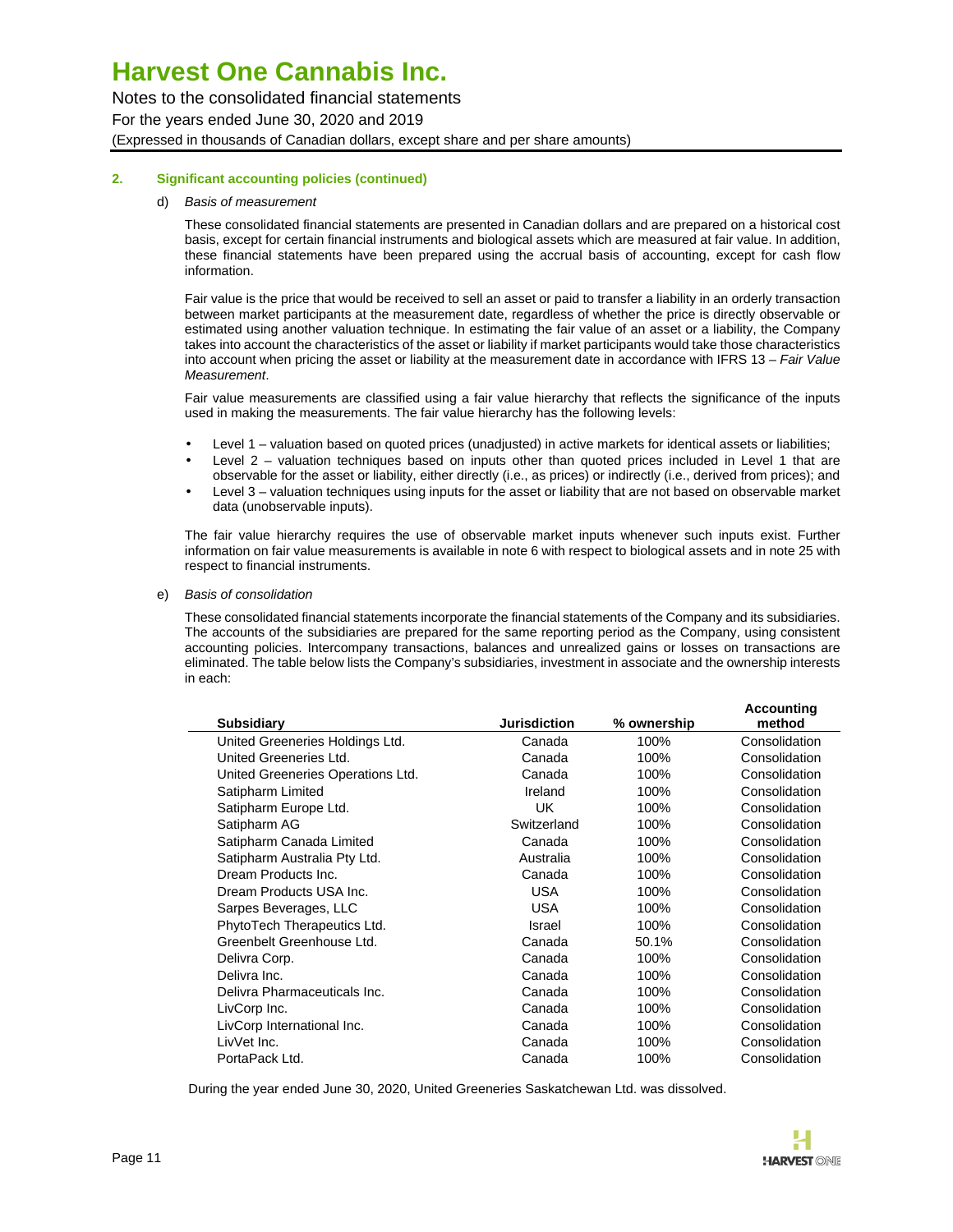Notes to the consolidated financial statements For the years ended June 30, 2020 and 2019 (Expressed in thousands of Canadian dollars, except share and per share amounts)

#### **2. Significant accounting policies (continued)**

#### e) Basis of consolidation (continued)

#### **Business combinations**

Acquisitions of subsidiaries and businesses are accounted for using the acquisition method. The Company measures goodwill as the fair value of the consideration transferred less the fair value amount of the identifiable assets acquired and liabilities assumed, all measured as of the acquisition date. The acquisition date is the date where the Company obtains control of the acquiree. Transaction costs, other than those associated with the issue of debt or equity securities, that the Company incurs in connection with a business combination are expensed as incurred.

Non-controlling interest in the acquiree is recognized either at fair value or at the non-controlling interest's proportionate share of the acquiree's net assets, determined on an acquisition-by-acquisition basis. For each acquisition, the excess of total consideration, the fair value of previously held equity interest prior to obtaining control and the non-controlling interest in the acquiree, over the fair value of the identifiable net assets acquired, is recorded as goodwill.

Certain fair values may be estimated at the acquisition date pending confirmation or completion of the valuation process. Where provisional values are used in accounting for a business combination, they may be adjusted retrospectively during the measurement period. The measurement period is the period from the acquisition date to the date complete information about facts and circumstances that existed as of the acquisition date is received. However, the measurement period does not exceed one year from the acquisition date.

#### **Asset acquisitions**

Acquisitions which do not meet the definition of a business combination are accounted for as an asset acquisition. Consideration paid is allocated to the identifiable assets acquired and liabilities assumed based on their relative fair values. Asset acquisitions do not give rise to goodwill.

#### **Investment in associate**

As associate is an entity over which the Company has significant influence and is neither a subsidiary nor a joint arrangement. The Company has significant influence when it has the power to participate in the financial and operating policy decisions of the associate but does not have control or joint control over those policies. The Company accounts for its investment in associate using the equity method.

Under the equity method, the Company's investment in associate is initially recognized at cost, including transaction costs, and subsequently increased or decreased to recognize the Company's share of net earnings or losses of the associate after any adjustments necessary to give effect to uniform accounting policies and for impairment losses after the initial recognition date. The Company's share of earnings or losses of the associate are recognized in net loss during the period. Unrealized gains and losses on transactions between the Company and its associate are eliminated to the extent of the Company's interest in the associate.

The Company assesses if there are any indicators of impairment of the carrying amount of the investment on an annual basis during the fourth quarter. An impairment test is performed when there is objective evidence of impairment, such as significant adverse changes in the external environment in which the associate operates or a significant or prolonged decline in the fair value of the investment below its carrying amount. An impairment loss is recorded when the recoverable amount becomes lower than the carrying amount.

#### f) Foreign currency translation

The presentation and functional currency of the Company is the Canadian dollar. The individual financial statements of each subsidiary are presented in the currency of the primary economic environment in which the entity operates (its functional currency).

Foreign currency transactions are translated into the individual entity's functional currency at the exchange rates in effect on the date of the transactions. Monetary assets and liabilities denominated in foreign currencies at the statement of financial position date are translated to the functional currency of the individual entity at the foreign exchange rate applicable at that date. Realized and unrealized exchange gains and losses are recognized through the consolidated statement of loss and comprehensive loss.

Non-monetary assets and liabilities that are measured in terms of historical cost in a foreign currency are translated using the exchange rate at the date of the transaction.

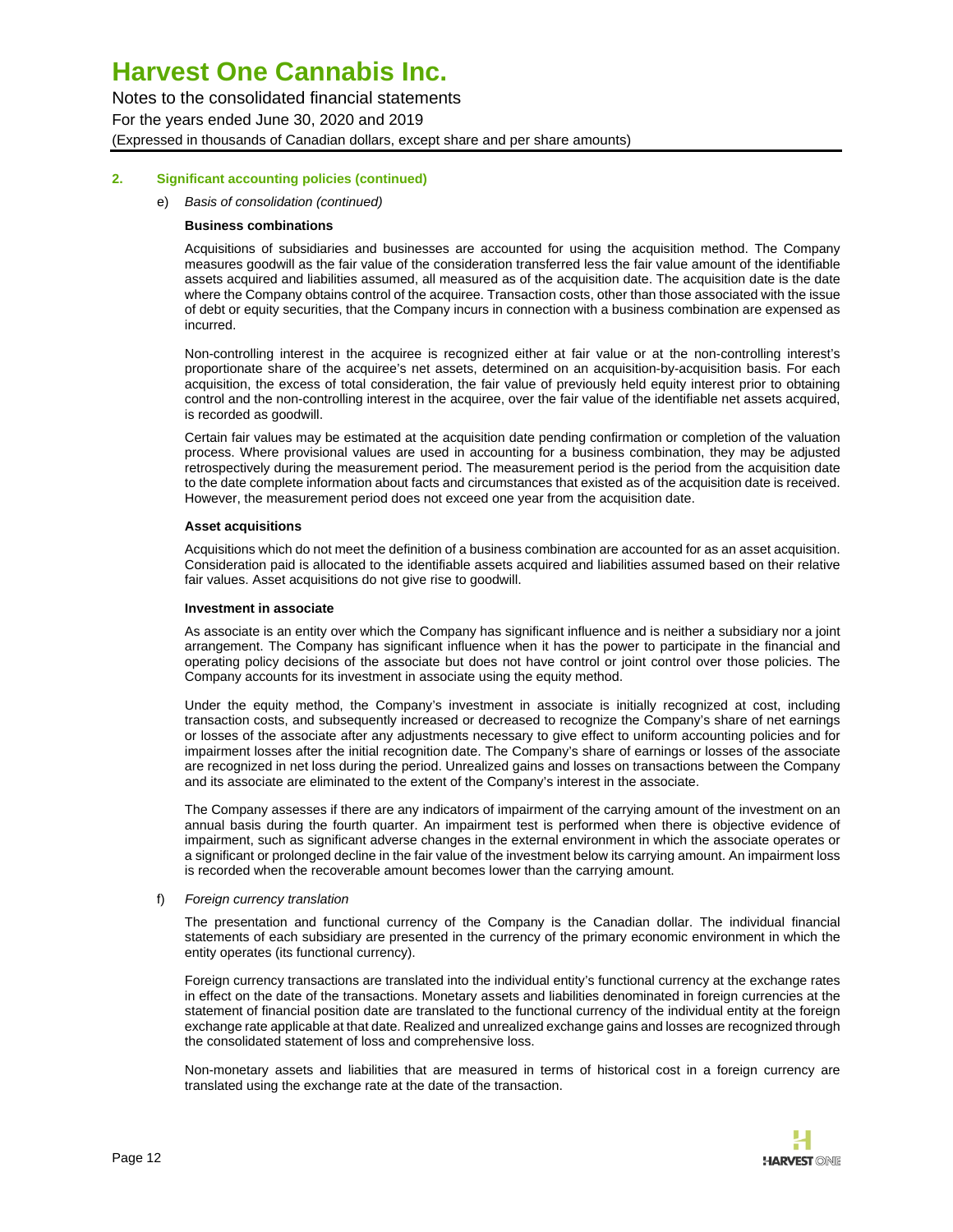Notes to the consolidated financial statements For the years ended June 30, 2020 and 2019 (Expressed in thousands of Canadian dollars, except share and per share amounts)

#### **2. Significant accounting policies (continued)**

f) Foreign currency translation (continued)

The assets and liabilities of foreign operations are translated in Canadian dollars at year-end exchange rates while income and expenses, and cash flows are translated into Canadian dollars using average exchange rates. Exchange differences resulting from translating foreign operations are recognized in other comprehensive loss and accumulated in equity.

g) Biological assets

The Company's biological assets consist of cannabis plants and seeds. The Company measures the biological assets in accordance with IAS 41 - Agriculture at fair value less costs to sell up to the point of harvest, which becomes the basis for the cost of finished goods inventories after harvest. Fair value is determined based on expected future cash flows of the in-process biological assets less costs to complete. Costs to sell include postharvest production, shipping, and fulfillment costs. Unrealized gains or losses arising from changes in fair value less costs to sell during the year are included in the results of operations of the related year. Seeds are measured at cost which approximates fair value.

h) Production costs

Production costs include the direct and indirect costs incurred prior to the harvest of cannabis plants. These costs include a portion of labour, quality and testing, depreciation, and utilities.

i) *Inventories* 

Inventories of harvested finished goods and packing materials are valued at the lower of cost and net realizable value. Inventories of harvested cannabis are transferred from biological assets at their fair value at harvest, which becomes the initial deemed cost. Any subsequent post-harvest costs are capitalized to inventory to the extent that cost is less than net realizable value.

Inventories of purchased product are valued at the lower of cost and net realizable value.

Net realizable value is determined as the estimated selling price in the ordinary course of business less the estimated costs of completion and the estimated costs necessary to make the sale.

#### j) Property, plant and equipment

Property, plant and equipment is measured at cost less accumulated depreciation. Depreciation is provided on a straight line basis over the asset's useful life commencing from the time the asset is available for use. The depreciation rates used for each class of depreciable asset are:

| Office equipment                    | $3 - 5$ vears  |
|-------------------------------------|----------------|
| Plant and equipment                 | $3 - 25$ years |
| Building and leasehold improvements | 23 – 40 vears  |

An asset's residual value and useful life are reviewed during each financial year and adjusted if appropriate. Gains and losses on disposal of an item are determined by comparing the proceeds from disposal with the carrying amount of the item and recognized in the consolidated statement of loss and comprehensive loss.

Construction in progress is transferred to the appropriate category of property, plant and equipment when available for use and depreciation of the asset commences at that point.

#### k) Finite-life and indefinite-life intangible assets

Intangible assets with a finite life are recorded at cost less accumulated amortization. Intangible assets acquired in a business combination are measured at fair value at the acquisition date. Amortization is provided on a straight-line basis over their estimated useful lives:

| Technology and formulations | 3 years |
|-----------------------------|---------|
| Website                     | 5 years |
| Brand names                 | 6 years |
| Customer relationships      | 7 vears |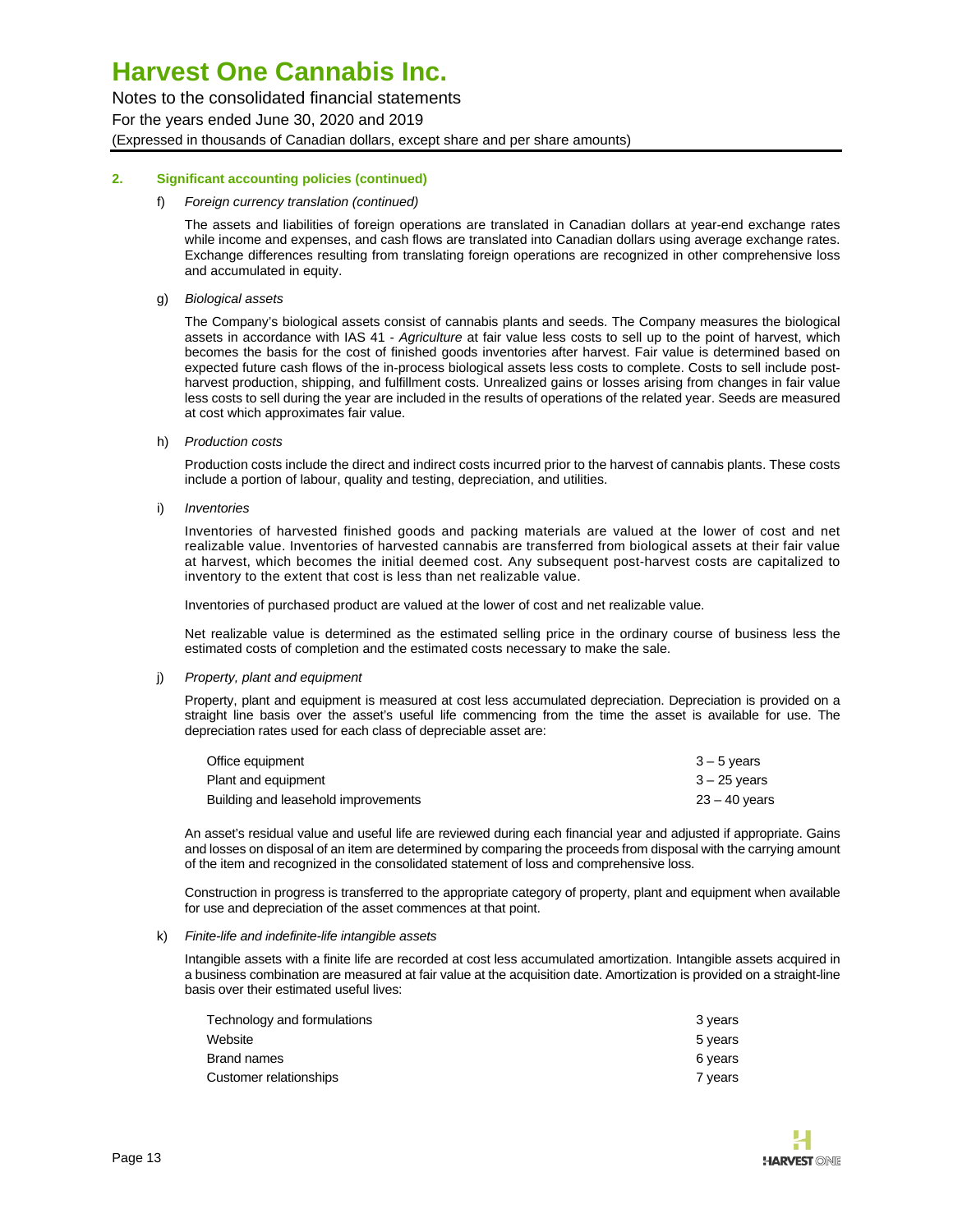Notes to the consolidated financial statements For the years ended June 30, 2020 and 2019 (Expressed in thousands of Canadian dollars, except share and per share amounts)

#### **2. Significant accounting policies (continued)**

#### k) Finite-life and indefinite-life intangible assets (continued)

The estimated useful life and amortization method are reviewed during each financial year and adjusted if appropriate, with the effect of any changes in estimate being accounted for on a prospective basis.

Intangible assets with indefinite useful lives are comprised of in-process R&D which are carried at cost. In-process R&D is not yet available for use and is not subject to amortization. Indefinite life intangible assets are not amortized but are tested for impairment annually and when there is an indication of impairment.

l) Goodwill

Goodwill represents the excess of the price paid for the acquisition of an entity over the fair value of the net identifiable tangible and intangible assets and liabilities acquired. Goodwill is allocated to the cash-generating unit ("CGU") to which it relates. Following initial recognition, goodwill is measured at cost less any accumulated impairment losses.

m) Impairment of long-lived assets

Long-lived assets, including property, plant and equipment and intangible assets are evaluated to determine whether there is any indication that these assets are impaired at each statement of financial position date or whenever events or changes in circumstances indicate that the carrying amount of an asset may exceed its recoverable amount. For the purpose of impairment testing, assets that cannot be tested individually are grouped together into the smallest group of assets (the CGU). The recoverable amount of an asset or a CGU is the higher of its fair value, less costs to sell, and its value in use. If the carrying amount of an asset exceeds its recoverable amount, an impairment charge is recognized immediately in the consolidated statement of loss and comprehensive loss by the amount by which the carrying amount of the asset exceeds the recoverable amount. Where an impairment loss subsequently reverses, the carrying amount of the asset is increased to the lesser of the revised estimate of recoverable amount, and the carrying amount that would have been recorded had no impairment loss been recognized previously.

n) Warrants in associate

The Company classifies its warrants in associate as financial assets at fair value through profit or loss ("FVTPL"). At initial recognition, the warrants are recognized at fair value and remeasured at the end of each reporting period with subsequent changes in fair value being recognized in net loss for the period. Warrants with a positive fair value are recognized as a financial asset and are not offset in the consolidated financial statements. The warrants are presented as non-current if the remaining maturity of the instrument is more than 12 months and it is not expected to be realized or settled within 12 months.

#### o) Discontinued operations

A discontinued operation is a component of the Company's business, the operations and cash flows of which can be clearly distinguished from the rest of the Company and which:

- represents a separate major line of business or geographic area of operations;
- is part of a single coordinated plan to dispose of a separate major line of business or geographic area of operations; or
- is a subsidiary acquired exclusively with a view to resale.

Classification as a discontinued operation occurs at the earlier of disposal or when the operation meets the criteria to be classified as held for sale. When an operation is classified as a discontinued operation, the comparative consolidated statement of loss and comprehensive loss is re-presented as if the operation has been discontinued from the start of the comparative year.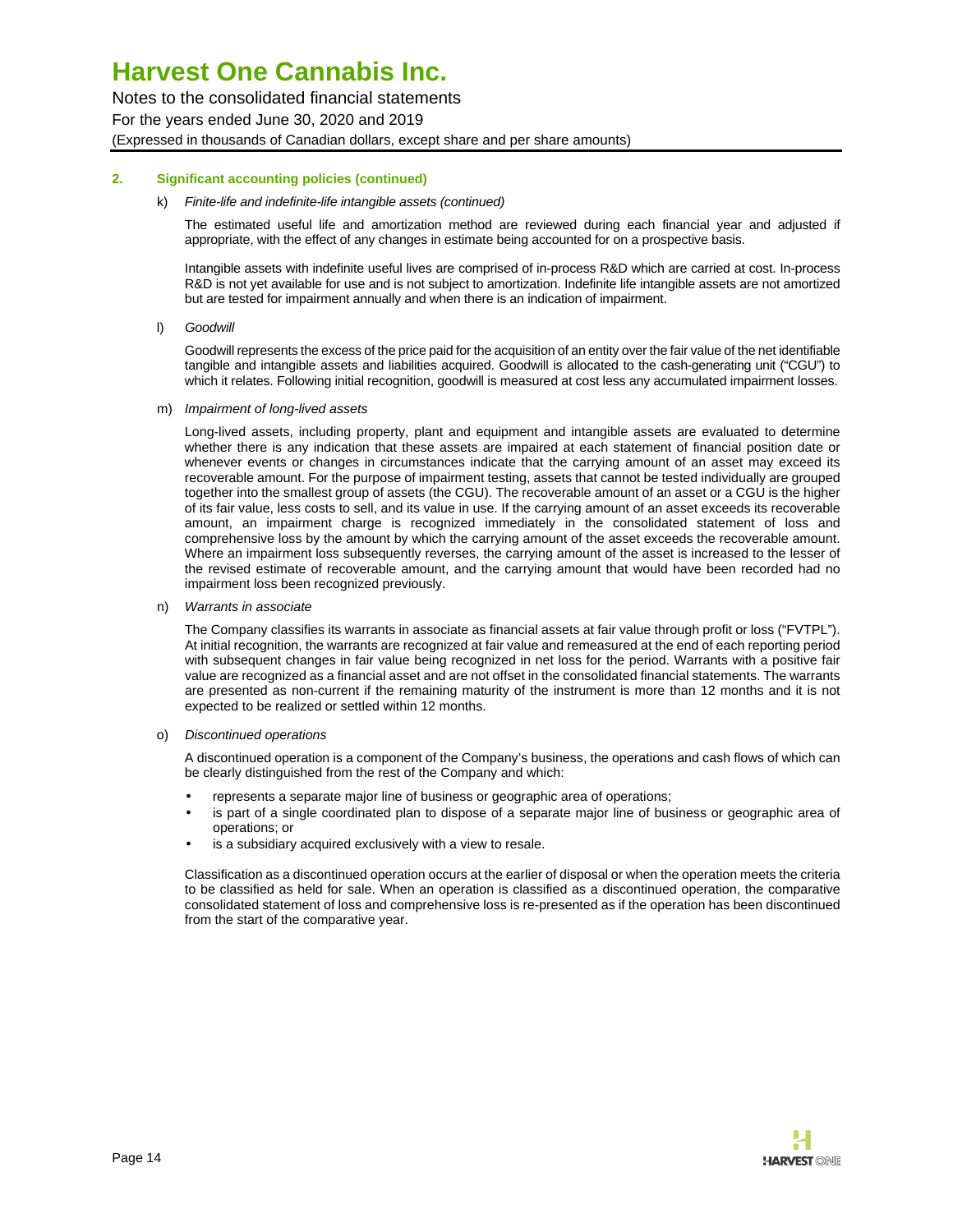Notes to the consolidated financial statements For the years ended June 30, 2020 and 2019 (Expressed in thousands of Canadian dollars, except share and per share amounts)

#### **2. Significant accounting policies (continued)**

#### p) Assets held for sale

Non-current assets, or disposal groups comprising assets and liabilities, are classified as held for sale if it is highly probable that they will be recovered primarily through sale rather than through continuing use.

Such assets, or disposal groups, are generally measured at the lower of their carrying amount and fair value less costs to sell. Any impairment loss on a disposal group is allocated first to goodwill, and then to the remaining assets and liabilities on a pro rata basis, except that no loss is allocated to inventories, financial assets, deferred tax assets, or biological assets, which continue to be measured in accordance with the Company's other accounting policies. Impairment losses on initial classification as held for sale and subsequent gains and losses on remeasurement are recognized in profit or loss. Once classified as held-for-sale, intangible assets and property, plant and equipment are no longer amortized or depreciated.

#### q) Share capital

The Company's common shares are classified as equity instruments. Incremental costs directly related to the issuance of new shares or options are shown in equity as a deduction, net of tax, from the proceeds. For equity offerings of units consisting of a common share and warrant, when both instruments are classified as equity, the Company bifurcates the proceeds between the common share and the warrant.

#### r) Revenue recognition

Revenue is recognized at the transaction price, which is the amount of consideration to which the Company expects to be entitled in exchange for transferring promised goods to a customer, with an element of variable consideration for sales allowances to account for the potential return of goods. Net revenue as presented in the consolidated statements of loss and comprehensive loss, represents revenue from the sale of goods less applicable taxes, expected price discounts, and allowances for customer returns.

Gross revenue from continuing and discontinued operations includes excise taxes, which the Company pays as principal, but excludes duties and taxes collected on behalf of third parties. Excise taxes are a production tax which become payable when a cannabis product is delivered to the customer and are not directly related to the value of revenue.

Where the excise tax has been billed to customers, the Company has reflected the excise tax as part of revenue in accordance with IFRS 15. Net revenue from sale of goods, as presented on the consolidated statements of loss and comprehensive loss, represents revenue from the sale of goods less applicable excise taxes. As excise tax payable/paid to CRA cannot be reclaimed and is not always billed to customers, the Company recognizes that the excise tax is an operating cost that affects gross margin to the extent that it is not recovered from its customers.

The Company's contracts with customers for the sales of cannabis, liquid sleep shots and sleep powder packets and CBD Gelpell® microsphere capsules ("CBD Gelpell® capsules") consist of one performance obligation. The Company has concluded that revenue from the sale of these products should be recognized at the point in time when the Company satisfies its performance obligation upon delivery to the customer.

s) Loss per share

Basic loss per share is calculated by dividing net loss by the weighted average number of outstanding common shares during the year. Diluted loss per share is calculated similarly but includes potential dilution from the exercise of warrants and stock options, except when the effect would be anti-dilutive.

t) Income taxes

Deferred income tax assets and liabilities are recognized for the future tax consequences attributable to differences between the carrying amounts of existing assets and liabilities for accounting purposes, and their respective tax bases. Deferred income tax assets and liabilities are measured using tax rates that have been enacted or substantively enacted applied to taxable income in the years in which those temporary differences are expected to be recovered or settled. The effect on deferred income tax assets and liabilities of a change in statutory tax rates is recognized in the consolidated statement of loss and comprehensive loss in the year of change. Deferred income tax assets are recorded when their recoverability is considered probable and are reviewed at the end of each reporting period.

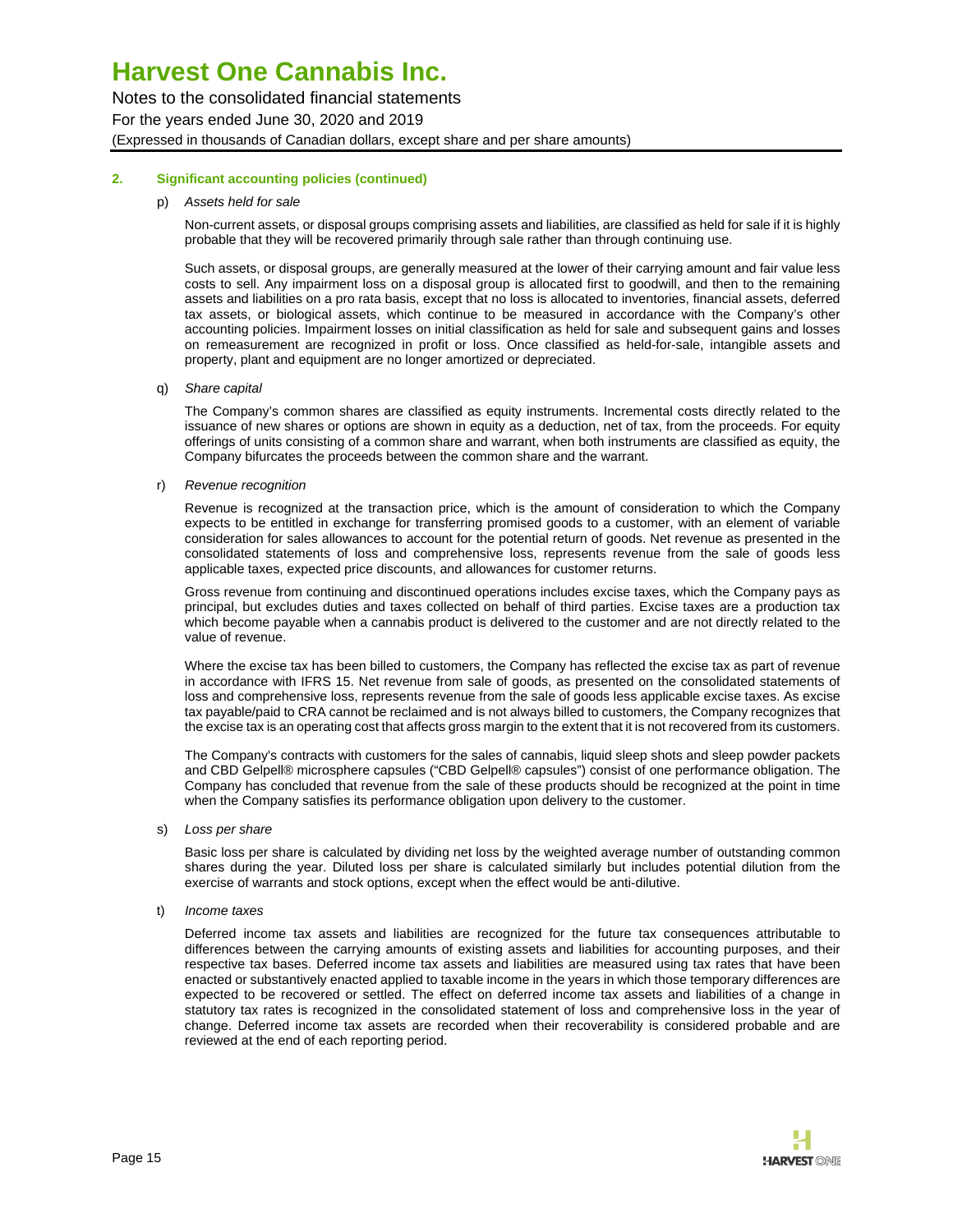Notes to the consolidated financial statements For the years ended June 30, 2020 and 2019 (Expressed in thousands of Canadian dollars, except share and per share amounts)

#### **2. Significant accounting policies (continued)**

u) Share-based compensation

The Company measures equity settled share-based payments based on their fair value at the grant date and recognizes compensation expense over the vesting period based on the Company's estimate of equity instruments that will eventually vest. Expected forfeitures are estimated at the date of grant and subsequently adjusted if further information indicates actual forfeitures may vary from the original estimate. The impact of the revision of the original estimate is recognized in profit or loss such that the cumulative expense reflects the revised estimate. Consideration paid by employees on the exercise of stock options is recorded as share capital and the related share-based compensation is transferred from other reserves to share capital.

#### v) Financial instruments

#### **Classification of financial instruments**

The Company classifies its financial assets and liabilities depending on the purpose for which the financial instruments were acquired, their characteristics, and management intent as outlined below:

|                                          | Classification                    |
|------------------------------------------|-----------------------------------|
| Cash                                     | Fair value through profit or loss |
| Accounts receivable                      | Amortized cost                    |
| Promissory note                          | Amortized cost                    |
| Warrants in associate                    | Fair value through profit or loss |
| Accounts payable and accrued liabilities | Amortized cost                    |
| Loans and borrowings                     | Amortized cost                    |

#### **Financial assets**

All financial assets (including assets designated at fair value through profit or loss) are recognized initially on the date at which the Company becomes a party to the contractual provisions of the instrument. The Company derecognizes a financial asset when the contractual rights to the cash flows from the asset expire, or it transfers the rights to receive the contractual cash flows on the financial asset in a transaction in which substantially all the risks and rewards of ownership of the financial asset are transferred.

The Company classifies its financial assets as financial assets at fair value through profit or loss or amortized cost. A financial asset is classified at fair value through profit or loss if it is classified as held for trading or is designated as such upon initial recognition. Financial assets at fair value through profit or loss are measured at fair value, and changes therein are recognized in profit or loss.

Accounts receivables and promissory notes are financial assets with fixed or determinable payments that are not quoted in an active market. Such assets are recognized initially at fair value. Subsequent to initial recognition accounts receivables and promissory notes are measured at amortized cost using the effective interest method, less any impairment losses.

#### **Financial liabilities**

All financial liabilities (including liabilities designated at fair value through profit or loss) are recognized initially on the date at which the Company becomes a party to the contractual provisions of the instrument. The Company derecognizes a financial liability when its contractual obligations are discharged, cancelled or expire.

The Company classifies its financial liabilities as either financial liabilities at fair value through profit or loss or other liabilities. Financial liabilities at fair value are stated at fair value with changes being recognized in the consolidated statement of loss and comprehensive loss. Other liabilities are initially measured at fair value and are subsequently measured at amortized cost using the effective interest method.

#### **Transaction costs**

Transaction costs that are directly attributable to the acquisition or issuance of financial assets and financial liabilities (other than financial assets and financial liabilities at fair value through profit or loss) are added to or deducted from the fair value of the financial assets or financial liabilities, as appropriate, on initial recognition. Transaction costs directly attributable to the acquisition of financial assets or financial liabilities at fair value through profit or loss are recognized immediately in profit or loss.

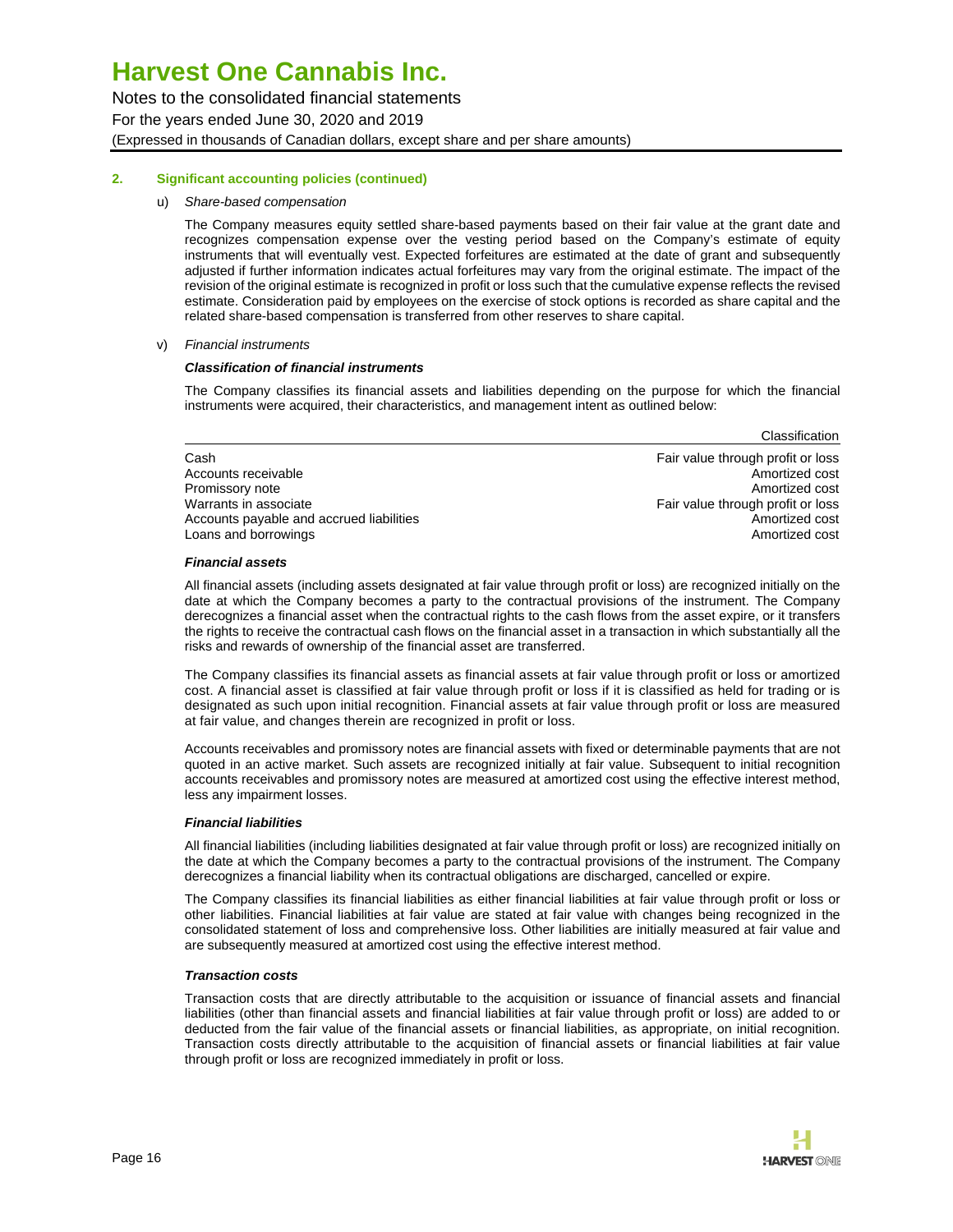Notes to the consolidated financial statements For the years ended June 30, 2020 and 2019 (Expressed in thousands of Canadian dollars, except share and per share amounts)

#### **2. Significant accounting policies (continued)**

#### v) Financial instruments (continued)

#### **Impairment of financial assets**

Financial assets, other than those classified at fair value through profit or loss, are assessed for indicators of impairment at the end of each reporting period or whenever circumstances dictate. Financial assets are considered to be impaired when there is objective evidence that, as a result of one or more events that occurred after the initial recognition of the financial asset, the estimated future cash flows of the investment have been affected.

#### w) Critical accounting estimates and judgments

The preparation of these consolidated financial statements in conformity with IFRS requires management to make judgments, estimates and assumptions that affect the application of accounting policies and the reported amounts of assets, liabilities, income and expenses. Actual results may differ from these estimates. Estimates and underlying assumptions are reviewed on an ongoing basis. Revisions to accounting estimates are recognized in the period in which the estimates are revised and in any future periods affected.

#### **Biological assets and inventory**

In calculating the fair value of biological assets, management is required to make a number of estimates, including estimating the stage of growth of the cannabis plants up to the point of harvest, harvesting costs, selling costs, average or expected selling prices, wastage and expected yields for the cannabis plants. In calculating final inventory values, management compares the inventory cost to estimated net realizable value.

#### **Estimated useful lives and depreciation and amortization of property, plant and equipment and intangible assets**

Depreciation and amortization of property, plant and equipment and intangible assets are dependent upon estimates of useful lives and when the asset is available for use, which are determined through the exercise of judgment. The assessment of any impairment of these assets is dependent upon estimates of recoverable amounts that consider factors such as economic and market conditions and the useful lives of assets.

#### **Share-based compensation**

In calculating share-based compensation expense, the Company includes key estimates such as the rate of forfeiture of options granted, the expected life of the option, the volatility of the Company's share price, and the risk-free interest rate.

#### **Warrants**

In calculating the value of warrants, the Company includes key estimates such as the expected life of the warrants, the volatility of the Company's share price, and the risk-free interest rate.

#### **Business combinations**

Judgment is used in determining whether an acquisition is a business combination or an asset acquisition. The Company must determine whether it is the acquirer or acquiree in each acquisition. Under IFRS 3 - Business Combinations, the acquirer is the entity that obtains control of the acquiree in the acquisition. If it is not clear which company is the acquirer, additional information must be considered, such as the combined entity's relative voting rights, existence of a large minority voting interest, composition of the governing body and senior management, and the terms behind the exchange of equity interest.

The Company measures all assets acquired and liabilities assumed at their acquisition-date fair values. Noncontrolling interests in the acquiree are measured on the basis of the non-controlling interests' proportionate share of this equity in the acquiree's identifiable net assets. Acquisition-related costs are recognized as expenses in the periods in which the costs are incurred and the services are received (except for the costs to issue debt or equity securities which are recognized according to specific requirements). The excess aggregate of (a) the consideration transferred to obtain control, the amount of any non-controlling interest in the acquire over (b) the net of the acquisition-date amounts of the identifiable assets acquired and the liabilities assumed, is recognized as goodwill as of the acquisition date.

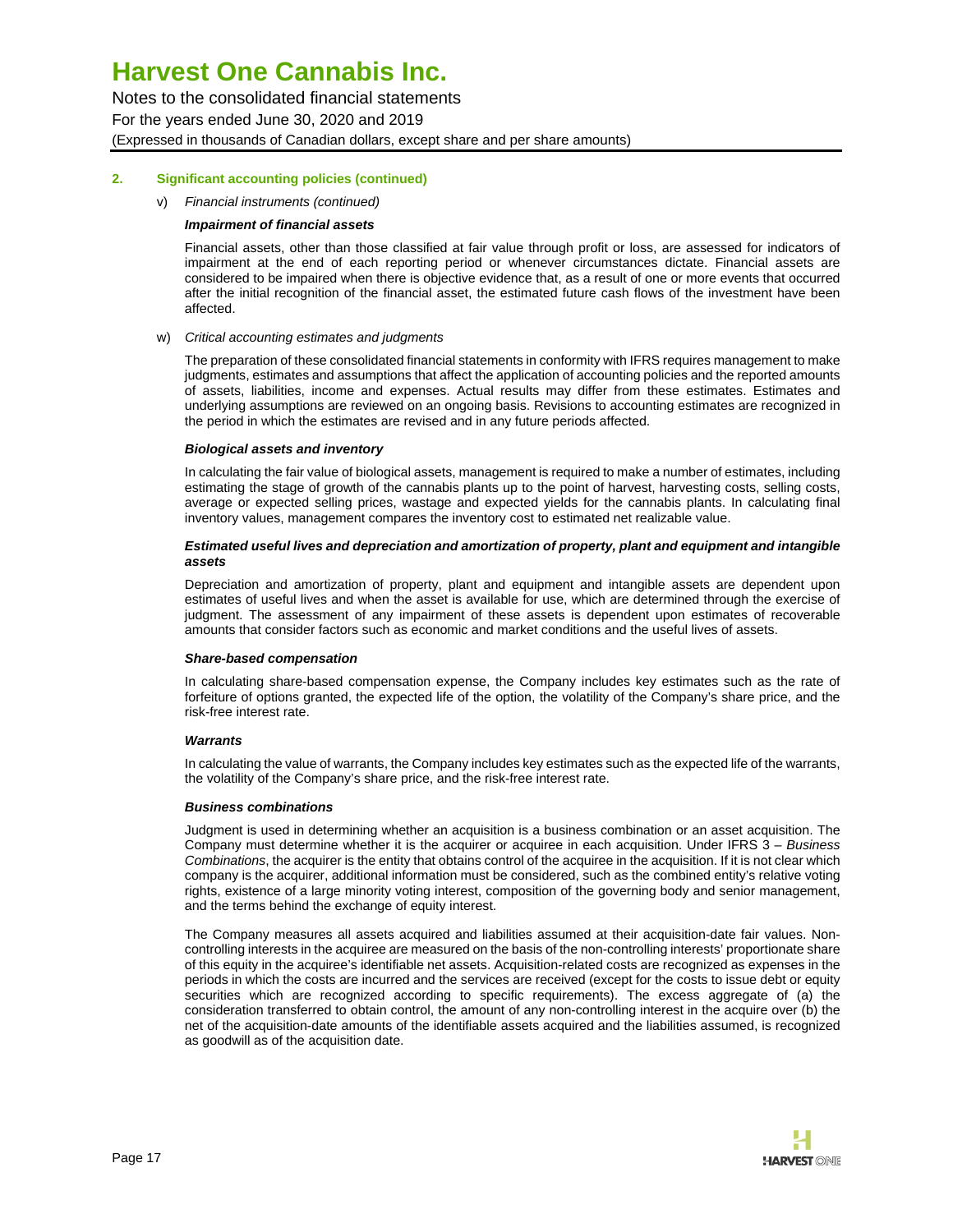Notes to the consolidated financial statements For the years ended June 30, 2020 and 2019 (Expressed in thousands of Canadian dollars, except share and per share amounts)

#### **2. Significant accounting policies (continued)**

w) Critical accounting estimates and judgments (continued)

#### **Goodwill and intangibles impairment**

The Company performs an annual impairment test for goodwill and indefinite life intangible assets in the fourth quarter and whenever events or circumstances make it more likely than not that an impairment may have occurred, such as a significant adverse change in the business climate or a decision to sell or dispose all or a portion of a reporting unit.

For the purpose of impairment testing, goodwill and indefinite life intangible assets are allocated to CGUs representing the lowest level that the assets are monitored for internal reporting purpose. Goodwill and indefinite life intangible assets are tested for impairment by comparing the carrying value of each CGU containing the assets to its recoverable amount. An impairment loss is recognized for the amount by which the asset's carrying amount exceeds its recoverable amount. The recoverable amount is the higher of the asset's fair value less costs of disposal and value-in-use.

Determining whether an impairment has occurred requires valuation of the respective CGU, which management estimates using a discounted cash flow method. The discounted cash flow method uses estimates and assumptions, including actual operating results, future business plans, economic projections and market data.

#### **Income taxes**

Deferred tax assets, including those arising from tax loss carry-forwards, require management to assess the likelihood that the Company will generate sufficient taxable earnings in future periods in order to utilize recognized deferred tax assets. Assumptions about the generation of future taxable profits depends on management's estimates of future cash flows. In addition, future changes in tax laws could limit the ability of the Company to obtain tax deductions in future periods. To the extent that future cash flows and taxable income differ significantly from estimates, the ability of the Company to realize the net deferred tax assets recorded at the reporting date could be impacted.

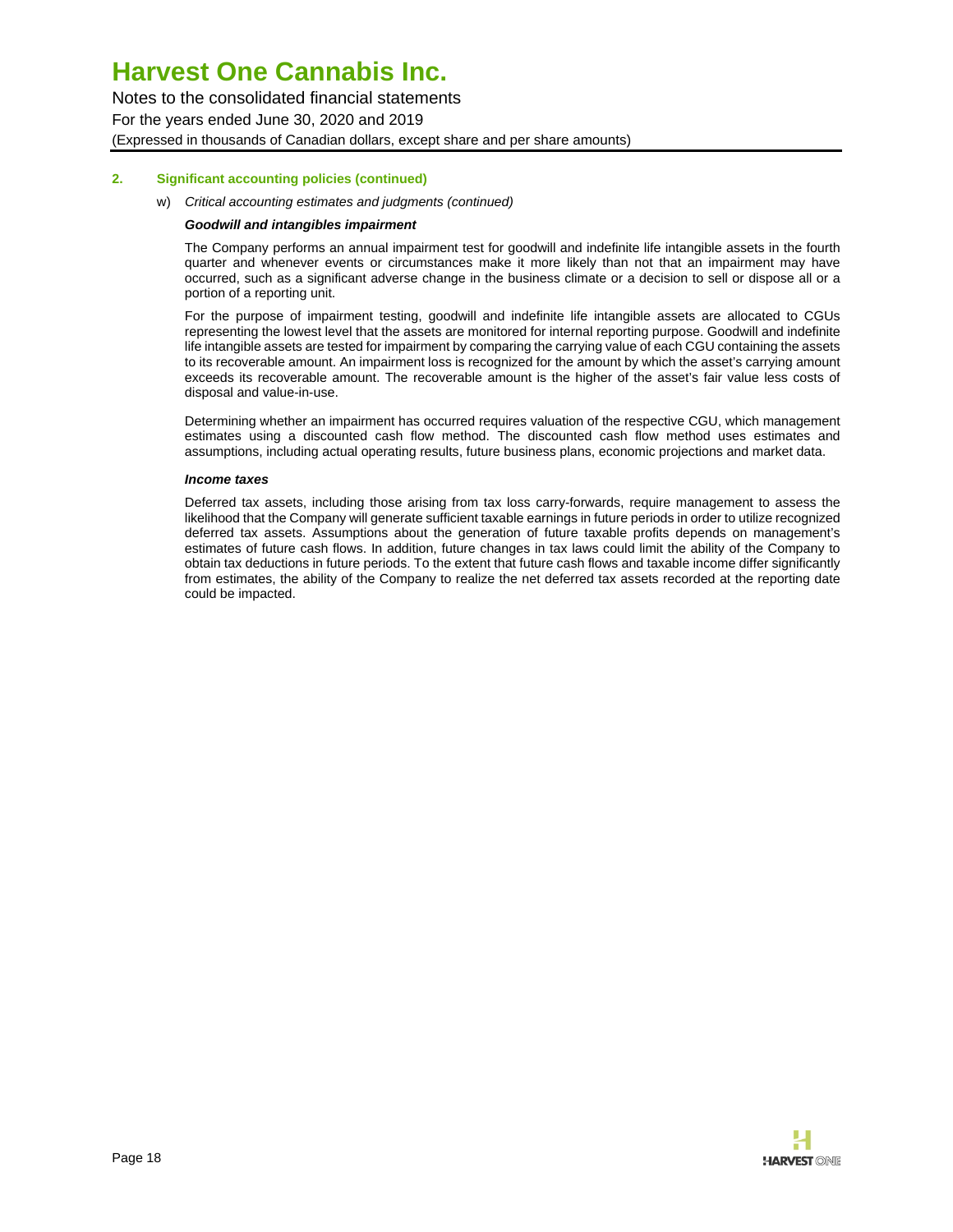Notes to the consolidated financial statements For the years ended June 30, 2020 and 2019 (Expressed in thousands of Canadian dollars, except share and per share amounts)

#### **3. New accounting standards and interpretations**

The Company has adopted the following new or amended IFRS standards for the period beginning July 1, 2019.

#### **IFRS 16 – Leases ("IFRS 16")**

IFRS 16 was issued by the International Accounting Standards Board ("IASB") replacing IAS 17 – Leases ("IAS 17") and related interpretations and is effective for annual periods beginning on or after January 1, 2019. IFRS 16 eliminates the current operating/finance lease dual accounting model for lessees and replaces it with a single, on-balance sheet accounting model, similar to the previous finance lease accounting.

The Company has updated its accounting policy for leasing to reflect the adoption of IFRS 16 as detailed below.

#### Definition of a lease

At inception of a contract, the Company assesses whether a contract is, or contains, a lease. A contract is, or contains, a lease if the contract conveys the right to control the use of an identified asset for a period of time in exchange for consideration. To assess whether a contract conveys the right to control the use of an identified asset, the Company assesses whether:

- the contract involves the use of an identified asset this may be specified explicitly or implicitly and should be physically distinct or represent substantially all of the capacity of a physically distinct asset. If the supplier has a substantive substitution right, then the asset is not identified;
- the Company has the right to obtain substantially all of the economic benefits from use of the asset throughout the period of use; and
- the Company has the right to direct the use of the asset. The Company has the right when it has the decisionmaking rights that are most relevant to changing how and for what purpose the asset is used.

#### Accounting as a lessee

For contracts that contain a lease, the Company recognises a right-of-use asset and a lease liability at the lease commencement date.

The right-of-use asset is initially measured at cost, which comprises the initial amount of the lease liability adjusted for any lease payments made at or before the commencement date, plus any initial direct costs incurred and an estimate of costs to dismantle and remove the underlying asset or to restore the underlying asset or the site on which it is located, less any lease incentives received.

The right-of-use asset is subsequently depreciated using the straight-line method from the commencement date to the earlier of the end of the useful life of the right-of-use asset or the end of the lease term. The estimated useful lives of right-of-use assets are determined on the same basis as those of property, plant and equipment. In addition, the rightof-use asset is assessed for impairment losses, should a trigger be identified and adjusted for impairment if required.

The lease liability is initially measured at the present value of the lease payments that are not paid at the commencement date, discounted using the interest rate implicit in the lease, or if that rate cannot be readily determined, the Company's incremental borrowing rate. Generally, the Company uses its incremental borrowing rate as the discount rate. Lease payments included in the measurement of the lease liability is comprised of fixed lease payments and lease payments in an option renewal period if the Company is reasonably certain to exercise an extension option, and penalties for early termination of a lease unless the Company is reasonably certain not to terminate early.

The lease liability is measured at amortised cost using the effective interest method. It is remeasured when there is a change in future lease payments arising from a change in an index or rate or if the Company changes its assessment of whether it will exercise an extension or termination option. When the lease liability is remeasured in this way, a corresponding adjustment is made to the carrying amount of the right-of-use asset.

The Company presents right-of-use assets in 'property, plant and equipment' and lease liabilities in 'loans and borrowings' in the statement of financial position.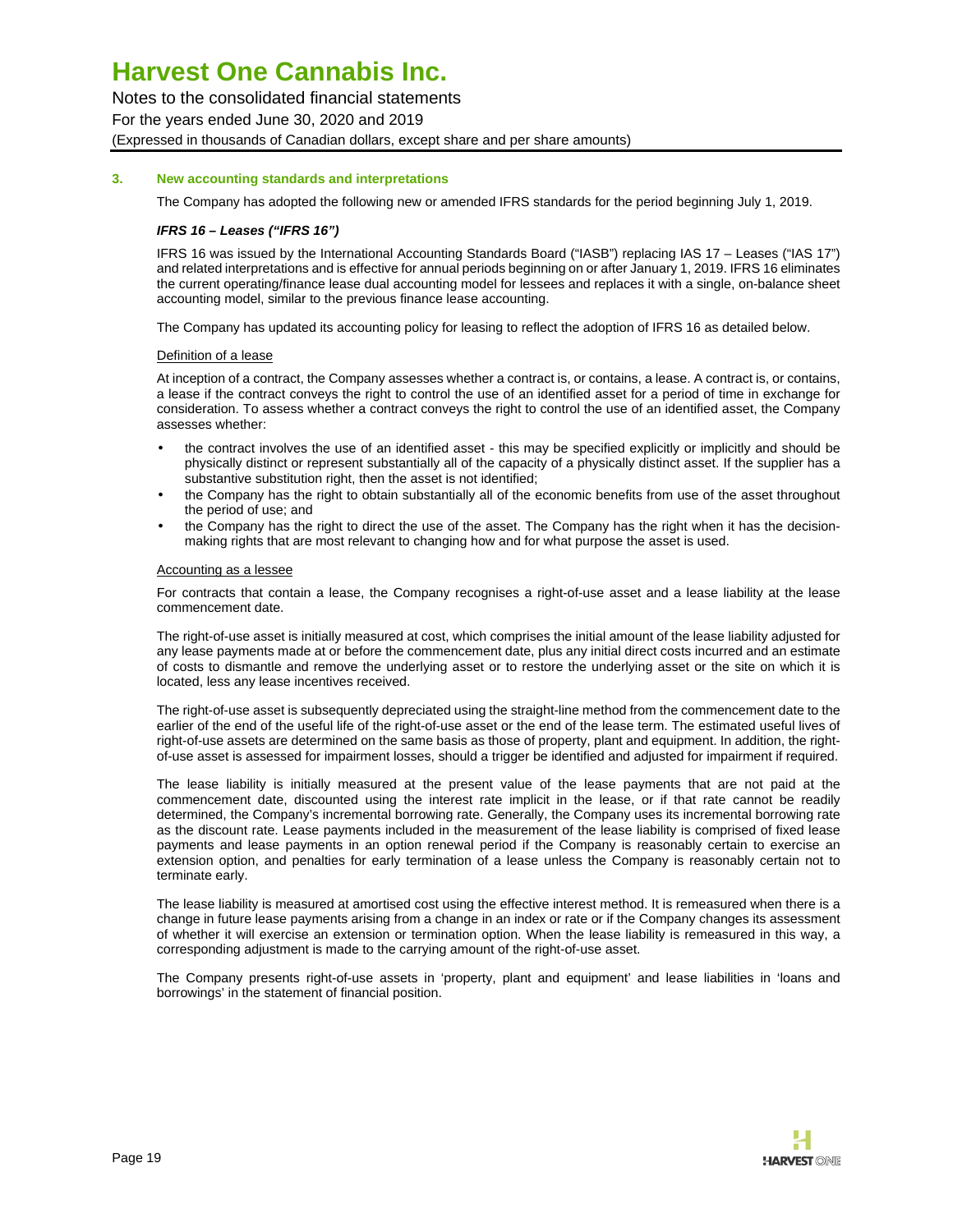Notes to the consolidated financial statements For the years ended June 30, 2020 and 2019 (Expressed in thousands of Canadian dollars, except share and per share amounts)

#### **3. New accounting standards and interpretations (continued)**

#### Short-term leases and lease of low-value assets

The Company has elected not to recognize right-of-use assets and lease liabilities for short-term leases that have a lease term of 12 months or less and leases of low-value assets. The Company recognizes the lease payments associated with these leases as an expense on a straight-line or other systemic basis over the lease term.

#### Critical accounting estimates and judgments

In determining the lease term, management considers all facts and circumstances that create an economic incentive to exercise an extension option, or not exercise a termination option. The assessment is reviewed upon a trigger by a significant event or a significant change in circumstances.

Certain leases contain non-lease components, excluded from the right-of-use asset and lease liability, related to operating charges. Judgment is applied in determination of the stand-alone price of the lease and non-lease components.

#### **Transition to IFRS 16**

The Company adopted IFRS 16 using the modified retrospective method which does not require restatement of comparative periods. Therefore, the comparative information has not been restated and continues to be reported under IAS 17.

The Company used the following additional practical expedients:

- applied a single discount rate to a portfolio of leases with similar characteristics;
- applied the exemption not to recognize right-of-use assets and lease liabilities for short-term leases with terms less than 12 months and leases of low-value assets. The Company recognizes the lease payments associated with these leases as an expense on a straight-line or other systemic basis over the lease term;
- excluded initial direct costs from the measurement of the right-of-use asset at the date of initial application; and
- used hindsight when determining the lease term of the contract contains options to extend or terminate the lease.

The Company elected to measure the right-of-use assets at the amount equal to the lease liabilities, adjusted by the amount of any prepaid or accrued lease payments. On transition to IFRS 16, the Company recognized \$882 of rightof-use assets and \$882 of lease liabilities. When measuring lease liabilities, the Company discounted lease payments using its incremental borrowing rate at July 1, 2019. The weighted-average rate applied is 14.5%.

| Operating lease commitments at June 30, 2019                    | \$1.759 |
|-----------------------------------------------------------------|---------|
| Discounted using the incremental borrowing rate at July 1, 2019 | 14.5%   |
| Finance lease liabilities recognized as at June 30, 2019        | 1.282   |
| Recognition exception for short-term leases                     | (89)    |
| Scope changes due to IFRS 16                                    | (311)   |
| Lease liabilities at July 1, 2019                               | \$882   |

For leases that were classified as finance leases under IAS 17, the carrying amounts of the right-of-use asset and the lease liability at July 1, 2019, are determined as the carrying amounts of the lease asset and lease liability under IAS 17 immediately before that date.

#### Accounting as a lessor

When the Company acts as a lessor, it will determine at lease inception whether the lease is a finance lease or an operating lease.

To classify each lease, the Company makes an overall assessment of whether the lease transfers substantially all of the risks and rewards incidental to ownership of the underlying asset. If this is the case, then the lease is classified as a finance lease; if not, it is classified as an operating lease. As part of this assessment, the Company considers certain indicators such as whether the lease is for the major part of the economic life of the asset.

When the Company is an intermediate lessor, it accounts for the head lease and the sub-lease separately. It assesses the lease classification of a sub-lease with reference to the right-of-use asset arising from the head lease, not with reference to the underlying asset. If a head lease is a short-term lease to which the Company applies the exemption described above, then it classifies the sub-lease as an operating lease.

On transition to IFRS 16, the Company did not recognize any adjustments as at July 1, 2019.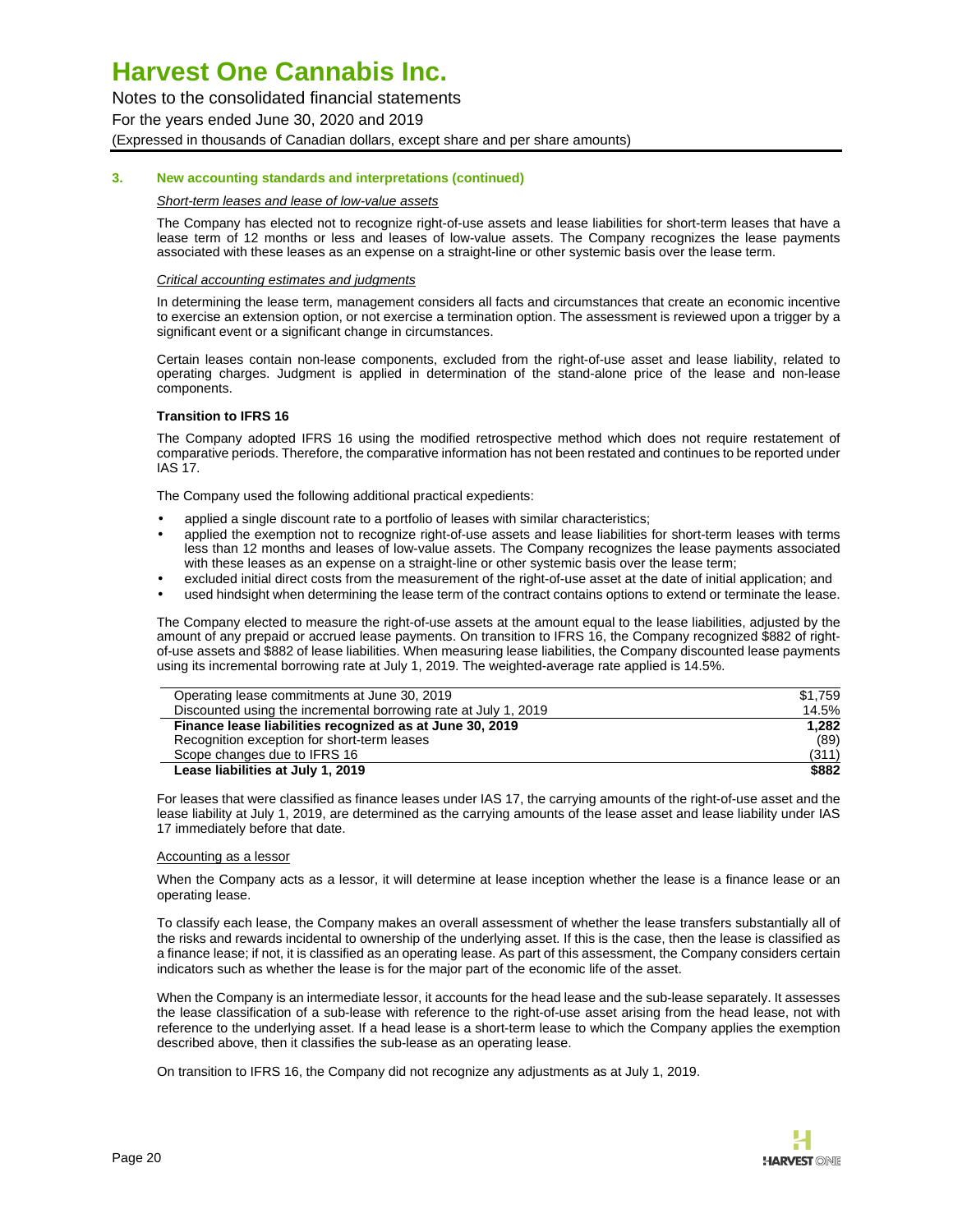Notes to the consolidated financial statements For the years ended June 30, 2020 and 2019 (Expressed in thousands of Canadian dollars, except share and per share amounts)

#### **3. New accounting standards and interpretations (continued)**

#### **IFRIC 23 – Uncertainty Over Income Tax Treatments ("IFRIC 23")**

IFRIC 23 provides guidance that adds to the requirements in IAS 12, Income Taxes by specifying how to reflect the effects of uncertainty in accounting for income taxes. IFRIC 23 requires an entity to determine whether uncertain tax positions are assessed separately or as a group; and assess whether it is probable that a tax authority will accept an uncertain tax treatment used, or proposed to be used, by an entity in its income tax filings. If yes, the entity should determine its accounting tax position consistently with the tax treatment used or planned to be used in its income tax filings. If not, the entity should reflect the effect of uncertainty in determining its accounting tax position. The Company adopted IFRIC 23 effective July 1, 2019 and was applied using the modified retrospective approach without restatement of comparative information. There was no material impact on the Company's consolidated financial statements

#### **4. Accounts receivable**

The summary of the Company's accounts receivable is as follows:

|                                    | June 30 | June 30 |
|------------------------------------|---------|---------|
|                                    | 2020    | 2019    |
|                                    |         |         |
| Trade receivables                  | 1,339   | 2,577   |
| Taxes recoverable from governments | 332     | 731     |
|                                    | 1.671   | 3,308   |

The Company provides credit to its customers in the normal course of business and has mitigated this risk by managing and monitoring the underlying business relationships. At the reporting date, the Company assessed the collectability of the balance and concluded that none of the receivables were uncollectible.

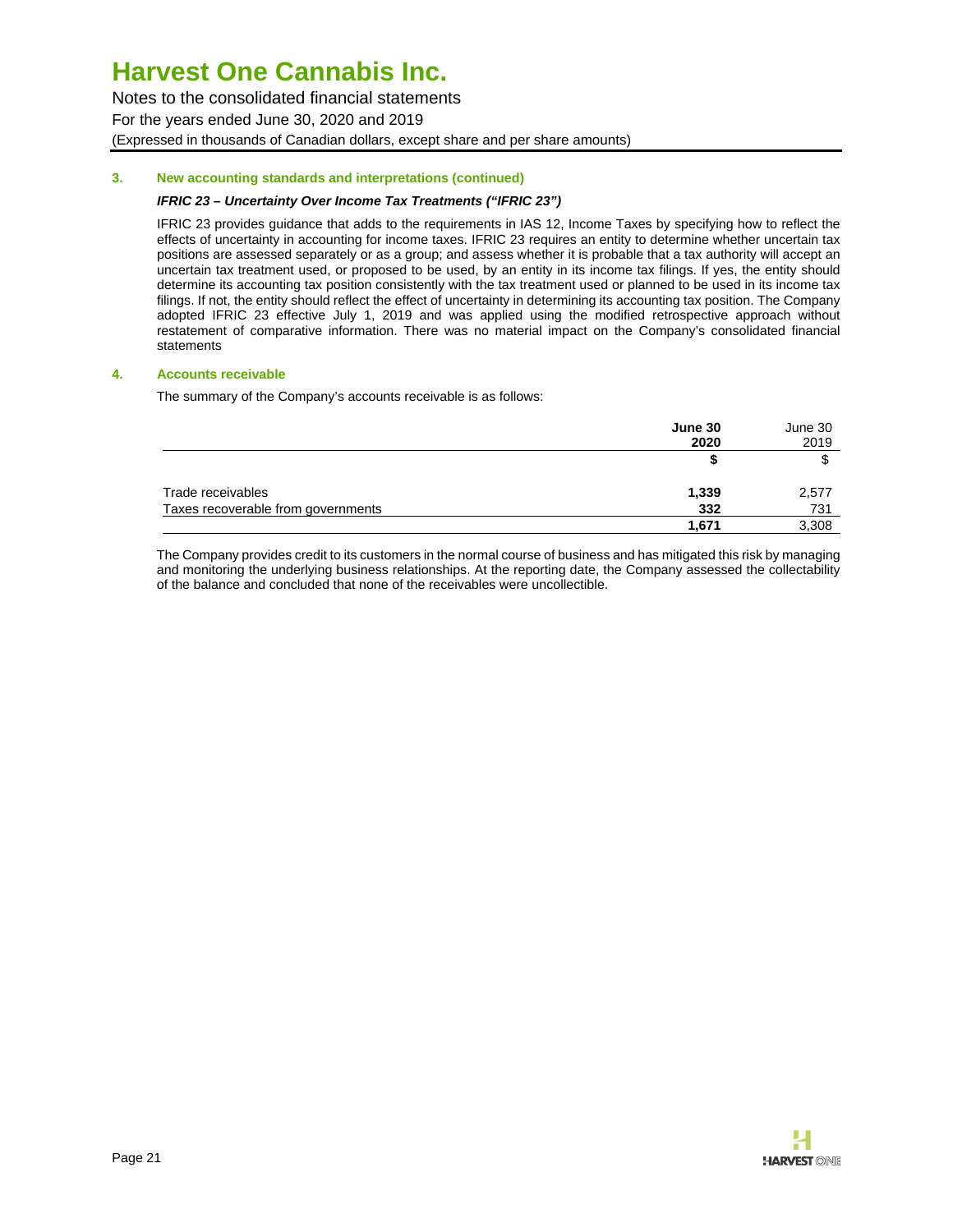Notes to the consolidated financial statements For the years ended June 30, 2020 and 2019 (Expressed in thousands of Canadian dollars, except share and per share amounts)

#### **5. Inventories**

The summary of the Company's inventories is as follows:

|                                             | June 30  | June 30 |
|---------------------------------------------|----------|---------|
|                                             | 2020     | 2019    |
|                                             | \$       | \$      |
| Cannabis                                    |          |         |
| Work-in-progress                            | 3,698    | 3,974   |
| Finished goods                              | 1,005    | 1,328   |
|                                             | 4,703    | 5,302   |
| CBD capsules and oils                       |          |         |
| Raw materials and work-in-progress          | 313      | 1,399   |
| Finished goods                              | 2,353    | 748     |
|                                             | 2,666    | 2,147   |
| Liquid sleep shots and sleep powder packets |          |         |
| Raw materials and work-in-progress          | 23       | 650     |
| Finished goods                              | 1,619    | 652     |
|                                             | 1,642    | 1,302   |
| Pain relief creams                          |          |         |
| Raw materials and work-in-progress          | 612      |         |
| Finished goods                              | 275      |         |
|                                             | 887      |         |
| Packaging and supplies                      | 840      | 332     |
| Inventory allowance                         | (1, 450) |         |
|                                             | 9,288    | 9,083   |

#### a) Cannabis

As part of the sale of the Duncan Facility and Mission Road facility, certain cannabis inventory has been classified from inventory to assets held for sale. Cannabis inventory on hand at June 30, 2020 pertains to harvested cannabis and extracted cannabis for use in the development and sale of Cannabis 2.0 products.

#### b) Liquid sleep shots and sleep powder packets

The Company regularly assesses the net realizable value of its liquid sleep shots and sleep powder packets. During the year ended June 30, 2020, the Company recognized a write-down of \$798 (2019 – \$nil) to reduce the carrying amount of liquid sleep shot and sleep powder packet inventory to its estimated net realizable value.

c) Inventory allowance

Due to estimation uncertainties attributable to COVID-19, it is not possible to predict whether the full carrying value of inventory can be recognized in the next 12 months. As such, during the year ended June 30, 2020, the Company recognized an inventory valuation allowance of \$1,450 (2019 – \$nil).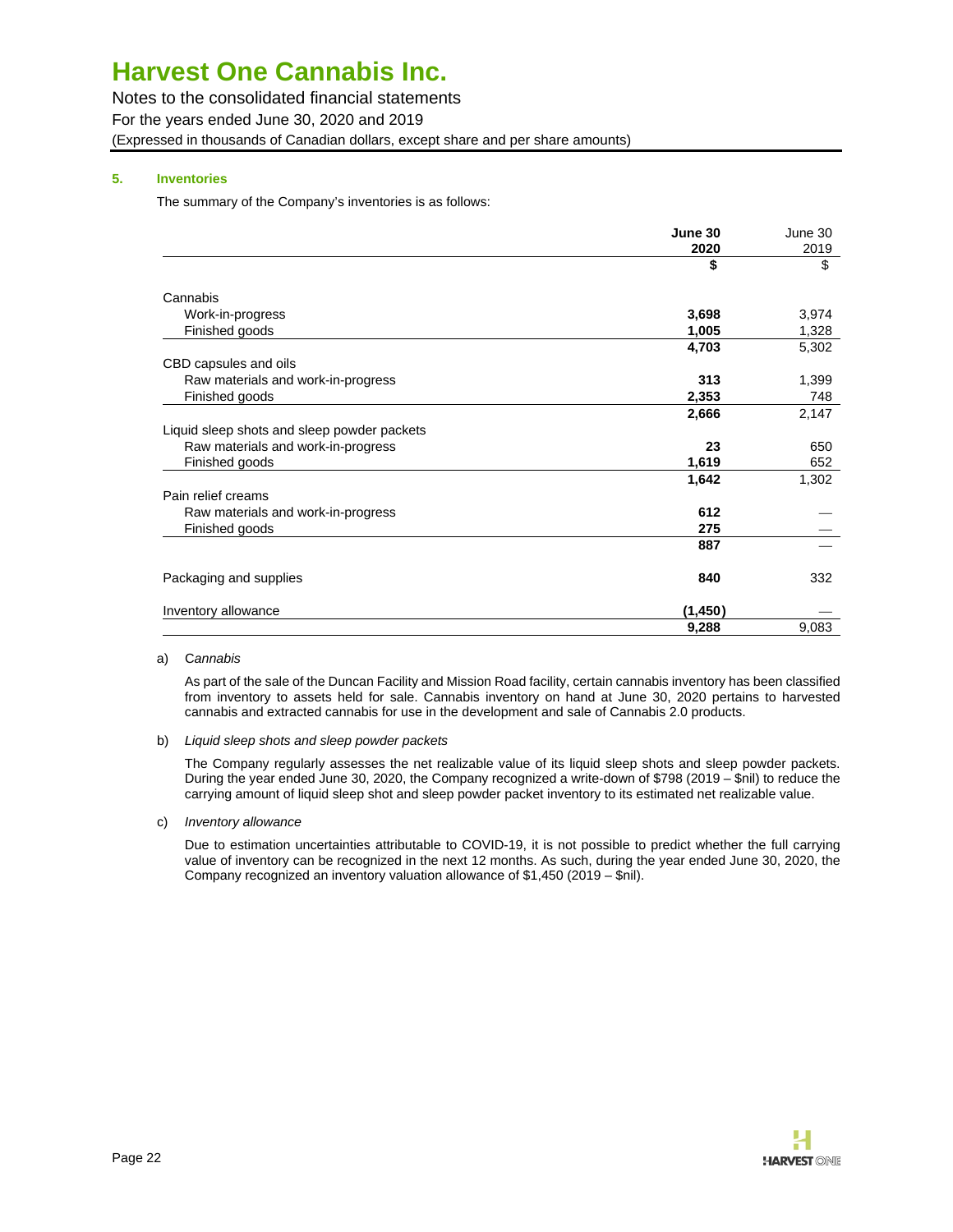Notes to the consolidated financial statements For the years ended June 30, 2020 and 2019 (Expressed in thousands of Canadian dollars, except share and per share amounts)

#### **6. Biological assets**

The continuity of biological assets at June 30, 2020 and 2019, which consists of seeds and cannabis plants, is as follows:

|                                                                      | June 30 | June 30 |
|----------------------------------------------------------------------|---------|---------|
|                                                                      | 2020    | 2019    |
|                                                                      | 5       |         |
| Balance, beginning of year                                           | 857     | 904     |
| Unrealized change in fair value of biological assets in discontinued |         |         |
| operations (note 24)                                                 | 4.208   | 3,992   |
| Transferred to inventory upon harvest                                | (4,254) | (4,039) |
| Transferred to assets held for sale                                  | (811)   |         |
| Balance, end of year                                                 |         | 857     |

Biological assets are valued in accordance with IAS 41 – Agriculture and are presented at their fair value less costs to sell up to the point of harvest. The fair value measurements for biological assets have been categorized as Level 3 of the fair value hierarchy based on the inputs to the valuation technique used, as there is currently no actively traded commodity market for plants. The fair value was determined using a valuation model to estimate the expected harvest yield per plant applied to the estimated fair value less costs to sell per gram. The significant assumptions applied in determining the fair value of biological assets are as follows:

- a) wastage of plants based on their various stages;
- b) expected yield by strain of plant of approximately 27 grams per plant based on an average of historical growing results (June 30, 2019 – approximately 21 grams per plant);
- c) percentage of costs incurred to date compared to the estimated total costs to be incurred ("stage of plant growth");
- d) percentage of costs incurred for each stage of plant growth;
- e) average selling price of \$8.30 per gram (2019 between \$7.80 and \$10.20 per gram); and
- f) average selling costs of \$2.90 per gram (2019 between \$1.50 and \$3.80 per gram).

The selling price used in the valuation of biological assets is based on the average selling price of cannabis products for the recreational market and can vary based on different strains being grown. Expected yields for the cannabis plant is also subject to a variety of factors, such as strains being grown, length of growing cycle, and space allocated for growing. Selling costs include packaging, labelling, shipping, and other costs incurred to sell cannabis products for the recreational market.

The Company periodically assesses the significant assumptions applied in determining the fair value of biological assets based on historical information obtained as well as planned production schedules. When there is a material change in any of the significant assumptions, the fair value of biological assets is adjusted.

During the year ended June 30, 2020, the Company determined that the fair value less costs to sell was \$5.40 per gram (2019 – \$6.30 per gram). These estimates are subject to volatility and a number of uncontrollable factors which could significantly affect the fair value of biological assets in future periods. On average, the growth cycle is 13 weeks and for in-process biological assets, the fair value at point of harvest is adjusted based on the stage of plant growth.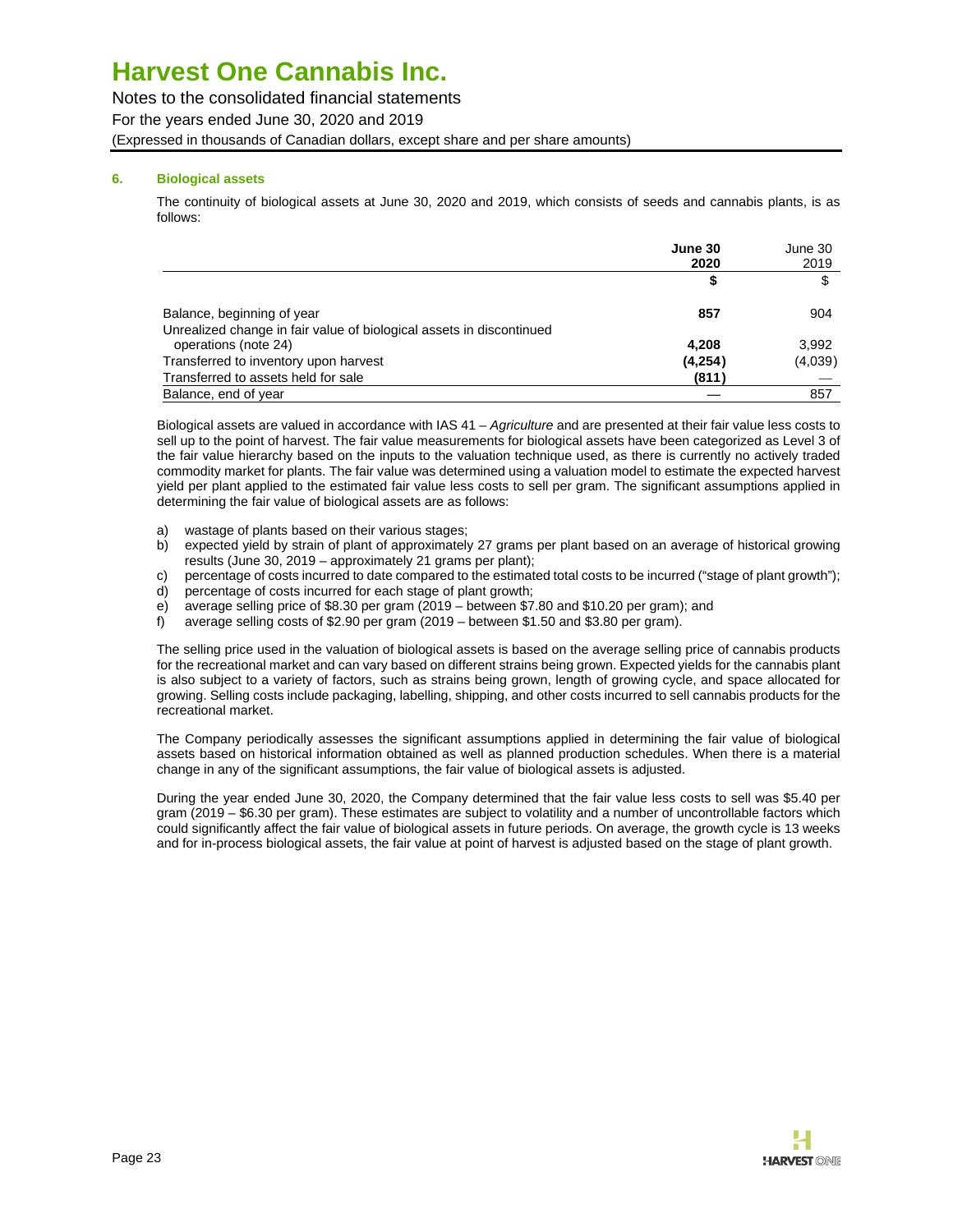Notes to the consolidated financial statements For the years ended June 30, 2020 and 2019 (Expressed in thousands of Canadian dollars, except share and per share amounts)

#### **7. Property, plant and equipment**

The summary of the Company's property, plant and equipment is as follows:

|                                 |           |                                  | <b>Building and</b>             |                               |                          | Right-of-                       |           |
|---------------------------------|-----------|----------------------------------|---------------------------------|-------------------------------|--------------------------|---------------------------------|-----------|
|                                 | Plant and | Office                           | leasehold                       |                               | Construction             | use                             |           |
|                                 | equipment | equipment                        | improvements                    | Land                          | in progress              | assets                          | Total     |
|                                 | \$        | \$                               | \$                              | \$                            | \$                       | \$                              | \$        |
| Cost                            |           |                                  |                                 |                               |                          |                                 |           |
| July 1, 2018                    | 2,575     | 386                              | 5,257                           | 1,395                         | 1,809                    |                                 | 11,422    |
| Additions                       | 143       | 132                              | 19                              |                               | 12,252                   |                                 | 12,546    |
| <b>Additions from Greenbelt</b> |           |                                  |                                 |                               |                          |                                 |           |
| acquisition                     | 2,742     | 17                               | 6,604                           | 461                           |                          |                                 | 9,824     |
| <b>Transfers</b>                | 388       |                                  |                                 |                               | (388)                    |                                 |           |
| Disposals and write-downs       | (1,278)   | $\qquad \qquad$                  |                                 | $\overline{\phantom{0}}$      | (327)                    |                                 | (1,605)   |
| June 30, 2019                   | 4,570     | 535                              | 11,880                          | 1,856                         | 13,346                   | $\overbrace{\qquad \qquad }^{}$ | 32,187    |
| <b>Accumulated depreciation</b> |           |                                  |                                 |                               |                          |                                 |           |
| July 1, 2018                    | 628       | 98                               | 156                             |                               |                          |                                 | 882       |
| Depreciation                    | 334       | 113                              | 200                             |                               |                          | $\overline{\phantom{0}}$        | 647       |
| Disposals and write-downs       | (467)     | $\overbrace{\phantom{12322111}}$ | $\overline{\phantom{m}}$        |                               |                          | $\hspace{0.1mm}-\hspace{0.1mm}$ | (467)     |
| June 30, 2019                   | 495       | 211                              | 356                             |                               | $\overline{\phantom{0}}$ | $\overline{\phantom{m}}$        | 1,062     |
|                                 |           |                                  |                                 |                               |                          |                                 |           |
| Net book value                  |           |                                  |                                 |                               |                          |                                 |           |
| June 30, 2019                   | 4,075     | 324                              | 11,524                          | 1,856                         | 13,346                   |                                 | 31,125    |
| Cost                            |           |                                  |                                 |                               |                          |                                 |           |
| July 1, 2019                    | 4,570     | 535                              | 11,880                          | 1,856                         | 13,346                   |                                 | 32,187    |
| Additions                       | 609       | 50                               | 127                             |                               | 8,355                    | 954                             | 10,095    |
| <b>Additions from Delivra</b>   |           |                                  |                                 |                               |                          |                                 |           |
| acquisition (note 10(a))        | 481       |                                  |                                 |                               |                          |                                 | 481       |
| Transfers to assets             |           |                                  |                                 |                               |                          |                                 |           |
| held for sale (note 13)         | (2,469)   | (81)                             | (7, 153)                        | (892)                         | (2,952)                  | (137)                           | (13, 684) |
| Disposals and write-downs       | (2, 165)  | (117)                            | (4,854)                         | (964)                         | (3,547)                  | (663)                           | (12, 310) |
| June 30, 2020                   | 1,026     | 387                              | $\overbrace{\qquad \qquad }^{}$ | $\overbrace{\phantom{12333}}$ | 15,202                   | 154                             | 16,769    |
| <b>Accumulated depreciation</b> |           |                                  |                                 |                               |                          |                                 |           |
| July 1, 2019                    | 495       | 211                              | 356                             |                               |                          |                                 | 1,062     |
| Depreciation                    | 340       | 139                              | 270                             |                               |                          | 188                             | 937       |
| Transfers to assets             |           |                                  |                                 |                               |                          |                                 |           |
| held for sale (note 13)         | (291)     | (50)                             | (341)                           |                               |                          | (18)                            | (700)     |
| Disposals and write-downs       | (467)     | (80)                             | (285)                           |                               |                          | (90)                            | (922)     |
| June 30, 2020                   | 77        | 220                              | $\overbrace{\phantom{12333}}$   |                               |                          | 80                              | 377       |
|                                 |           |                                  |                                 |                               |                          |                                 |           |
| Net book value                  | 949       | 167                              |                                 |                               | 15,202                   | 74                              | 16,392    |
| June 30, 2020                   |           |                                  |                                 |                               |                          |                                 |           |

Of total depreciation of \$937 (2019 – \$647) recorded during the year ended June 30, 2020, \$357 (2019 – \$107) and \$217 (2019 – \$158) was recorded as depreciation expense from continuing and discontinued operations, respectively, and \$363 (2019 – \$382) was capitalized to cannabis inventory and subsequently as production costs.

#### a) Construction in progress

Additions to construction in progress during the year ended June 30, 2020 mainly relate to: (1) the construction of a 68,000 square foot indoor facility at the Lucky Lake property in Saskatchewan; and (2) the modular expansion on the land adjacent to the Duncan facility ("Mission Road Facility"). The amounts capitalized to construction in progress related to these projects will be transferred to other classes of property, plant and equipment upon completion and will be depreciated over their respective useful lives once available for use.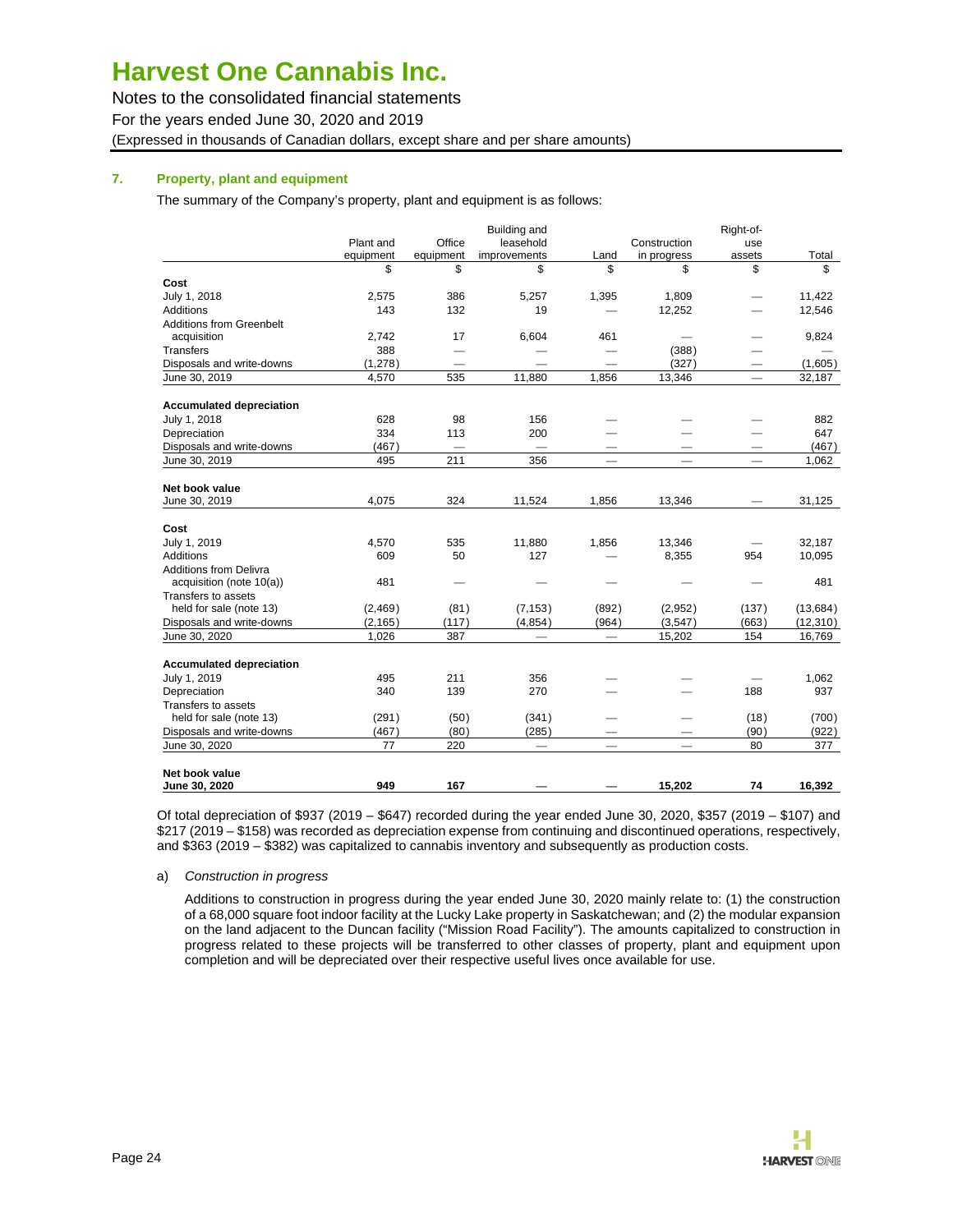Notes to the consolidated financial statements For the years ended June 30, 2020 and 2019 (Expressed in thousands of Canadian dollars, except share and per share amounts)

#### **7. Property, plant and equipment (continued)**

#### b) Disposals and write-downs

During the year ended June 30, 2020, the Company announced a transaction to divest its Duncan Facility and Mission Road Facility. As a result, an impairment loss of \$8,758 was recognized on property, plant and equipment upon remeasurement and \$12,984 of property, plant and equipment was classified as assets held for sale.

During the year ended June 30, 2020, the Company disposed of \$2,056 from property, plant and equipment for proceeds of \$1,320, of which \$5 pertained to assets from continuing operations and \$2,051 pertained to assets from discontinued operations.

During the year ended June 30, 2020, the Company de-recognized \$512 and \$61 of right-of-use assets resulting from the sub-lease and termination of certain lease agreements. As a result, the Company recognized \$534 lease receivables and de-recognized \$63 of lease liabilities, resulting in a gain on disposal of assets of \$24.

During the year ended June 30, 2019, approximately \$52 in costs related to a facility which the Company decided not to proceed with, \$279 in costs related to other planned projects, and \$807 in costs related to replaced equipment were written-off. These costs consisted of amounts capitalized in construction in progress and plant and equipment.

c) Right-of-use assets

The Company adopted IFRS 16 – Leases effective July 1, 2019 (note 3). Additions during the year ended June 30, 2020 includes \$882 right-of-use assets on transition to IFRS 16 and \$72 of right-of-use asset additions for office leases.

#### **8. Investment in and loan to associate**

The summary of the Company's investment in and loan to associate is as follows:

|                         |              | June 30 | June 30 |
|-------------------------|--------------|---------|---------|
|                         | <b>Notes</b> | 2020    | 2019    |
|                         |              |         |         |
| Investment in associate | (a)          |         | 1,102   |
| Warrants in associate   |              |         | 763     |
|                         |              |         | 1,865   |

On February 25, 2020, the Company sold its 19.99% equity stake in Burb Cannabis Corp. ("Burb") back to the founders of Burb and forgave a shareholder loan and interest with a carrying value of \$256 in exchange for cash consideration of \$1,513. In addition, Burb and Harvest One concurrently agreed to terminate Harvest One's option to purchase a majority equity interest in Burb as well as outstanding warrants in the capital of Burb held by Harvest One, valued at \$763. The Company recognized a loss of \$413 included in loss on disposal of assets.

#### a) Investment in associate

The following table summarizes the carrying amount of the Company's interest in Burb:

| Company's share (%)                            | 19.99% |
|------------------------------------------------|--------|
| Balance, June 30, 2018                         | \$     |
| Additions                                      | 1.319  |
| Share of loss for the year ended June 30, 2019 | (217)  |
| Balance, June 30, 2019                         | 1.102  |
| Share of loss for the year ended June 30, 2020 | (195)  |
| Sale of investment in associate                | (907)  |
| <b>Balance, June 30, 2020</b>                  |        |

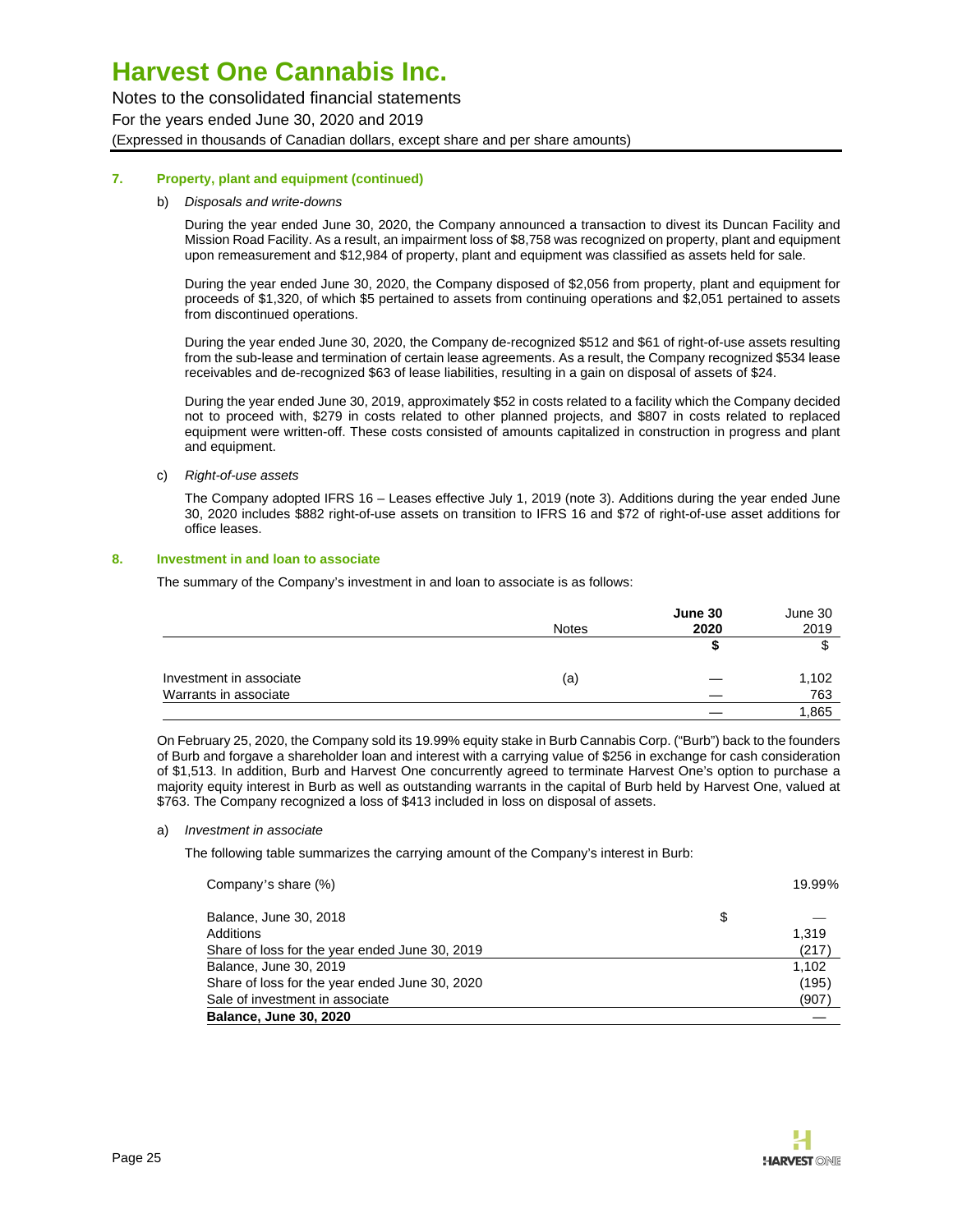Notes to the consolidated financial statements For the years ended June 30, 2020 and 2019 (Expressed in thousands of Canadian dollars, except share and per share amounts)

#### **8. Investment in and loan to associate (continued)**

b) Loan to associate

On September 18, 2019, the Company loaned Burb \$250 following Burb's receipt of its first retail cannabis licence. The interest rate on the loan was 6% per annum and had a maturity of 2.5 years. The loan was forgiven as described above.

#### **9. Intangible assets**

The summary of the Company's intangible assets is as follows:

|                                      |              | Technology   |            |                          |                          |        |
|--------------------------------------|--------------|--------------|------------|--------------------------|--------------------------|--------|
|                                      | <b>Brand</b> | and          | In-process | Customer                 | Website                  |        |
|                                      | names        | formulations | R&D        | relationships            | and other                | Total  |
|                                      | \$           | \$           | \$         | \$                       | \$                       | \$     |
| Cost                                 |              |              |            |                          |                          |        |
| July 1, 2018                         | 4,190        |              |            | 1,540                    | 58                       | 5,788  |
| Additions                            |              |              |            |                          | 148                      | 148    |
| Additions from PhytoTech acquisition |              |              | 4.659      |                          | $\overline{\phantom{a}}$ | 4,659  |
| June 30, 2019                        | 4,190        |              | 4,659      | 1,540                    | 206                      | 10,595 |
| <b>Accumulated amortization</b>      |              |              |            |                          |                          |        |
| July 1, 2018                         |              |              |            | 19                       | 10                       | 29     |
| Amortization                         |              |              |            | 220                      | 12                       | 232    |
| June 30, 2019                        |              |              |            | 239                      | 22                       | 261    |
| Net book value                       |              |              |            |                          |                          |        |
| June 30, 2019                        | 4,190        |              | 4,659      | 1,301                    | 184                      | 10,334 |
| Cost                                 |              |              |            |                          |                          |        |
| July 1, 2019                         | 4,190        |              | 4,659      | 1,540                    | 206                      | 10,595 |
| <b>Additions</b>                     |              |              |            |                          | 22                       | 22     |
| <b>Additions from Delivra</b>        |              |              |            |                          |                          |        |
| acquisition (note 10(a))             | 1,853        | 2,286        | 470        |                          |                          | 4,609  |
| Transfer to technology               |              |              |            |                          |                          |        |
| and formulations                     |              | 4,659        | (4,659)    |                          |                          |        |
| Disposals and writedowns             |              | (132)        |            |                          | (90)                     | (222)  |
| June 30, 2020                        | 6,043        | 6,813        | 470        | 1,540                    | 138                      | 15,004 |
| <b>Accumulated amortization</b>      |              |              |            |                          |                          |        |
| July 1, 2019                         |              |              |            | 239                      | 22                       | 261    |
| Amortization                         | 1,007        | 892          |            | 220                      | 17                       | 2,136  |
| Disposals and writedowns             |              | (28)         |            | $\overline{\phantom{0}}$ | $\overline{\phantom{0}}$ | (28)   |
| June 30, 2020                        | 1,007        | 864          |            | 459                      | 39                       | 2,369  |
| Net book value                       |              |              |            |                          |                          |        |
| June 30, 2020                        | 5,036        | 5,949        | 470        | 1,081                    | 99                       | 12,635 |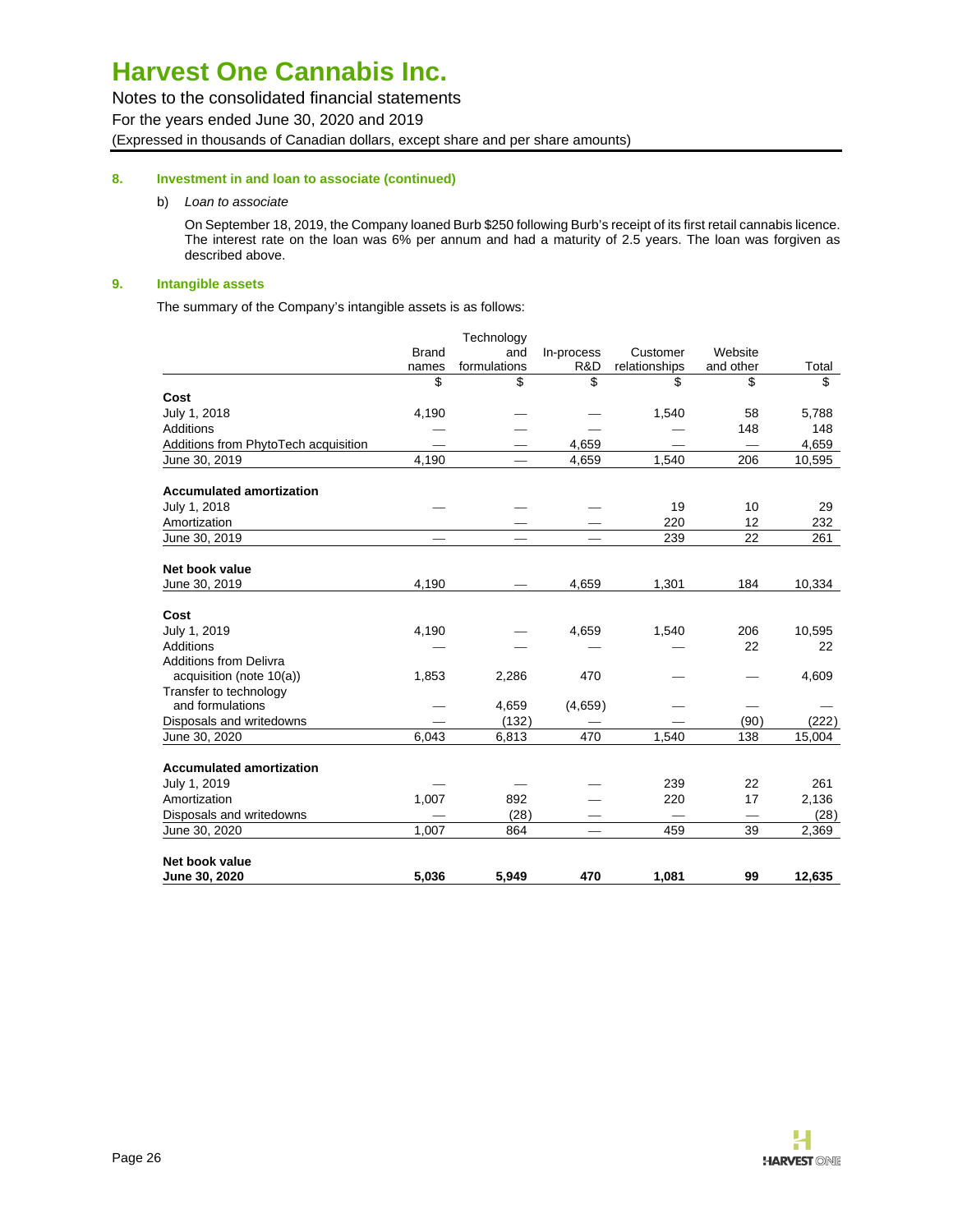Notes to the consolidated financial statements For the years ended June 30, 2020 and 2019 (Expressed in thousands of Canadian dollars, except share and per share amounts)

#### **10. Asset acquisitions and business combinations**

#### a) Acquisitions completed during the year ended June 30, 2020

The summary of the Company's business combination completed during the year ended June 30, 2020 is as follows:

| Acquisition completed during the year ended June 30, 2020     | Delivra |
|---------------------------------------------------------------|---------|
|                                                               | \$      |
| <b>Consideration transferred</b>                              |         |
| Common shares issued                                          | 20,639  |
| Options and warrants issued                                   | 1.255   |
|                                                               | 21,894  |
| <b>Purchase price allocation</b>                              |         |
| Net assets acquired                                           | (2,221) |
| Intangible assets                                             |         |
| Technology and formulations                                   | 2,286   |
| Brand name                                                    | 1,853   |
| In process R&D                                                | 470     |
| Goodwill                                                      | 19,506  |
|                                                               | 21,894  |
| <b>Net assets acquired</b>                                    |         |
| Cash                                                          | 86      |
| Accounts receivables                                          | 334     |
| Prepaid expenses and deposits                                 | 47      |
| Inventories                                                   | 2,650   |
| Property, plant and equipment                                 | 481     |
| Assets acquired                                               | 3,598   |
| Accounts payable and accrued liabilities                      | (3,806) |
| Loans and borrowings                                          | (2,013) |
|                                                               | (2,221) |
| <b>Net cash inflows</b>                                       |         |
| Cash consideration                                            |         |
| Less: cash acquired                                           | (86)    |
|                                                               | (86)    |
|                                                               |         |
| <b>Acquisition costs expensed</b><br>Year ended June 30, 2020 | 23      |

On July 3, 2019, the Company completed the acquisition of all the outstanding shares of Delivra Corp. for a total consideration of \$21,894, which consisted of 28,272,622 common shares with a fair value of \$20,639; 2,907,918 options with a fair value of \$920; and 2,191,502 warrants with a fair value of \$335. The transaction was accounted for as a business combination in accordance with IFRS 3 - Business Combinations. In connection with the acquisition, the Company recognized \$517 of acquisition costs during the year ended June 30, 2019.

Delivra is a Canadian company that manufactures and sells a range of natural topical pain relief creams for joint and muscle pain, nerve pain, varicose veins, and wound healing under the LivRelief™ brand. Harvest One acquired Delivra as a means to further its strategy of providing trusted, effective products to help people in their daily lives, as there are significant synergies between both organizations. The acquisition of Delivra and its LivRelief™ brand, which produces a variety of topicals and creams with existing distribution channels across Canada, positions Harvest One for the release of cannabis-infused products in Canada.

Goodwill arose from the acquisition as the consideration paid reflects: (1) the benefit of the acquired workforce, (2) synergies with the Company's consumer segment and (3) expected revenue growth. These benefits were not recognized separately from goodwill because they do not meet the recognition criteria for identifiable intangible assets. No amount of goodwill is expected to be deductible for tax purposes.

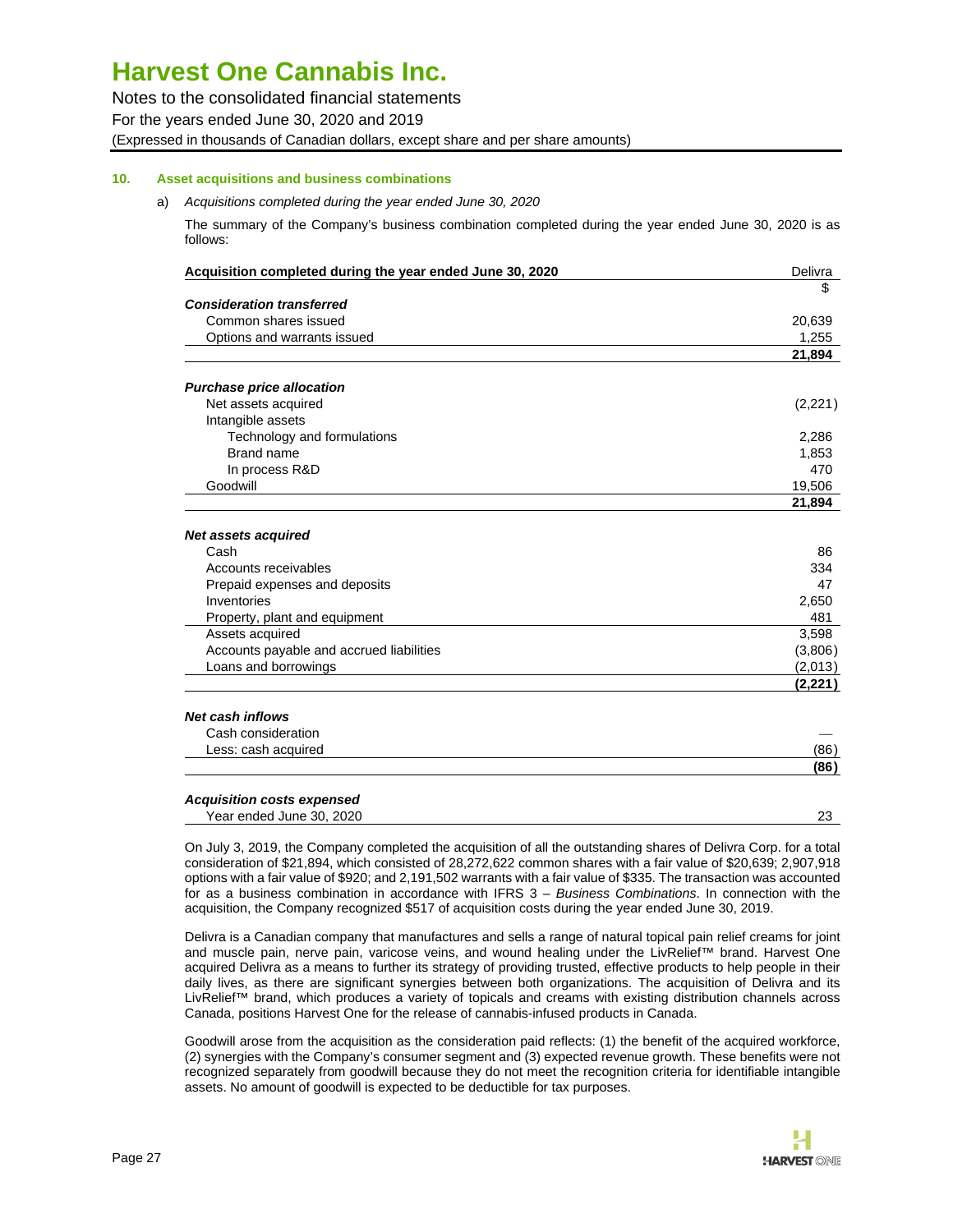Notes to the consolidated financial statements For the years ended June 30, 2020 and 2019 (Expressed in thousands of Canadian dollars, except share and per share amounts)

#### **10. Asset acquisitions and business combinations (continued)**

#### a) Acquisitions completed during the year ended June 30, 2020 (continued)

During the year ended June 30, 2020, management finalized the purchase price allocation of Delivra and adjusted the based on estimated fair value of the identifiable assets acquired and liabilities assumed at the acquisition date. As a result of measurement period adjustments, management retrospectively recorded an \$11,061 decrease in net assets acquired, resulting in \$11,061 increase to goodwill.

For the year ended June 30, 2020, Delivra contributed revenues of \$2,954 and a net loss of \$2,806 since the July 3, 2019 acquisition date.

#### b) Acquisitions completed during the year ended June 30, 2019

The summary of the Company's asset acquisition and business combination completed during the year ended June 30, 2019 is as follows:

| Acquisition completed during the year ended | PhytoTech | Greenbelt |         |
|---------------------------------------------|-----------|-----------|---------|
| June 30, 2019                               | (i)       | (ii)      | Total   |
|                                             | \$        | \$        | \$      |
| <b>Consideration transferred</b>            |           |           |         |
| Cash paid                                   | 1,000     | 3,250     | 4,250   |
| Common shares issued                        | 3,580     | 3,346     | 6,926   |
| Cash acquisition costs paid                 | 103       |           | 103     |
|                                             | 4,683     | 6,596     | 11,279  |
| <b>Purchase price allocation</b>            |           |           |         |
| Net assets acquired                         | 24        | 8,904     | 8,928   |
| Intangible assets                           |           |           |         |
| In process R&D                              | 4,659     |           | 4,659   |
| Non-controlling interest                    |           | (4,274)   | (4,274) |
| Goodwill                                    |           | 1,966     | 1,966   |
|                                             | 4,683     | 6,596     | 11,279  |
| Non-controlling interest at acquisition (%) | 0%        | 48%       |         |
| <b>Net assets acquired</b>                  |           |           |         |
| Cash                                        | 28        | 302       | 330     |
| Accounts receivables                        | 2         | 51        | 53      |
| Prepaid expenses and deposits               |           | 7         | 7       |
| Inventories                                 |           | 104       | 104     |
| Property, plant and equipment               |           | 9,824     | 9,824   |
| Assets acquired                             | 30        | 10,288    | 10,318  |
| Accounts payable and accrued liabilities    | (6)       | (457)     | (463)   |
| Finance leases                              |           | (280)     | (280)   |
| Deferred tax liability                      |           | (647)     | (647)   |
|                                             | 24        | 8,904     | 8,928   |
| <b>Net cash outflows</b>                    |           |           |         |
| Cash consideration                          | 1,103     | 3,250     | 4,353   |
| Less: cash acquired                         | (28)      | (302)     | (330)   |
|                                             | 1,075     | 2,948     | 4,023   |
| <b>Acquisition costs expensed</b>           |           |           |         |
| Year ended June 30, 2019                    |           | 152       | 152     |

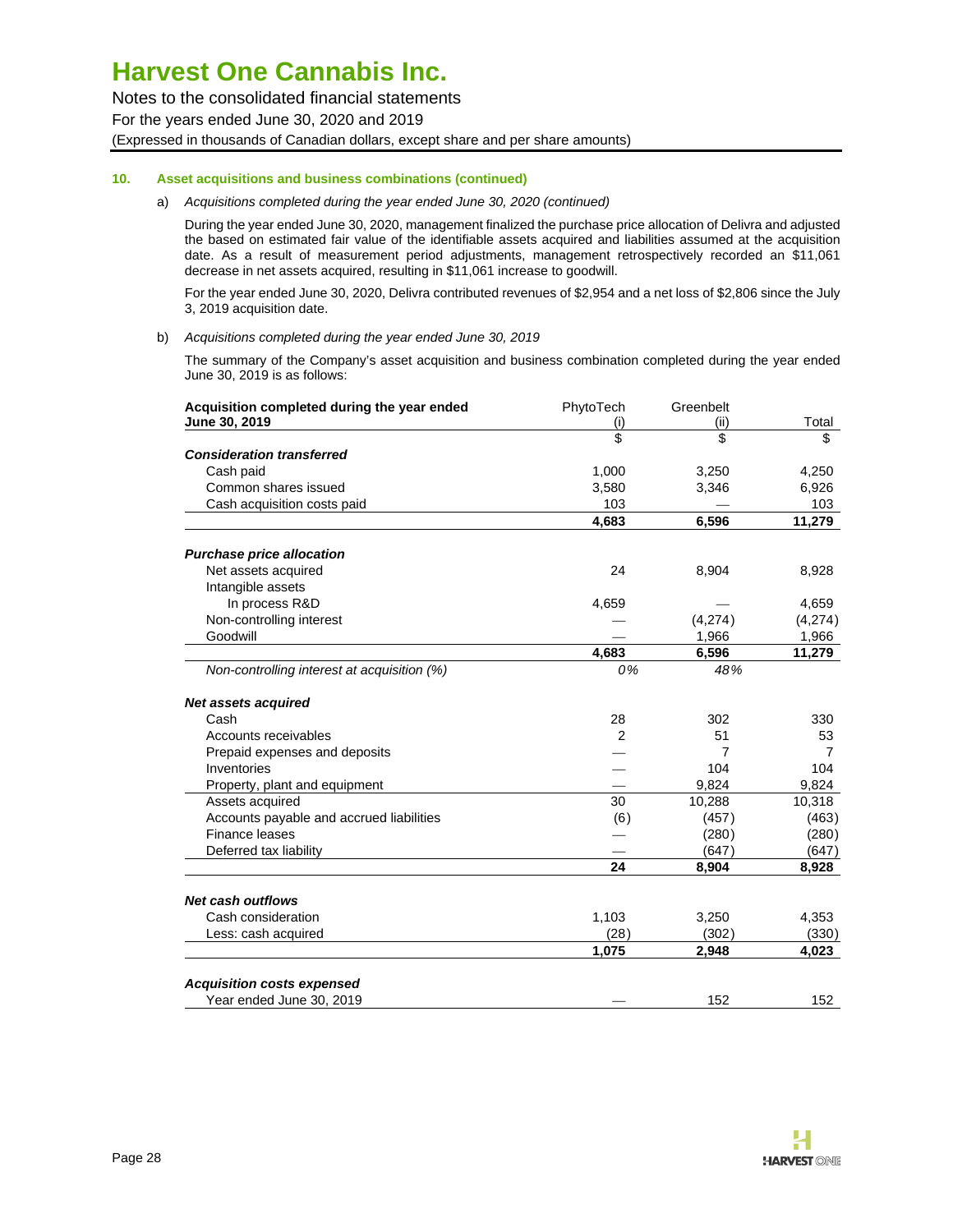Notes to the consolidated financial statements For the years ended June 30, 2020 and 2019 (Expressed in thousands of Canadian dollars, except share and per share amounts)

#### **10. Asset acquisitions and business combinations (continued)**

- b) Acquisitions completed during the year ended June 30, 2019 (continued)
	- (i) PhytoTech Therapeutics Ltd.

On November 20, 2018, the Company acquired 100% of the net assets of PhytoTech, an Israeli-based pharmaceutical research and development ("R&D") company that develops cannabinoid-based drug products for a variety of clinical trials to service the medical market and administers clinical trials using Satipharm's proprietary CBD Gelpell® capsules.

The Company acquired all of the outstanding shares of PhytoTech from the Company's shareholder MMJ Group Holdings Limited ("MMJ") for a total consideration of \$4,580, which consisted of \$1,000 cash and 8,326,695 common shares with a fair value of \$3,580 based on the closing share price of the Company's common shares on November 20, 2018.

The acquisition was a related party transaction, measured at the exchange value being the amounts agreed to by the parties, and was reviewed and approved by the independent members of the Company's Board of Directors. The transaction was accounted for as an asset acquisition.

(ii) Greenbelt Greenhouse Ltd.

On March 29, 2019, the Company acquired a 52% ownership interest in Greenbelt, a private Canadian company located in Hamilton, Ontario to control significant production of high-quality greenhouse grown cannabis for newly infused formulations of the Company's existing brands. The Company acquired 52% of Greenbelt's issued and outstanding shares for an aggregate consideration of \$6,596, consisting of \$3,250 cash and 3,521,600 common shares, with a fair value of \$3,346 based on the closing share price of the Company's common shares on March 29, 2019.

The transaction was accounted for as a business combination in accordance with IFRS 3 – Business Combinations. The non-controlling interest recognized at the acquisition date was recorded at its proportionate share of Greenbelt's fair value of identifiable net assets.

Goodwill arose from the acquisition as the consideration paid reflects: (1) the benefit of the acquired workforce and (2) expected revenue growth. These benefits were not recognized separately from goodwill because they do not meet the recognition criteria for identifiable intangible assets. No amount of goodwill is expected to be deductible for tax purposes.

#### **11. Non-controlling interests**

The continuity of Greenbelt's non-controlling interest at June 30, 2020 and 2019 as follows:

| Company's ownership interest (%)                                      | 50.1%   |
|-----------------------------------------------------------------------|---------|
| Balance, June 30, 2018                                                | \$      |
| Non-controlling interest arising on acquisition of Greenbelt          | 4.274   |
| Non-controlling interest adjustment for change in ownership interests | 428     |
| Share of loss for the year ended June 30, 2019                        | (113)   |
| Balance, June 30, 2019                                                | 4,589   |
| Share of loss for the year ended June 30, 2020                        | (1,536) |
| <b>Balance, June 30, 2020</b>                                         | 3,053   |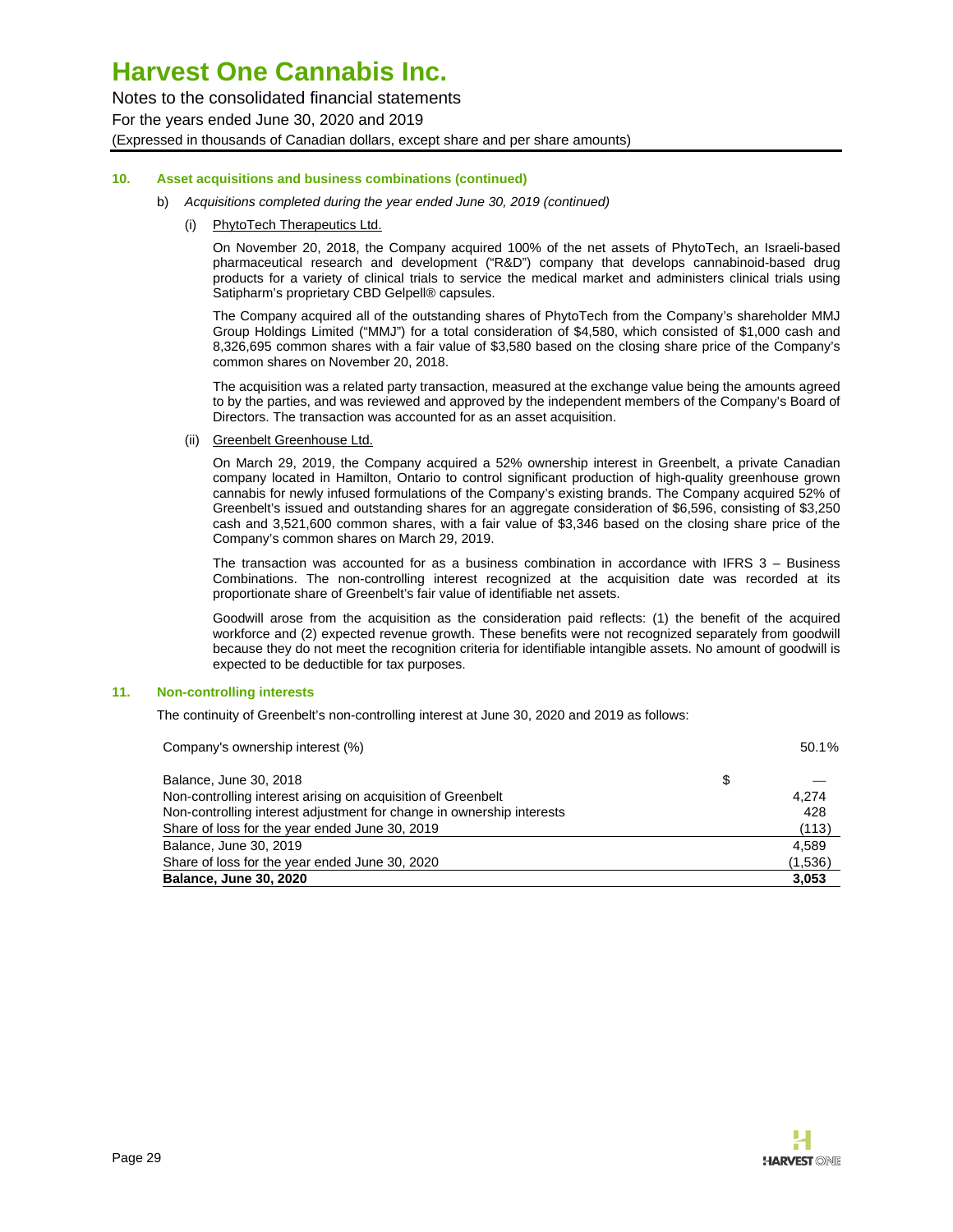Notes to the consolidated financial statements For the years ended June 30, 2020 and 2019 (Expressed in thousands of Canadian dollars, except share and per share amounts)

#### **11. Non-controlling interests (continued)**

The following table presents the summarized financial information for the years ended June 30, 2020 and 2019:

|                                                  | June 30 | June 30 |
|--------------------------------------------------|---------|---------|
|                                                  | 2020    | 2019    |
|                                                  | \$      | \$      |
| Current assets                                   |         | 352     |
| Non-current assets                               |         | 9,748   |
| Assets held for sale                             | 6,721   |         |
| Current liabilities                              |         | (137)   |
| Noncurrent liabilities                           |         | (785)   |
| Liabilities associated with assets held for sale | (621)   |         |
| Net revenue                                      |         |         |
| Net loss                                         |         | (226)   |
| Comprehensive loss                               | (3,078) | (226)   |

The Company also entered into a loan facility agreement with Greenbelt dated March 29, 2019, pursuant to which the Company agreed to provide a secured bridge loan facility to Greenbelt of up to \$3,500 bearing interest of 4.5% per annum over a one-year term. Under the loan facility, Greenbelt may draw down funds for the purpose of completing the planned retrofit of Greenbelt's greenhouse facility. As at June 30, 2020, \$nil funds have been drawn from the secured bridge loan facility.

#### **12. Goodwill**

The summary of the Company's goodwill is as follows:

|                            | June 30<br>2020 | June 30  |  |
|----------------------------|-----------------|----------|--|
|                            |                 | 2019     |  |
|                            | \$              | \$       |  |
| Balance, beginning of year | 23.583          | 27,717   |  |
| Additions (note 10)        | 19.506          | 1,966    |  |
| Impairment of goodwill     | (43,089)        | (6, 100) |  |
| Balance, end of year       |                 | 23,583   |  |

At the end of each reporting period, the Company assesses whether there were events or changes in circumstances that would indicate that an asset may be impaired. As part of this assessment, the Company considers both external and internal sources of information, including the overall financial performance and relevant entity-specific factors. During the year ended June 30, 2020, the Company identified the following impairment indicators: (1) a decline in stock price resulting in the carrying amount of the Company's net assets exceeding the Company's market capitalization and (2) a delay in expected sales and profitability compared to management's initial forecasts primarily driven by slower than expected development of the cannabis market in Canada. Furthermore, the assumptions used by management to value goodwill arising from previous acquisitions have been revised due to rapidly evolving market conditions. As a result of these indicators, management performed impairment tests during the year ended June 30, 2020. For the purpose of the impairment tests, management assessed the Dream Water, Delivra, and Greenbelt as separate CGUs and as the lowest level at which management monitors goodwill.

During the year ended June 30, 2020, the Company recognized impairment charges of \$41,123 (2019 - \$6,100) in the consumer segment and \$1,966 (2019 - \$nil) in discontinued operations (see note 24) to reduce the carrying value to the recoverable amount.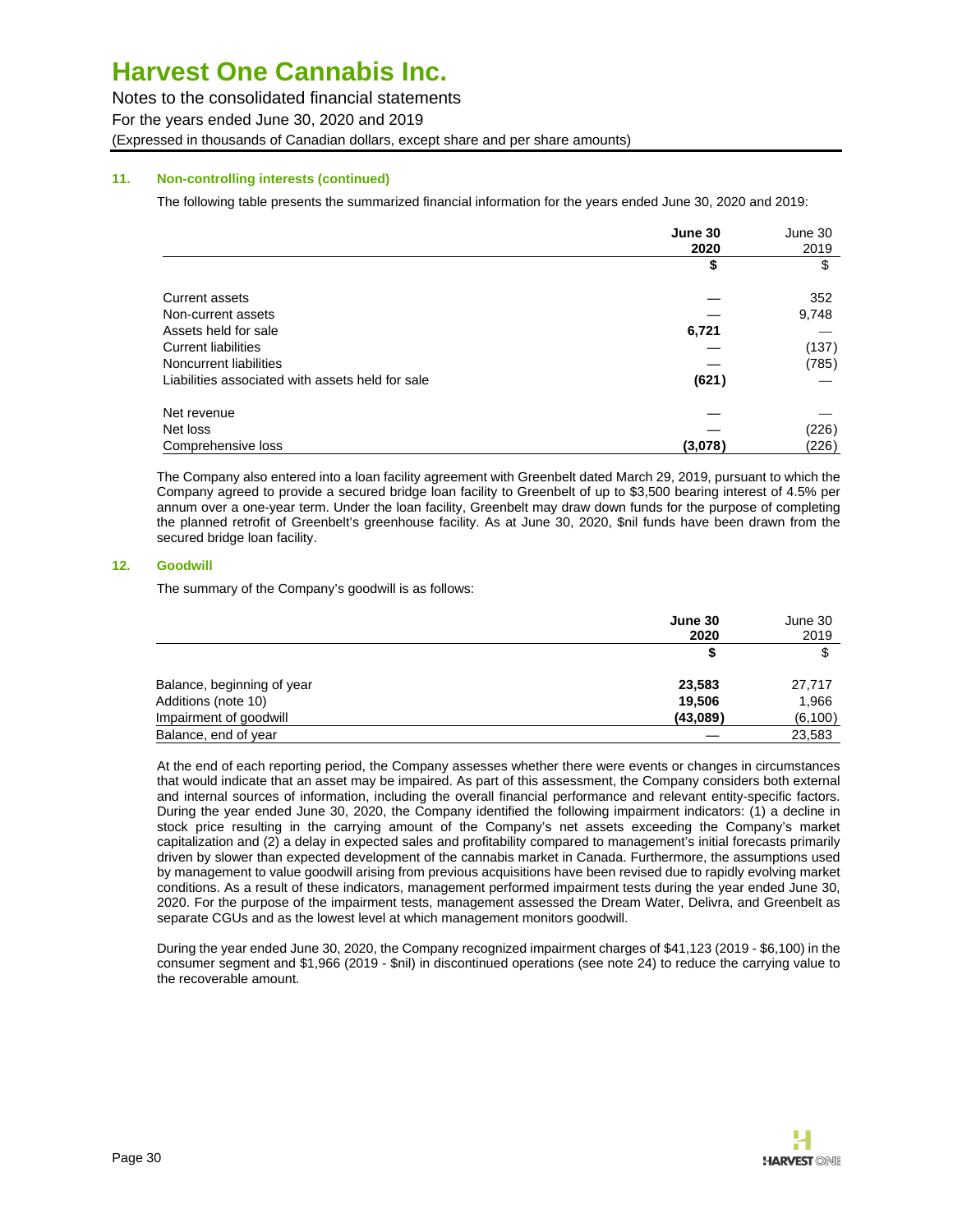Notes to the consolidated financial statements For the years ended June 30, 2020 and 2019 (Expressed in thousands of Canadian dollars, except share and per share amounts)

#### **12. Goodwill (continued)**

The recoverable amount of the Dream Water and Delivra CGUs was determined using the fair value less costs to dispose method. Management estimated the recoverable amount of goodwill and indefinite life intangible assets based on discounted cash flows (five-year projections and a terminal year thereafter for the Dream Water CGU and eight year projects and a terminal year thereafter for the Delivra CGU) and incorporated assumptions that would be used by an independent market participant. The key assumptions used in the calculation of the recoverable amount include future cash flows and growth rates, future weighted average cost of capital and terminal growth rate. Management used a range of growth rates between 3% to 20%, discount rates between 19.0% and 21.6%, and terminal growth rates of between 2% and 3%. These key assumptions were based on historical data from internal sources as well as industry and market trends.

#### **13. Assets held for sale**

On February 12, 2020, the Company announced that its Board of Directors initiated a process to evaluate a range of strategic alternatives available to the Company (the "Strategic Review"). The Board of Directors appointed a special committee of independent directors to oversee the Strategic Review.

As part of the Strategic Review, the Company committed to a plan to sell certain non-core assets primarily within the cultivation segment. On March 31, 2020, the Company completed the sale of the Lillooet Property for cash consideration of \$770. In connection with the sale, the Company recognized a loss of \$587 included in discontinued operations (see note 24).

As at June 30, 2020, the assets held for sale is comprised of assets of \$15,050 less liabilities of \$750 , related to the Company's 50.1% ownership interest in Greenbelt and its Duncan Facility and Mission Road Facility, detailed as follows:

| Cash                                     | \$<br>88 |
|------------------------------------------|----------|
| Accounts receivable                      |          |
| Inventories                              | 1,058    |
| <b>Biological assets</b>                 | 811      |
| Prepaid expenses and deposits            | 102      |
| Property, plant and equipment            | 12.984   |
| Accounts payable and accrued liabilities | (432)    |
| Loans and lease liabilities (note 15(b)) | (318)    |
| <b>Balance, June 30, 2020</b>            | 14.300   |

During the year ended June 30, 2020, the Company recognized a \$10,167 impairment charge upon classifying these assets as held for sale (see note 24).

On August 26, 2020 and October 15, 2020, the Company completed the sale of the Duncan Facility and Mission Road Facility as well as the sale of its 50.1% ownership interest in Greenbelt, respectively, as described in note 27(a) and note 27(b).

#### **14. Accounts payable and accrued liabilities**

The summary of the Company's accounts payable and accrued liabilities is as follows:

|                            | June 30<br>2020 | June 30<br>2019 |
|----------------------------|-----------------|-----------------|
|                            | \$              | \$              |
| Trade payables             | 10,745          | 3,586           |
| <b>Accrued liabilities</b> | 2,607           | 4,143           |
| Payroll liabilities        | 342             | 325             |
| Other payables             | 857             | 247             |
|                            | 14.551          | 8,301           |

Trade payables, accrued liabilities, payroll liabilities and other payables are non-interest bearing. All amounts are expected to be settled within 12 months.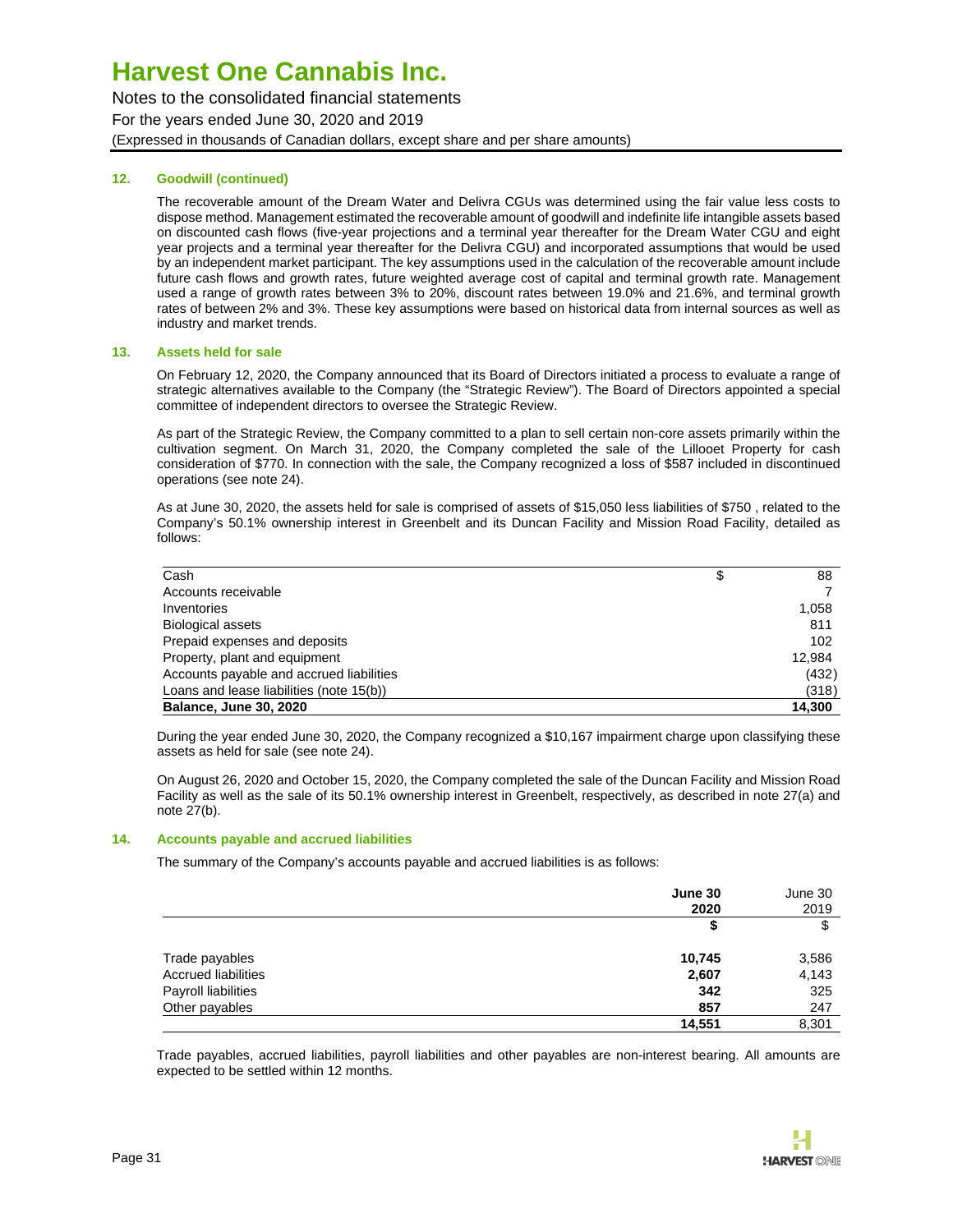Notes to the consolidated financial statements For the years ended June 30, 2020 and 2019 (Expressed in thousands of Canadian dollars, except share and per share amounts)

#### **15. Loans and lease liabilities**

The summary of the Company's loans and borrowings is as follows:

|                                   |              | June 30 | June 30 |
|-----------------------------------|--------------|---------|---------|
|                                   | <b>Notes</b> | 2020    | 2019    |
|                                   |              | S       | \$      |
| Secured and unsecured loans       | (a)          | 3,249   |         |
| Secured loan from related party   | (b)          | 2,139   |         |
| Lease liabilities                 | (c)          | 585     | 240     |
| Total loans and lease liabilities |              | 5.973   | 240     |
| Current portion                   |              | (3,893) | (101)   |
| Non-current portion               |              | 2,080   | 139     |

#### a) Secured and unsecured loans

In connection with the Delivra acquisition on July 3, 2019 (note 10), the Company assumed eight unsecured loans from the Atlantic Canada Opportunities Agency ("ACOA") and one secured loan from Finance PEI. The loan with Finance PEI are secured by a registered General Security Agreement conveying an interest in all personal property of the Company's subsidiary, LivCorp Inc., and a limited guarantee by Delivra Inc. to a maximum of the principal amount of debt outstanding together with accrued interest. The summary of the secured and unsecured loans assumed is as follows:

|                              | Effective<br>Interest |          | Face  | Balance.<br>July 3, |           |            |              |
|------------------------------|-----------------------|----------|-------|---------------------|-----------|------------|--------------|
|                              | Rate                  | Maturity | Value | 2019                | Accretion | Repayments | <b>Total</b> |
|                              |                       |          | \$    | \$                  | \$        | \$         | \$           |
| Balance, July 1, 2019        |                       |          |       |                     |           |            |              |
| Loans assumed on acquisition |                       |          |       |                     |           |            |              |
| ACOA 201210                  | 16%                   | (i)      | 2,860 | 1,064               | (10)      |            | 1,054        |
| ACOA 201246                  | 16%                   | 2019     | 17    | 3                   | 2         | (5)        |              |
| ACOA 202454                  | 16%                   | 2022     | 85    | 62                  | 9         | (15)       | 56           |
| ACOA 203110                  | 16%                   | 2024     | 197   | 134                 | 20        | (27)       | 127          |
| ACOA 205145                  | 16%                   | 2020     | 37    | 27                  | 3         | (13)       | 17           |
| ACOA 206091                  | 16%                   | 2022     | 76    | 55                  | 8         | (12)       | 51           |
| ACOA 206924                  | 16%                   | 2025     | 117   | 71                  | 11        | (11)       | 71           |
| ACOA 207593                  | 16%                   | (i)      | 484   | 306                 | 54        |            | 360          |
| <b>Finance PEI</b>           | 9%                    | 2020     | 47    | 35                  |           | (23)       | 13           |
| Balance, June 30, 2020       |                       |          | 3,920 | 1,757               | 98        | (106)      | 1,749        |

(i) The annual instalments are calculated as 5% to 10% of forecasted revenues from pipeline products for the calendar year immediately preceding the due date of the respective payment, with an estimated commencement date of August 31, 2021 to August 31, 2022.

The loans with ACOA are through the Atlantic Innovation Fund for the specified projects, in which repayable contributions are received by the Company to a maximum amount based on the lesser of: (i) a percentage of eligible costs, plus a percentage of working capital requirements for the project in certain instances, and (ii) a specified amount. The Company must meet certain conditions of assistance, which are specific to each agreement and project, including maintaining specified amounts of equity.

On June 25, 2020, the Company secured a \$1,500 bridge financing facility ("Bridge Facility") from Costa Canna Production Limited Liability Partnership ("Costa LLP") to be repaid upon the closing of the sale of the Duncan Facility (note 13). The Bridge Facility is secured by general security agreements over the Company's, and its United Greeneries subsidiaries', assets (the "Assets"), as well as guarantees provided by United Greeneries. On August 26, 2020, the Company repaid the Bridge Facility in full upon the completion of the sale of the Duncan Facility and Mission Road Facility as described in note 27(a).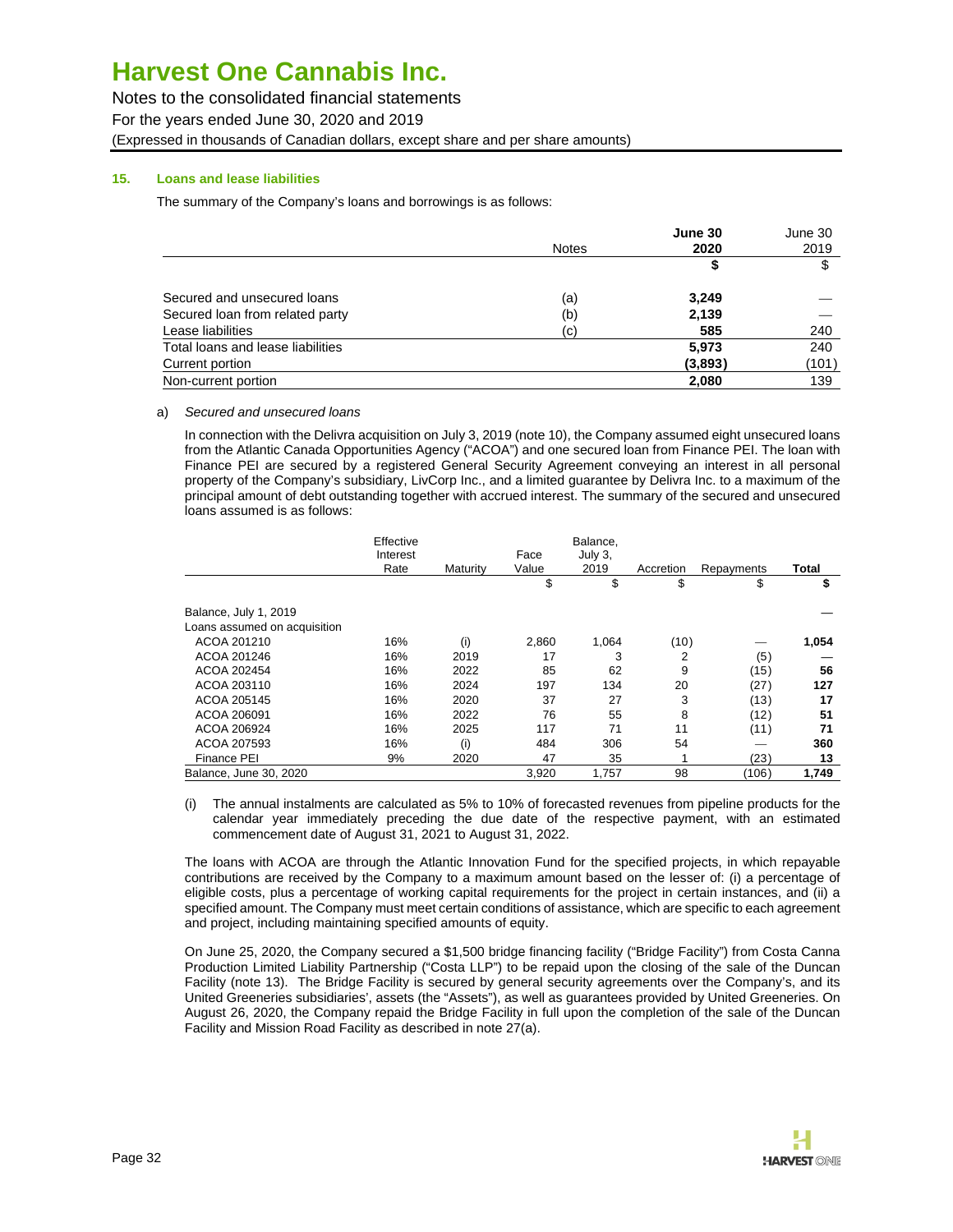Notes to the consolidated financial statements For the years ended June 30, 2020 and 2019 (Expressed in thousands of Canadian dollars, except share and per share amounts)

#### **15. Loans and lease liabilities**

b) Secured loan from related party

On January 10, 2020 (the "Issue Date"), the Company entered into a secured loan agreement with MMJ for a loan in the principal amount of \$2,000 (the "Loan"), secured by all current and subsequently acquired property of the Company and certain property of its subsidiaries. The Loan bears interest at a rate of 15% per annum and the principal and accrued interest is payable in arrears within 60 days of the Issue Date. On March 10, 2020, MMJ agreed to extend the maturity date of the Loan to June 12, 2020, subject to earlier repayment in certain circumstances. The Company issued common share purchase warrants in consideration for the extension. These warrants were issued on April 3, 2020 and is described further in note 18(b). On August 26, 2020, the Company repaid the Loan in full upon the completion of the sale of the Duncan Facility and Mission Road Facility as described in note 27(a).

c) Lease liabilities

The continuity of the Company's lease liabilities at June 30, 2020 and 2019 is as follows:

| Balance, June 30, 2018                                                      | \$    |
|-----------------------------------------------------------------------------|-------|
| Additions on acquisition of Greenbelt                                       | 280   |
| Lease payments                                                              | (46)  |
| Interest expense on lease liabilities                                       | 6     |
| Balance, June 30, 2019                                                      | 240   |
| Recognition of lease liabilities on initial application of IFRS 16 (note 3) | 882   |
| Adjusted balance, July 1, 2019                                              | 1,122 |
| Additions on acquisition of Delivra                                         | 72    |
| Interest expense on lease liabilities                                       | 135   |
| Lease payments                                                              | (363) |
| Transfer to liabilities associated with assets held for sale (note 13)      | (318) |
| Termination of lease liability                                              | (63)  |
| Balance, June 30, 2020                                                      | 585   |
| Current portion                                                             | (166) |
| Non-current portion                                                         | 419   |

For the year ended June 30, 2020, the Company recorded \$198 rent expense relating to short term leases.

#### **16. General and administration expenses**

The summary of the Company's general and administration expenses is as follows:

|                                      | June 30 | June 30 |
|--------------------------------------|---------|---------|
|                                      | 2020    | 2019    |
|                                      | \$      | \$      |
| Insurance                            | 506     | 121     |
| Investor relations                   | 403     | 211     |
| Office and general                   | 967     | 1,359   |
| Professional and consulting services | 2,352   | 2,682   |
| Regulatory                           | 122     | 53      |
| Rent                                 | 198     | 426     |
| Salaries, bonus and benefits         | 7,152   | 7,022   |
| Travel                               | 481     | 781     |
|                                      | 12,181  | 12,655  |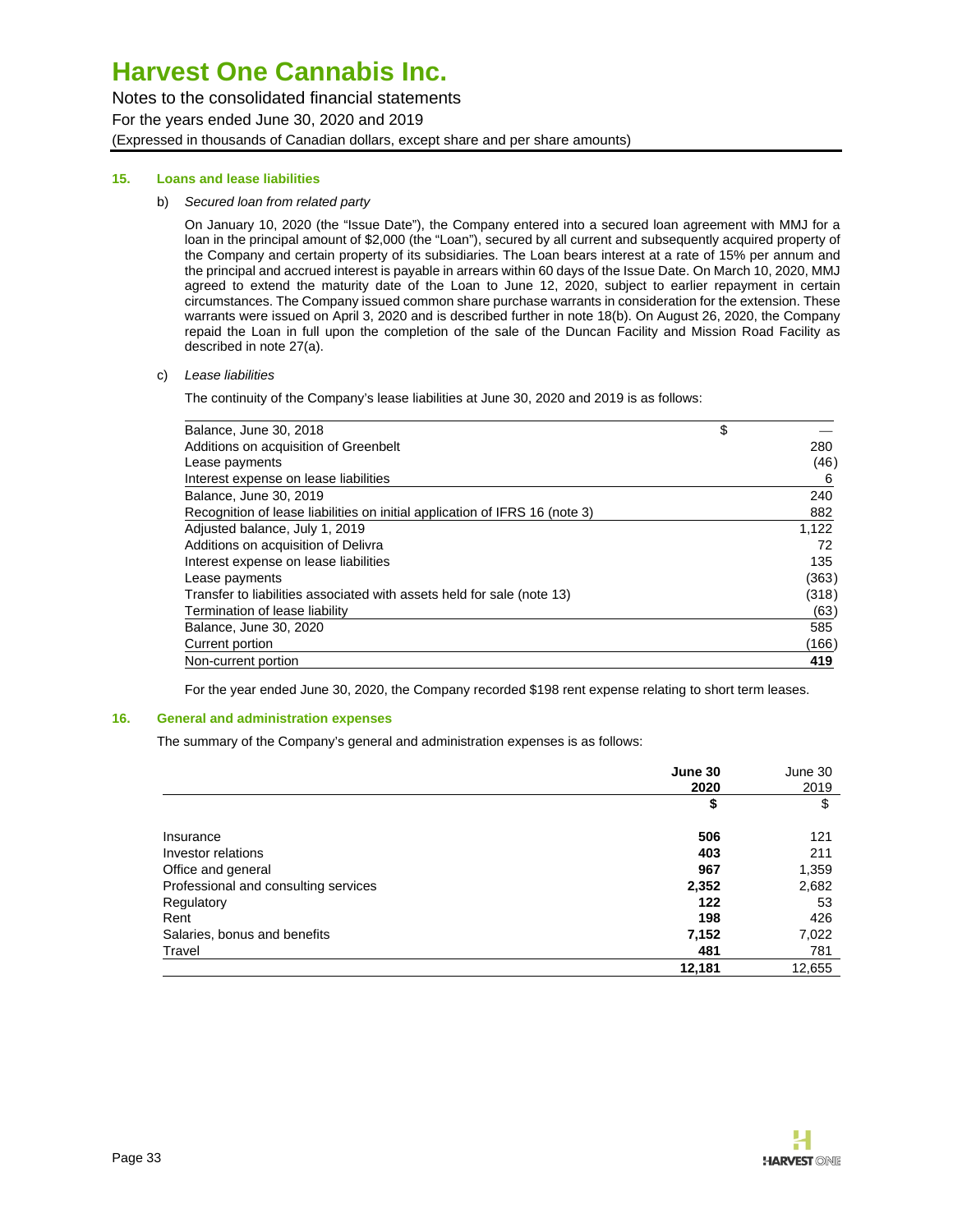Notes to the consolidated financial statements For the years ended June 30, 2020 and 2019 (Expressed in thousands of Canadian dollars, except share and per share amounts)

#### **17. Share capital**

#### a) Authorized

The Company has an unlimited number of authorized common shares with no par value.

#### b) Issued capital

At June 30, 2020, 215,079,486 common shares (2019 – 185,819,851) were issued and fully paid.

During the years ended June 30, 2020 and 2019, the Company issued common shares as follows:

|                                    | Note  | Number of<br>shares | Share<br>capital | Reserves |
|------------------------------------|-------|---------------------|------------------|----------|
|                                    |       | #                   | \$               | \$       |
| Year ended June 30, 2019           |       |                     |                  |          |
| Acquisition of PhytoTech (note 10) | 10(b) | 8,326,695           | 3,580            |          |
| Acquisition of Greenbelt (note 10) | 10(b) | 3,521,600           | 3.346            |          |
| Exercise of warrants               |       | 350.104             | 431              | (131)    |
|                                    |       | 12,198,399          | 7,357            | (131)    |
| Year ended June 30, 2020           |       |                     |                  |          |
| Acquisition of Delivra (note 10)   | 10(a) | 28,272,622          | 20,639           |          |
| Common shares issued for services  |       | 987.013             | 471              |          |
|                                    |       | 29,259,635          | 21,110           |          |

#### **18. Other reserves**

The summary of the Company's other reserves is as follows:

|                                  | Share-based |          |       |        |
|----------------------------------|-------------|----------|-------|--------|
|                                  | awards      | Warrants |       |        |
|                                  | (a)         | (b)      | Other | Total  |
|                                  | \$          | \$       | \$    | \$     |
| Balance, June 30, 2018           | 3.465       | 9.648    | 743   | 13,856 |
| Share-based compensation         | 4,245       |          |       | 4.245  |
| Warrants exercised               |             | (131)    |       | (131)  |
| Change in ownership interests in |             |          |       |        |
| subsidiaries (note 11)           |             |          | 72    | 72     |
| Balance, June 30, 2019           | 7,710       | 9,517    | 815   | 18,042 |
| Share-based compensation         | 2,022       |          |       | 2,022  |
| Acquisition of Delivra (note 10) | 920         | 335      |       | 1,255  |
| Warrants issued                  |             | 481      |       | 481    |
| <b>Balance, June 30, 2020</b>    | 10,652      | 10.333   | 815   | 21.800 |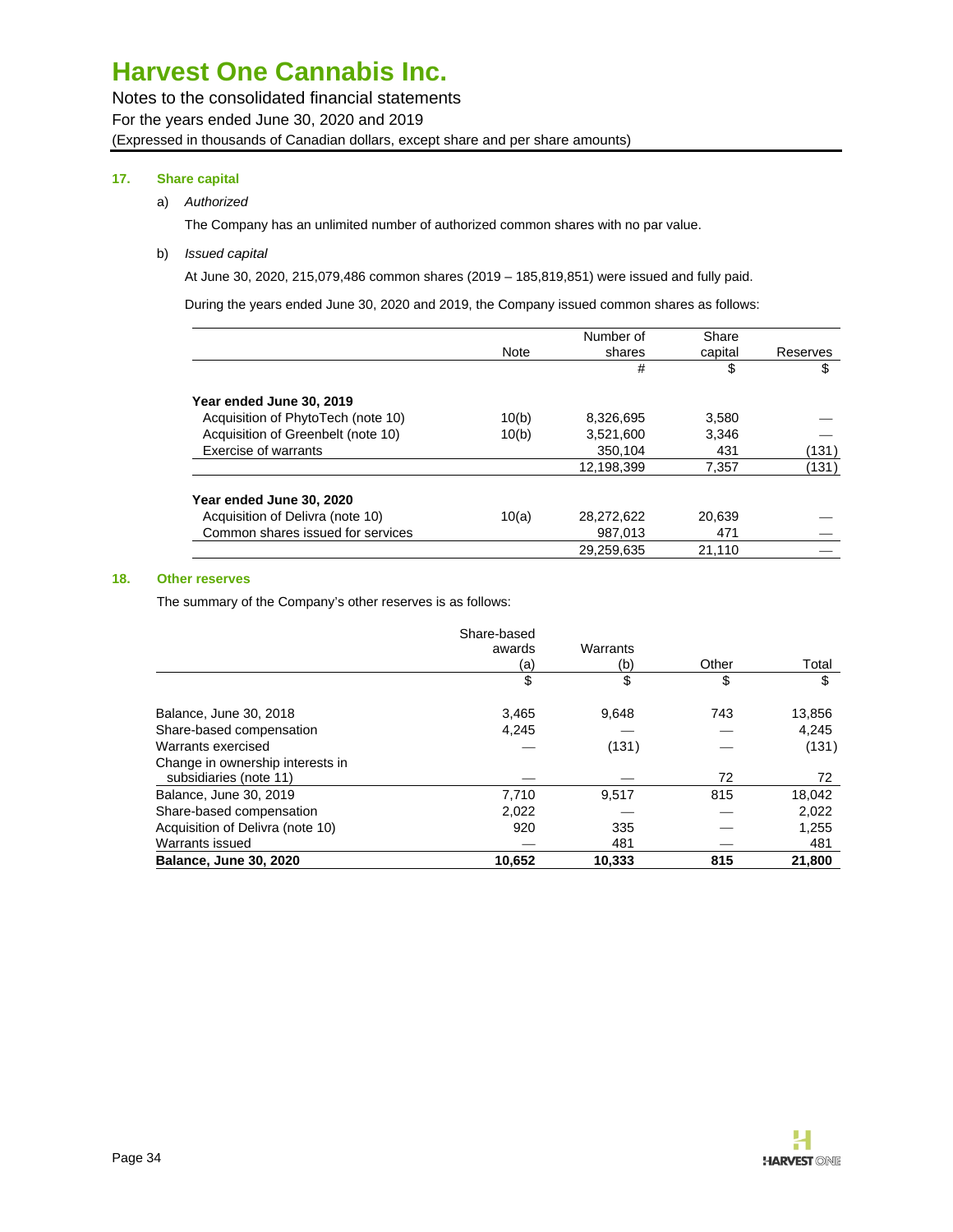Notes to the consolidated financial statements For the years ended June 30, 2020 and 2019 (Expressed in thousands of Canadian dollars, except share and per share amounts)

#### **18. Other reserves (continued)**

- a) Share-based awards
	- (i) Stock options

The Company has established a share purchase option plan ("Plan") whereby the Company's Board of Directors may from time to time grant stock options to employees and non-employees. Options granted under the Plan will not have a term to exceed 5 years from the date of grant. The maximum number of shares that may be reserved for issuance under the Plan is 21,507,948. Vesting is determined by the Board of Directors.

The continuity of the Company's stock options at June 30, 2020 and 2019 is as follows:

|                              | Number outstanding | Weighted average<br>exercise price |
|------------------------------|--------------------|------------------------------------|
|                              | #                  | \$                                 |
| Outstanding at June 30, 2018 | 9,025,000          | 0.82                               |
| Granted                      | 12,460,000         | 0.79                               |
| Expired                      | (2, 113, 334)      | 0.75                               |
| Forfeited                    | (1,586,666)        | 0.98                               |
| Outstanding at June 30, 2019 | 17,785,000         | 0.79                               |
| Granted                      | 4,342,918          | 0.80                               |
| Expired                      | (3,712,683)        | 0.77                               |
| Forfeited                    | (7,831,922)        | 0.77                               |
| Outstanding at June 30, 2020 | 10,583,313         | 0.82                               |

In connection with the Delivra acquisition on July 3, 2019 (note 10), the Company issued 2,907,918 replacement options to holders of Delivra options. Each stock option entitles the holder to purchase one common share at an exercise price between \$0.59 to \$1.26 for a period of one to five years following the grant date.

During the year ended June 30, 2020, the Company granted a total of 1,435,000 stock options under the Company's stock option incentive plan to certain directors, officers and employees of the Company. Each stock option entitles the holder to purchase one common share at an exercise price between \$0.17 to \$0.56 for a period of five years following the grant date.

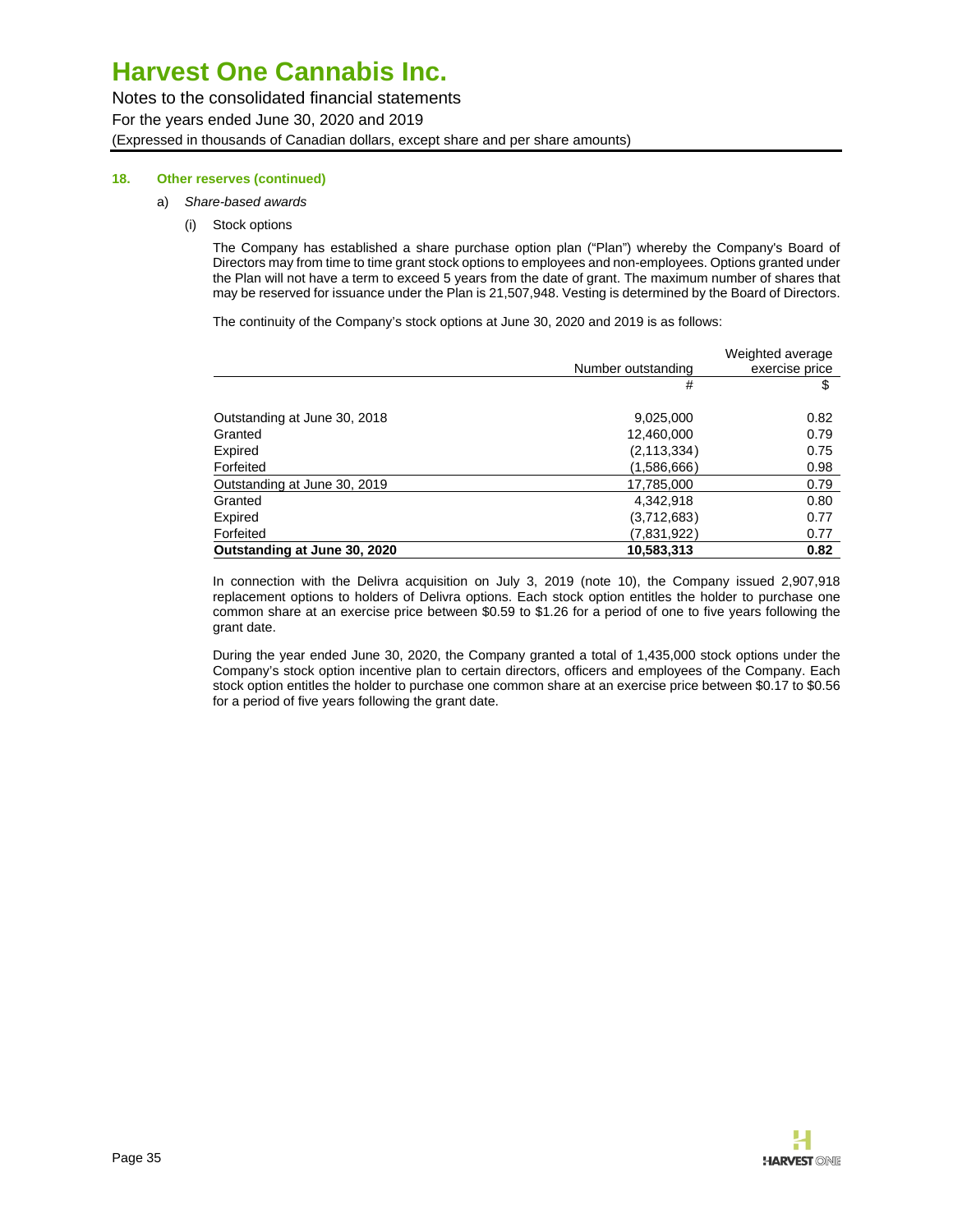Notes to the consolidated financial statements For the years ended June 30, 2020 and 2019 (Expressed in thousands of Canadian dollars, except share and per share amounts)

#### **18. Other reserves (continued)**

- a) Share-based awards (continued)
	- (i) Stock options (continued)

In determining the amount of share-based compensation, the Company used the Black-Scholes option pricing model to establish the fair value of stock options granted during the year ended June 30, 2020 and 2019 by applying the following assumptions:

|                                  | June 30           | June 30              |
|----------------------------------|-------------------|----------------------|
|                                  | 2020              | 2019                 |
| Risk-free interest rate          | $1.22\% - 1.80\%$ | $1.35\% - 2.29\%$    |
| Expected life of options (years) | $0.6 - 4.3$       | 3.6                  |
| Expected annualized volatility   | 75.00% – 92.50%   | $86.47\% - 102.56\%$ |
| Expected dividend yield          | Nil               | Nil                  |

Volatility was estimated by using the historical prices of the Company's common shares. The expected life in years represents the period of time that the stock options granted are expected to be outstanding. The risk-free rate was based on the zero-coupon Canada government bonds with a remaining term equal to the expected life of the stock option.

The number of options outstanding and exercisable at June 30, 2020 is as follows:

| Number of stock                                      | stock options |
|------------------------------------------------------|---------------|
|                                                      |               |
| Expiry date<br>options outstanding<br>Exercise price | exercisable   |
| #<br>\$                                              | #             |
| August 21, 2020 <sup>(1)</sup><br>59,500<br>1.18     | 59,500        |
| September 11, 2020 <sup>(1)</sup><br>1.26<br>4,777   | 4,777         |
| November 30, 2020<br>440,300<br>0.84                 | 440,300       |
| January 26, 2021<br>223,125<br>1.26                  | 223,125       |
| October 3, 2021<br>92,969<br>1.26                    | 92,969        |
| 1.26<br>434,350<br>December 19, 2021                 | 434,350       |
| April 27, 2022<br>2,050,000<br>0.75                  | 2,050,000     |
| 0.76<br>877,625<br>January 24, 2023                  | 877,625       |
| 1.77<br>January 25, 2023<br>112,500                  | 112,500       |
| 0.84<br>May 28, 2023<br>625,000                      | 468,750       |
| 992,333<br>July 3, 2023<br>0.77                      | 992,333       |
| September 18, 2023<br>0.91<br>800,000                | 266,668       |
| October 12, 2023<br>297,500<br>0.61                  | 297,500       |
| April 22, 2024<br>2,118,334<br>0.85                  | 871,673       |
| June 17, 2024<br>0.68<br>300,000                     | 100,000       |
| July 31, 2024<br>360,000<br>0.56                     |               |
| August 26, 2024<br>45,000<br>0.55                    | 45,000        |
| September 4, 2024<br>725,000<br>0.52                 | 60,000        |
| January 21, 2025<br>25,000<br>0.17                   |               |
| 10,583,313                                           | 7,397,070     |

(1) Subsequent to June 30, 2020, these options expired unexercised.

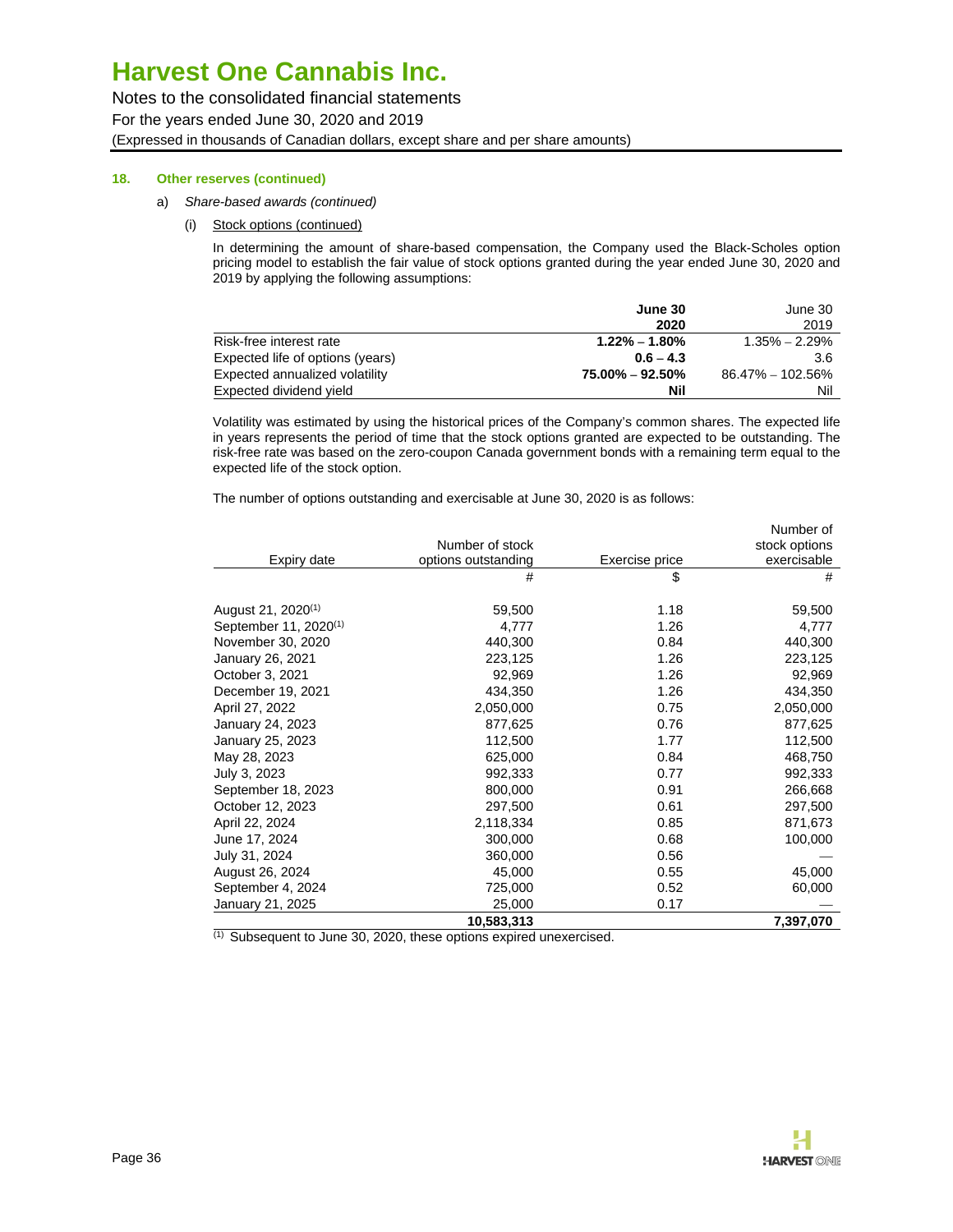Notes to the consolidated financial statements For the years ended June 30, 2020 and 2019 (Expressed in thousands of Canadian dollars, except share and per share amounts)

#### **18. Other reserves (continued)**

#### b) Warrants

The continuity of the Company's warrants at June 30, 2020 and 2019 is as follows:

|                        |             | Brokers'<br><b>RTO</b> |           | <b>Units</b><br>Offering and |          |               |            |                |          |
|------------------------|-------------|------------------------|-----------|------------------------------|----------|---------------|------------|----------------|----------|
|                        |             | Warrants.              |           | Brokers'                     |          |               |            |                | Weighted |
|                        |             | Secondary              |           | Units                        | Dream    | Delivra       | <b>MMJ</b> | Total          | average  |
|                        | <b>RTO</b>  | Warrants               | Debenture | Offerina                     | Water    | Warrants      | Warrants   | number         | exercise |
|                        | Warrants    | (i)                    | Warrants  | Warrants                     | Warrants | (ii)          | (iii)      | outstanding    | price    |
|                        |             |                        |           |                              |          |               |            | #              | \$       |
| Outstanding at         |             |                        |           |                              |          |               |            |                |          |
| June 30, 2018          | 3,376,468   | 1,300,036              | 5,901,282 | 22,778,846                   | 517,000  |               |            | 33,873,632     | 1.88     |
| Issued                 |             | 100.002                |           |                              |          |               |            | 100,002        | 1.00     |
| Exercised              | (150,000)   | (200,004)              | (100)     |                              |          |               |            | (350, 104)     | 0.86     |
| Outstanding at         |             |                        |           |                              |          |               |            |                |          |
| June 30, 2019          | 3,226,468   | 1.200.034              | 5,901,182 | 22.778.846                   | 517,000  |               |            | 33,623,530     | 1.89     |
|                        |             |                        |           |                              |          |               |            |                |          |
| Issued                 |             |                        |           |                              |          | 2,191,502     | 17.083.333 | 19,274,835     | 0.15     |
| Expired <sup>(1)</sup> | (3,226,468) | (600.032)              |           | (22,778,846)                 |          | (2, 191, 502) |            | (28, 796, 848) | 2.01     |
| Outstanding a          |             |                        |           |                              |          |               |            |                |          |
| June 30, 2020          |             | 600.002                | 5.901.182 |                              | 517,000  |               | 17.083.333 | 24,101,517     | 0.36     |

(1) During the year ended June 30, 2020, these warrants expired unexercised.

#### (i) Brokers' RTO Warrants and Secondary Warrants

In connection with the private placement on April 26, 2017, the Company issued 2,000,040 warrants to the Brokers ("Brokers' RTO Warrants") with an exercise price of \$0.75 per warrant and which expire 36 months from the date of issue. Upon exercise of the Brokers' RTO Warrants, the Company will issue one common share and one-half common share purchase warrant ("Secondary Warrant"). Each whole Secondary Warrant will be exercisable into one common share of the Company with an exercise price of \$1.00 per warrant and expire 36 months from the issuance of the Secondary Warrant. During the year ended June 30, 2019, the Company issued 100,002 Secondary Warrants resulting from the exercise of 200,004 Brokers' RTO Warrants.

#### (ii) Delivra Warrants

In connection with the Delivra acquisition on July 3, 2019 (note 10), the Company issued 2,191,502 replacement warrants to holders of Delivra warrants with an exercise price of \$0.59 – \$0.84 per warrant and which expire nine months from the date of issue. Upon exercise of the Delivra Warrants, the Company will issue one common share. The fair value of the Delivra Warrants was estimated using the following assumptions:

| Risk-free interest rate           | 1.79%  |
|-----------------------------------|--------|
| Expected life of warrants (years) | 0.76   |
| Expected annualized volatility    | 75.00% |
| Expected dividend yield           | Nil    |

#### (iii) MMJ Warrants

On April 3, 2020, the Company issued 17,083,333 common share purchase warrants (the "MMJ Warrants") to MMJ as consideration for extending the maturity date of its loan in the amount of \$2,000 from March 10, 2020 to June 8, 2020. Each Warrant will entitle the holder to purchase one common share in the capital of the Company (each a "Common Share") at a price of \$0.06 at any time until the earlier of: (i) the date of the further extension or renewal of the Loan; and (ii) April 3, 2022. In connection with the issuance of the MMJ Warrants, the Company recognized \$481 of financing fees in interest and finance costs. The fair value of the MMJ Warrants was estimated using the following assumptions:

| Risk-free interest rate           | $0.55\%$ |
|-----------------------------------|----------|
| Expected life of warrants (years) | 2.07     |
| Expected annualized volatility    | 85.74%   |
| Expected dividend yield           | Nil      |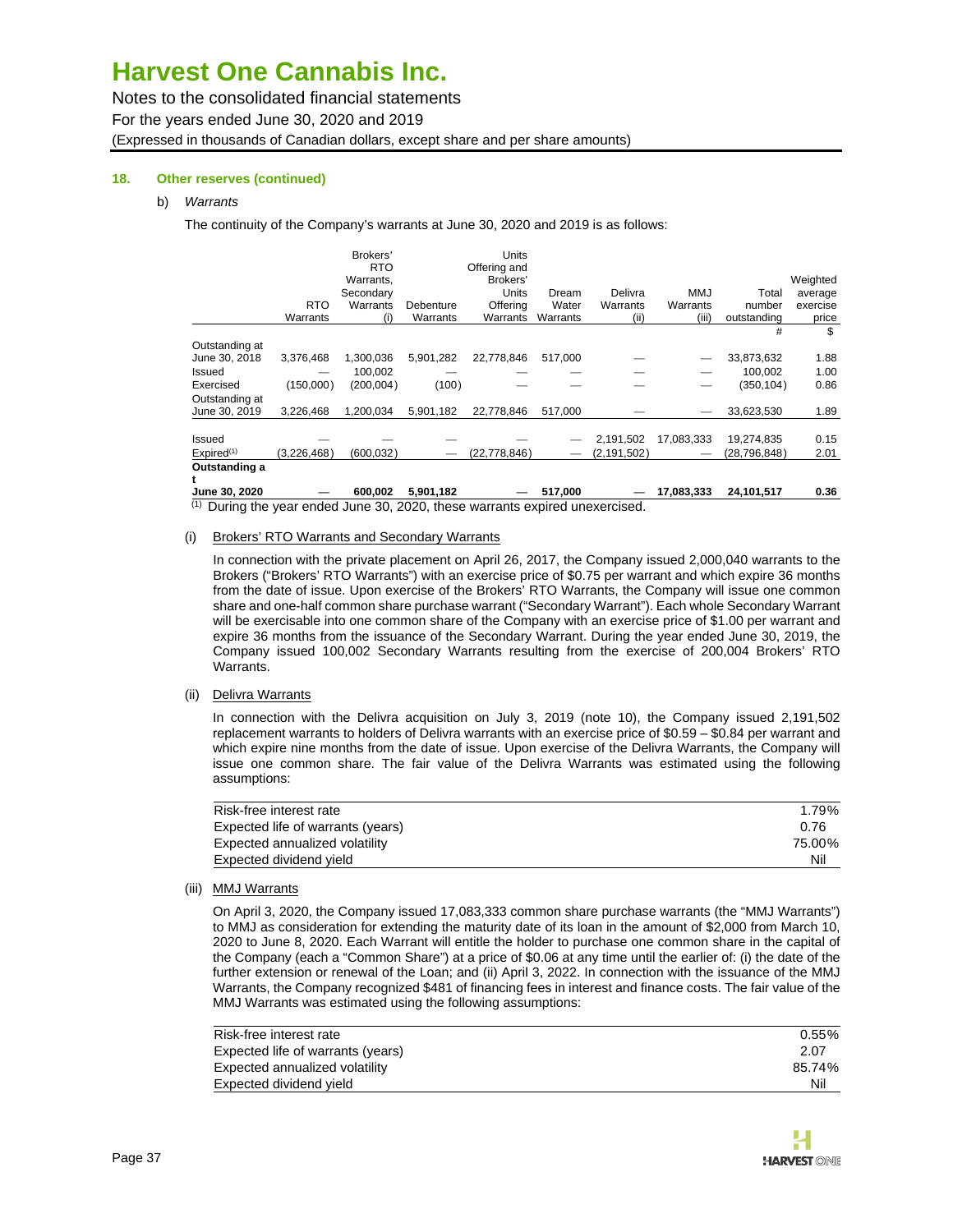Notes to the consolidated financial statements For the years ended June 30, 2020 and 2019 (Expressed in thousands of Canadian dollars, except share and per share amounts)

#### **18. Other reserves (continued)**

#### b) Warrants (continued)

The Company's outstanding warrants at June 30, 2020 is as follows:

|                           |            |            |            |             | Exercise |              |
|---------------------------|------------|------------|------------|-------------|----------|--------------|
|                           | Issued     | Exercised  | Expired    | Outstanding | price    | Expiry date  |
|                           | #          | #          | #          | #           | \$       |              |
| Reverse Take-Over         |            |            |            |             |          |              |
| ("RTO") Warrants          | 16,667,000 | 13,440,532 | 3,226,468  |             | 1.00     | Apr 27, 2020 |
| Brokers' RTO warrants     | 2,000,040  | 1,400,008  | 600,032    |             | 0.75     | Apr 27, 2020 |
| <b>Brokers' Secondary</b> |            |            |            |             |          |              |
| Warrants                  | 600,002    | 100,002    |            | 500,000     | 1.00     | Jan 4, 2021  |
| <b>Brokers' Secondary</b> |            |            |            |             |          |              |
| Warrants                  | 100,002    |            |            | 100,002     | 1.00     | May 3, 2022  |
| <b>Debenture Warrants</b> | 9,493,882  | 3,592,700  |            | 5,901,182   | 1.09     | Dec 14, 2020 |
| Units Offering Warrants   | 22,115,385 |            | 22,115,385 |             | 2.30     | Jan 31, 2020 |
| Brokers' Units Offering   |            |            |            |             |          |              |
| Warrants                  | 663,461    |            | 663,461    |             | 2.30     | Jan 31, 2020 |
| Dream Water Warrants      | 517,000    |            |            | 517,000     | 1.00     | May 29, 2021 |
| Delivra Warrants          | 72,455     |            | 72,455     |             | 0.59     | Apr 5, 2020  |
| Delivra Warrants          | 2,119,047  |            | 2,119,047  |             | 0.84     | Apr 5, 2020  |
| <b>MMJ Warrants</b>       | 17,083,333 |            |            | 17,083,333  | 0.06     | Apr 3, 2022  |
|                           | 71,431,607 | 18,533,242 | 28,796,848 | 24,101,517  |          |              |

#### **19. Related parties**

The summary of the Company's related party transactions during the year ended June 30, 2020 and 2019 is as follows:

#### a) Compensation of key management personnel

Key management personnel ("KMP") include persons having the authority and responsibility for planning, directing and controlling the activities of the Company as a whole. The KMP of the Company are the members of the Company's executive management team and Board of Directors. Compensation provided to KMP is as follows:

|                          | June 30<br>2020 | June 30<br>2019 |
|--------------------------|-----------------|-----------------|
|                          | \$              | \$              |
| Salaries and benefits    | 1,906           | 1,448           |
| Severance costs          | 73              | 947             |
| Consulting fees          |                 | 80              |
| Directors' fees          | 150             | 124             |
| Share-based compensation | 1,381           | 3,555           |
| Total                    | 3,510           | 6,154           |

b) Payments to related parties

As at June 30, 2020, there was \$117 directors' fees (2019 – \$33) and \$643 bonus payments (2019 – \$597) included in accounts payable and accrued liabilities. During the year ended June 30, 2020, the Company paid \$nil (2019 – \$22) in legal fees to a law firm owned by a director of the Company.

c) Severance payments

During the year ended June 30, 2019, the Company paid \$750 to the former Chief Executive Officer and \$120 to the former Chief Financial Officer in accordance with the terms of their mutual separation agreements, which is included in severance and reorganization costs.

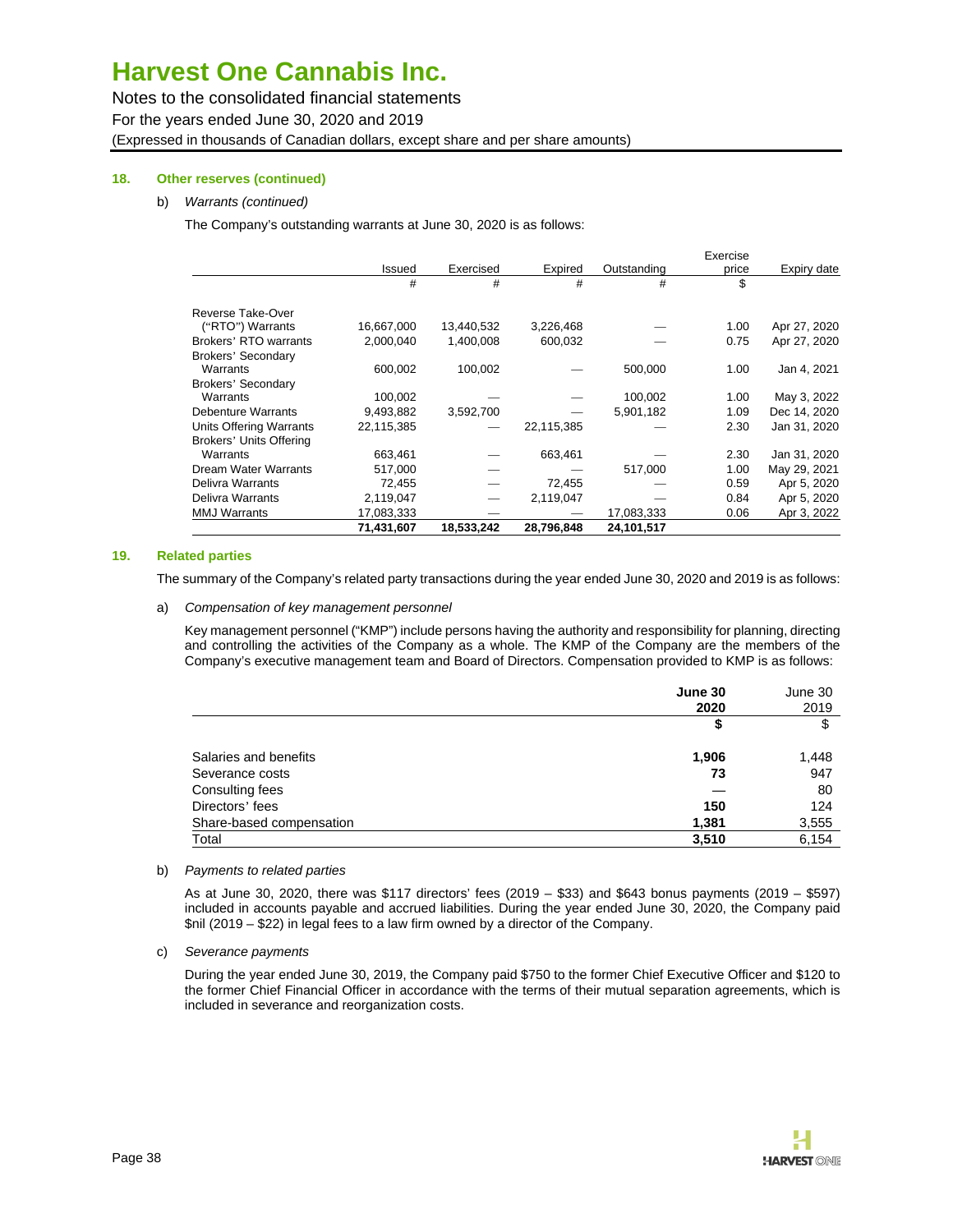Notes to the consolidated financial statements For the years ended June 30, 2020 and 2019 (Expressed in thousands of Canadian dollars, except share and per share amounts)

#### **20. Supplemental cash flow information**

Additional supplementary cash flow information for the years ended June 30, 2020 and 2019 is as follows:

|                                                                            | June 30<br>2020 | June 30<br>2019 |
|----------------------------------------------------------------------------|-----------------|-----------------|
|                                                                            | \$              | \$              |
| Additions to property, plant and equipment included in in accounts payable | 2,848           | 1,432           |
| Additions to right of use assets                                           | 954             |                 |
| Forgiveness of loan to associate                                           | 256             |                 |
| Common shares issued for acquisitions (note 10)                            | 20,639          | 6,926           |
| Options and warrants issued for acquisitions (note 10)                     | 1,255           |                 |
| Warrants issued as finance fees                                            | 481             |                 |
| Interest paid                                                              | 135             | 6               |

#### **21. Income taxes**

Income tax recovery differs from expected income tax recovery if the Canadian federal and provincial statutory income tax rates were applied to loss before taxes. The principal factors causing these differences are shown below:

|                                            | June 30   | June 30   |
|--------------------------------------------|-----------|-----------|
|                                            | 2019      | 2019      |
|                                            | \$        | S         |
| Loss before income taxes                   | (81, 393) | (27, 965) |
| Statutory tax rates                        | 27.0%     | 27.0%     |
| Expected income tax recovery               | (21, 976) | (7,551)   |
| Difference in foreign tax rates            | 575       | 425       |
| Effect of change in tax rates              | 12        |           |
| Effect of goodwill impairment              | 11,634    |           |
| Effect of assets held for sale             | 647       |           |
| Adjustment to prior year tax estimates     | (1, 397)  |           |
| Non-deductible expenses                    | 672       | 3,008     |
| Foreign currency translation               | (98)      | 37        |
| Change in unrecognized deferred tax assets | 9,806     | 4,182     |
| Other                                      | 125       | (108)     |
| Income tax recovery                        |           |           |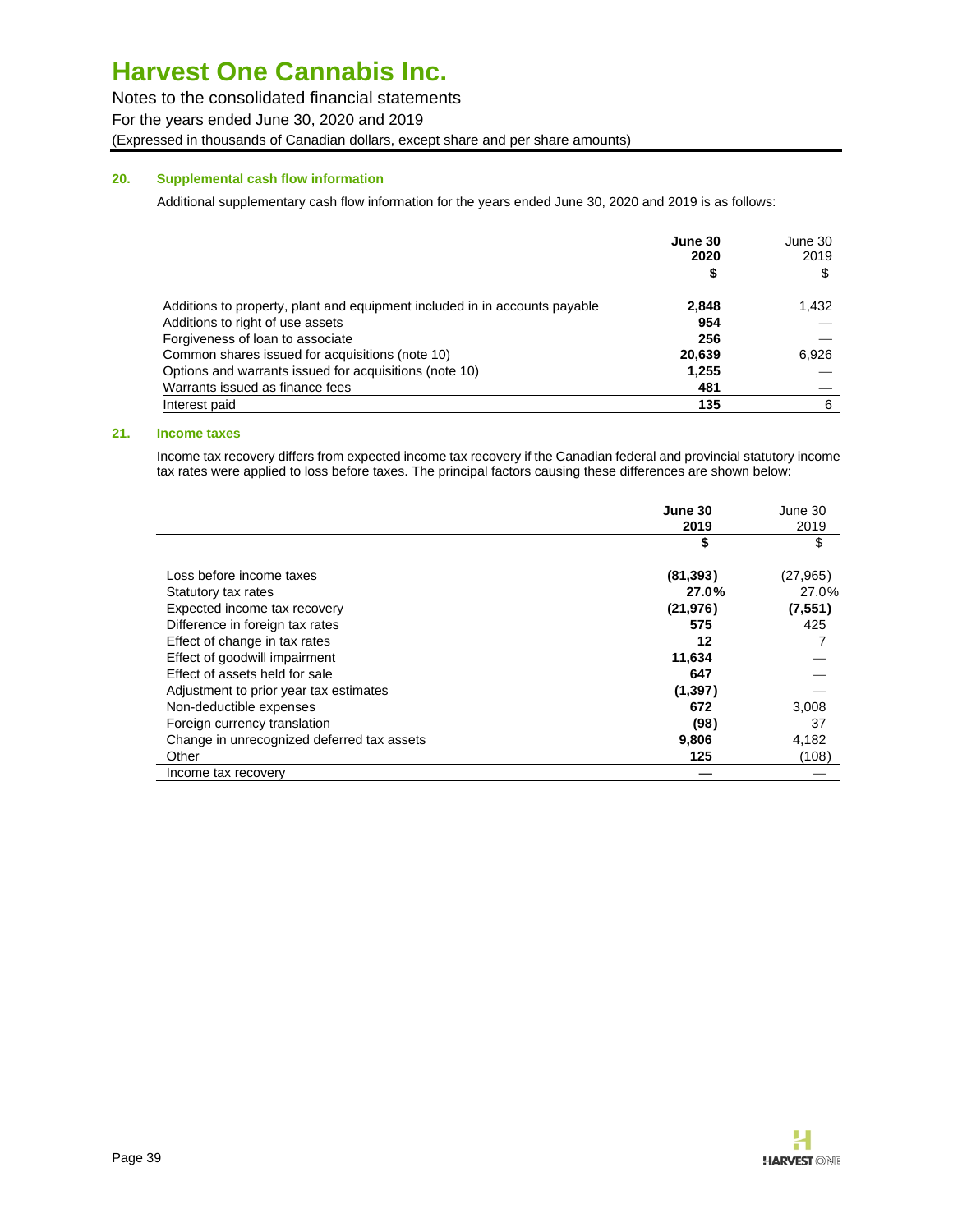Notes to the consolidated financial statements

For the years ended June 30, 2020 and 2019

(Expressed in thousands of Canadian dollars, except share and per share amounts)

#### **21. Income taxes (continued)**

The nature and tax effect of the taxable temporary differences giving rise to deferred tax assets are summarized as follows: Deferred ta Deferred

|                                       |          | Deferred ta   | Deferred      |             |          |
|---------------------------------------|----------|---------------|---------------|-------------|----------|
|                                       |          | x             | tax assets    |             |          |
|                                       |          | assets        | (liabilities) | Recovered   |          |
|                                       |          | (liabilities) | moved to      | through     |          |
|                                       |          | assumed       | assets        | (charged to |          |
|                                       | June 30  | from          | held for      |             | June 30  |
|                                       | 2019     | acquisition   | sale          | earnings    | 2020     |
|                                       | \$       | \$            | \$            | \$          | \$       |
| Deferred tax assets                   |          |               |               |             |          |
| Non-capital losses                    | 9,762    | 3,368         | (334)         | 7,190       | 19,986   |
| Finance costs                         | 1,621    | 44            |               | (537)       | 1,128    |
| Biological assets                     | 314      |               |               | (314)       |          |
| Property, plant and equipment         | (542)    | 173           | (1,680)       | 2,249       | 200      |
| Other                                 | 42       |               |               | 126         | 168      |
| Total deferred tax assets             | 11,197   | 3,585         | (2,014)       | 8,714       | 21,482   |
| <b>Deferred tax liabilities</b>       |          |               |               |             |          |
| Inventories                           | (33)     | (373)         |               | 406         |          |
| Intangible assets                     |          | (1,221)       |               | 528         | (693)    |
| Total deferred tax liabilities        | (33)     | (1,594)       |               | 934         | (693)    |
| Net deferred tax assets (liabilities) | 11,164   | 1,991         | (2,014)       | 9,648       | 20,789   |
| Deferred tax assets not recognized    | (11,811) | (1,991)       | 2,661         | (9,648)     | (20,789) |
| Deferred tax liabilities              | (647)    |               | 647           |             |          |

The Company has accumulated non-capital losses from various jurisdictions for the year ended June 30, 2020 for income tax purposes, which may be deducted in the calculation of taxable income in future years. The Canadian noncapital losses will be expiring between 2028 and 2040.

|             | June 30<br>2020 | June 30<br>2019 |
|-------------|-----------------|-----------------|
|             | \$              | \$              |
| Canada      | 65,556          | 33,618          |
| Australia   | 39              | 38              |
| <b>USA</b>  | 2,865           | 554             |
| Switzerland | 4,725           | 1,858           |
| Ireland     | 4,244           | 2,122           |
| UK          | 1,958           | 347             |
| Israel      | 3,364           | 59              |
| Total       | 82,751          | 38,596          |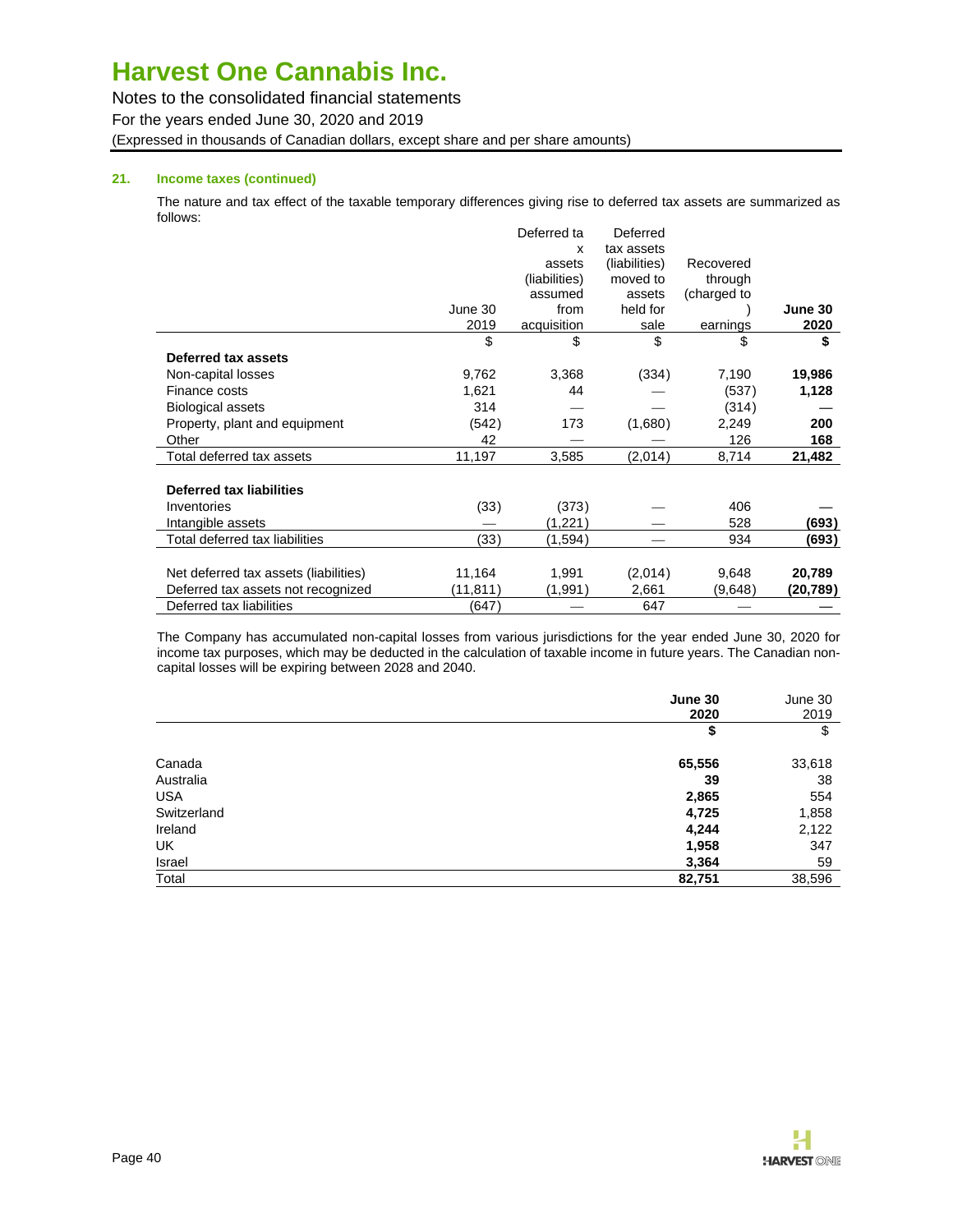Notes to the consolidated financial statements For the years ended June 30, 2020 and 2019 (Expressed in thousands of Canadian dollars, except share and per share amounts)

#### **22. Commitments and contingencies**

As at June 30, 2020, the Company's commitments that have not been disclosed elsewhere in the consolidated financial statements is as follows:

|                     | Less than |       |
|---------------------|-----------|-------|
|                     | 1 year    | Total |
|                     | Φ         | ۰D    |
| Capital commitments | 1,035     | 1,035 |
|                     | 1,035     | 1,035 |

#### a) Capital commitments

On October 17, 2018, the Company entered into an agreement to purchase four custom designed modular buildings to be installed on the Mission Road Facility. Phase one of the project has been completed, with completion of phases two and three currently on hold. In addition, capital commitments include amounts committed for the construction of the Lucky Lake Facility and for Gelpell® production equipment. On August 26, 2020, the Company completed the sale of the Duncan Facility and Mission Road Facility as described in note 27(a). As a result, \$275 of capital commitments associated with the Mission Road Facility was terminated subsequent to year end.

#### b) Litigation

During the year ended June 30, 2020, United Greeneries Operations Ltd. ("United Greeneries Operations"), a subsidiary of the Company, was named as the defendant in a civil claim (the "Claim") filed in the Supreme Court of British Columbia in respect of the termination of the lease agreement for land and property in Aldergrove, British Columbia in August 2018. The plaintiff filed a summary trial motion in March 2020 in which it seeks an order for damages for breach of the lease agreement plus court costs and statutory pre-judgment interest. In June 2020, United Greeneries Operations filed a response in defense of the Claim and filed its own summary trial motion. A court date to hear the motions has not been set. Management's assessment, based on its interpretation of the agreement and independent legal advice, is that the plaintiff may be partly successful with the Claim up to \$415, subject to a set-off claim by United Greeneries Operations and it is possible that there will be a future cash outflow made by United Greeneries Operations.

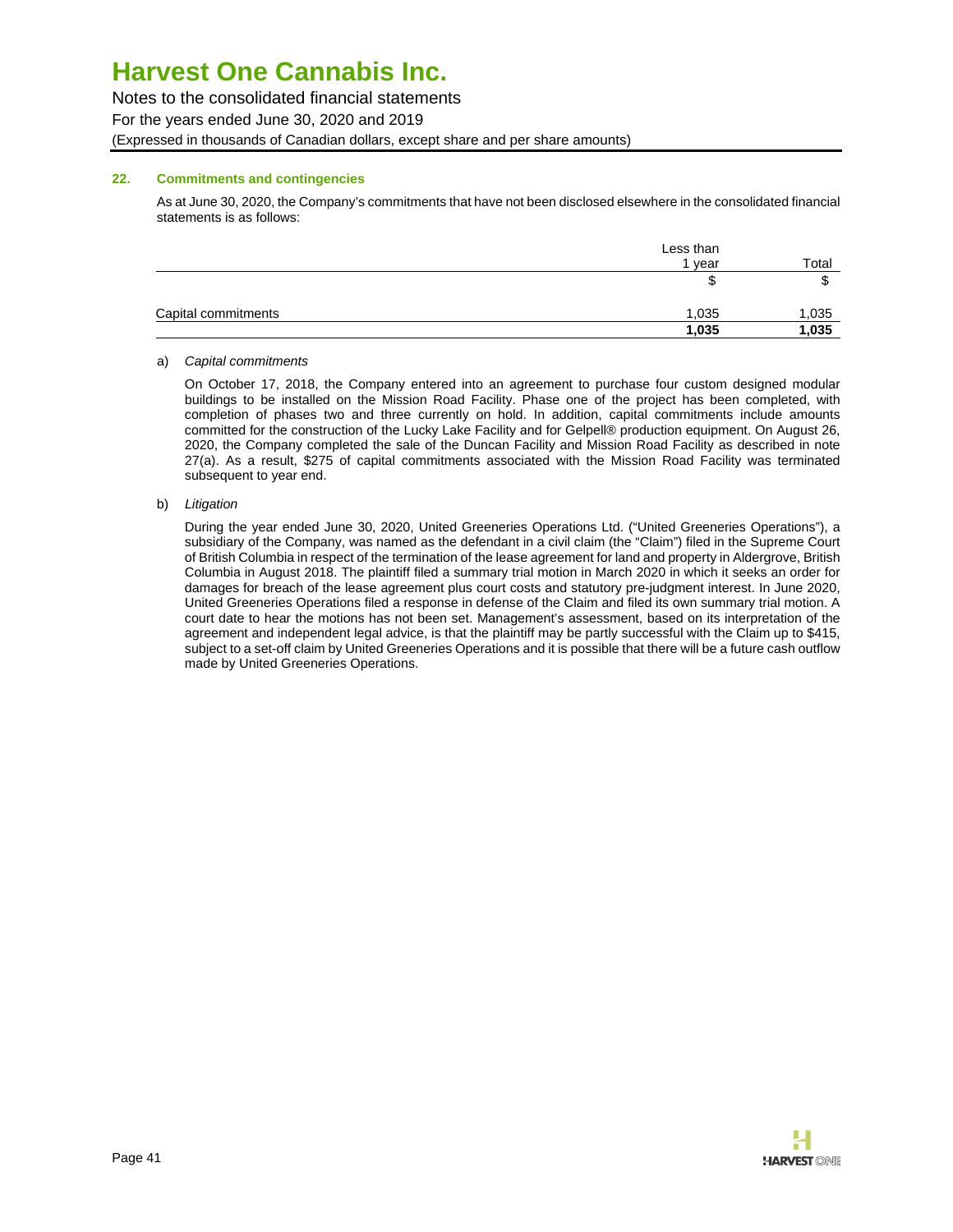Notes to the consolidated financial statements For the years ended June 30, 2020 and 2019 (Expressed in thousands of Canadian dollars, except share and per share amounts)

#### **23. Segmented information**

The Company operates in two reportable segments: medical and nutraceutical (Satipharm and PhytoTech) and consumer (Dream Water and Delivra), which is the way the Company reports information regarding segment performance, including net profit (loss), to its chief operating decision maker as at June 30, 2020.

The medical and nutraceutical segment includes the processing, manufacturing and distribution of cannabis-based food supplement products throughout Europe, Australia, and Argentina. The consumer segment includes the marketing, distribution, and product development of liquid sleep shots and sleep powder packets as well as pain relief creams throughout Canada and the US.

The segments for year ended June 30, 2020 and 2019 are as follows:

|                                     | Year ended June 30, 2020 |           |           |           | Year ended June 30, 2019 |           |                                |           |
|-------------------------------------|--------------------------|-----------|-----------|-----------|--------------------------|-----------|--------------------------------|-----------|
|                                     | <b>Medical and</b>       |           |           |           | Medical and              |           |                                |           |
|                                     | <b>Nutraceutical</b>     | Consumer  | Corporate | Total     | Nutraceutical            | Consumer  | Corporate                      | Total     |
|                                     |                          |           |           |           |                          |           |                                |           |
| Net revenue                         | 602                      | 7,782     |           | 8.384     | 235                      | 5.747     |                                | 5,982     |
| Gross (loss) profit before fair     |                          |           |           |           |                          |           |                                |           |
| value adjustments                   | (1,355)                  | 724       |           | (631)     | (46)                     | 2.062     |                                | 2.016     |
| Gross (loss) profit                 | (1, 355)                 | 724       |           | (631)     | (46)                     | 2.062     | $\overbrace{\hspace{25mm}}^{}$ | 2.016     |
| Expenses                            | 2.674                    | 46.330    | 11.627    | 60.631    | 2,869                    | 16.591    | 8,837                          | 28.297    |
| Net loss from continuing operations | (4,036)                  | (45, 871) | (12,864)  | (62, 771) | (2,902)                  | (14, 556) | (8,750)                        | (26, 208) |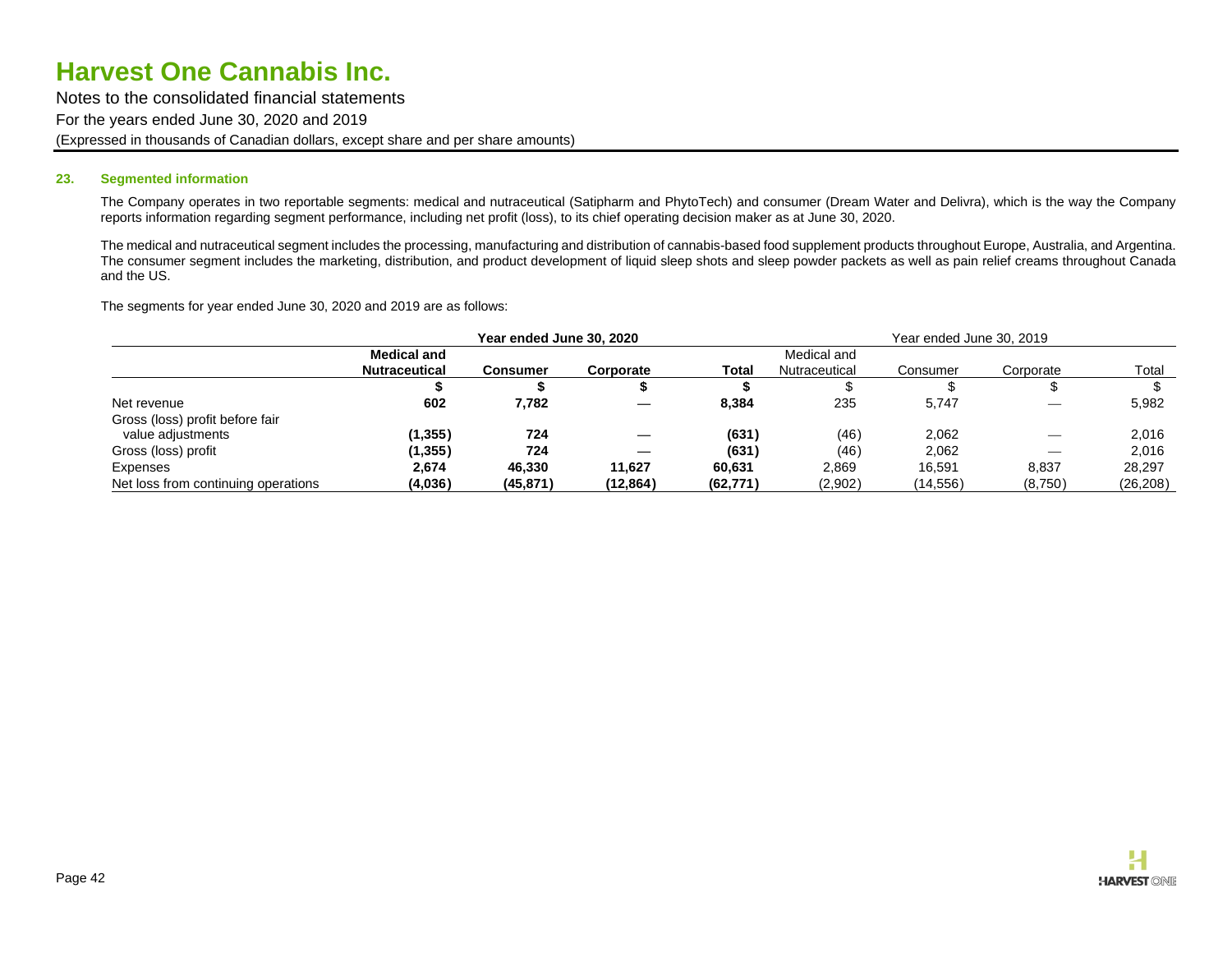Notes to the consolidated financial statements For the years ended June 30, 2020 and 2019 (Expressed in thousands of Canadian dollars, except share and per share amounts)

#### **23. Segmented information (continued)**

The Company generates net revenue from three geographical locations:

| Net revenue | June 30<br>2020 | June 30<br>2019 |
|-------------|-----------------|-----------------|
|             | S               | c<br>Φ          |
| Canada      | 3,579           | 557             |
| US          | 4,203           | 5,190           |
| Europe      | 602             | 235             |
| Total       | 8,384           | 5,982           |

Net revenues in each geographical location relate to the sale of the following:

• Canada – Dream Water liquid sleep shots and sleep powder packets, and LivRelief™ pain relief creams

- US Dream Water liquid sleep shots and sleep powder packets
- Europe CBD Gelpell® capsules, CBD oil

The Company has the following non-current assets in three geographic locations:

|                           | June 30 | June 30 |
|---------------------------|---------|---------|
| <b>Non-current assets</b> | 2020    | 2019    |
|                           | S       | c<br>J  |
| Canada                    | 24,918  | 51,681  |
| US                        |         | 10,567  |
| Israel                    | 4,513   | 4,659   |
| Total                     | 29,431  | 66,907  |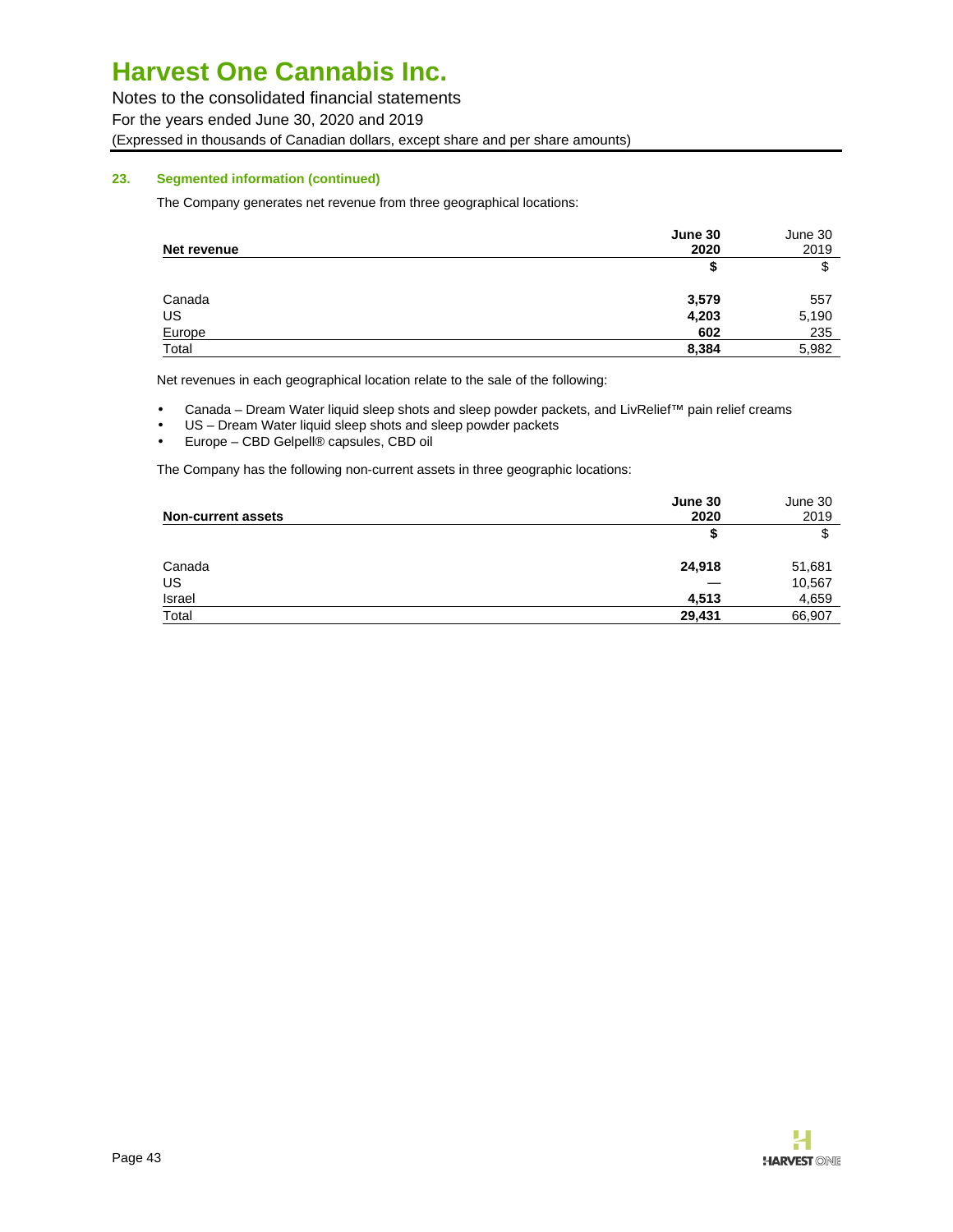Notes to the consolidated financial statements For the years ended June 30, 2020 and 2019 (Expressed in thousands of Canadian dollars, except share and per share amounts)

#### **24. Discontinued operation**

Following the Strategic Review announced in February 2020, management committed to a plan to further sell certain components of its Cultivation segment. As at June 30, 2020, the Company's 50.1% ownership interest in Greenbelt and its Duncan Facility and Mission Road Facility have been classified as held for sale (see note 13).

The Cultivation segment was not previously classified as held for sale or as a discontinued operation. The comparative consolidated statement of loss and comprehensive loss has been restated to show the discontinued operation separately from continuing operations.

|                                                        |              | June 30   | June 30  |
|--------------------------------------------------------|--------------|-----------|----------|
|                                                        | <b>Notes</b> | 2020      | 2019     |
|                                                        |              | \$        | \$       |
| Net revenue                                            |              | 3,405     | 5,483    |
| Cost of sales                                          |              |           |          |
| Production costs                                       |              | 2,652     | 2,721    |
| Inventory expensed to cost of sales                    | (a)          | 1,264     | 1,082    |
| Inventory write-down                                   |              | 5,129     | 181      |
| Gross (loss) profit before fair value adjustments      |              | (5,640)   | 1,499    |
| Realized fair value amounts included in inventory sold | (a)          | 3,240     | 4,499    |
| Unrealized change in fair value of biological assets   |              | (4,208)   | (3,992)  |
| Gross (loss) profit                                    |              | (4,672)   | 992      |
| <b>Expenses</b>                                        |              | 3,149     | 1,562    |
| Other (expense) income                                 |              |           |          |
| Loss on remeasurement of disposal group                | (b)          | (10, 167) |          |
| Loss on disposal of assets                             | (c)          | (830)     | (1, 285) |
| Interest and finance costs                             |              | 203       | 98       |
| Foreign exchange (loss) gain                           |              | (7)       |          |
| Loss from discontinued operation                       |              | (18,622)  | (1,757)  |
| Net loss attributable to:                              |              |           |          |
| Harvest One Cannabis Inc.                              |              | (17,086)  | (1,644)  |
| Non-controlling interests                              |              | (1,536)   | (113)    |
| Net loss per share – basic and diluted                 |              | (0.08)    | (0.01)   |

a) Cannabis inventory

During the year ended June 30, 2020, cost of sales on cannabis inventory sold was \$4,504 (2019 – \$5,580), of which \$3,240 (2019 – \$4,499) related to realized fair value changes and \$1,264 (2019 – \$1,082) related to costs incurred to sell cannabis inventory.

The Company regularly reviews its cannabis inventory for quality and freshness. During the year ended June 30, 2020, 968 kg of cannabis inventory did not meet the Company's quality standards for dried flower sale and therefore, was as extraction grade cannabis or destroyed. As a result, the Company recognized a write-down of \$4,378 of cannabis inventory to reduce the carrying amount to its estimated net realizable value. In addition, the Company recognized a write-down of \$751 of packaging and supplies.

#### b) Loss on remeasurement of disposal group

During the year ended June 30, 2020, the Company recognized a \$10,167 loss in connection with the remeasurement of the disposal group. Of this, \$1,966 was written off from goodwill, \$8,758 was written off from property, plant and equipment, \$90 was written off from intangible assets, and \$647 was recovered from the derecognition of deferred tax liability.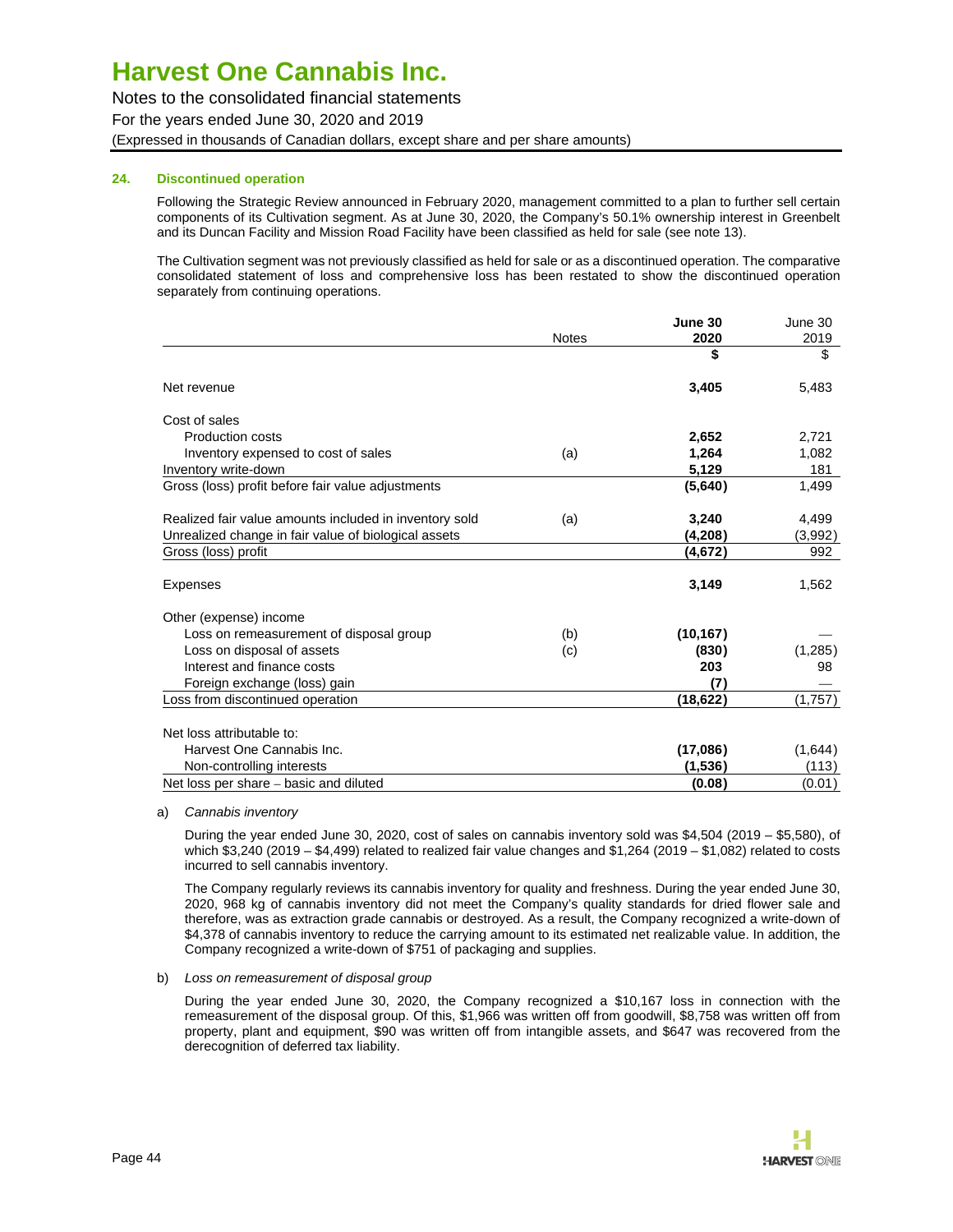Notes to the consolidated financial statements For the years ended June 30, 2020 and 2019 (Expressed in thousands of Canadian dollars, except share and per share amounts)

#### **24. Discontinued operation (continued)**

#### c) Loss on disposal of assets

During the year ended June 30, 2020, the Company disposed of \$2,051 from property, plant and equipment and \$99 from prepaid expenses and deposits. The Company received \$1,320 cash consideration in connection with these disposals and recognized a loss of \$830 on the disposal of assets recorded in discontinued operations

During the year ended June 30, 2019, the Company terminated a five-year lease agreement for a site located in Aldergrove, British Columbia ("BC") for the construction of a 59,000 square foot facility. The Company completed a feasibility audit and, in light of the results and regulatory changes, decided not to proceed with this facility. During the year ended June 30, 2019, approximately \$200 in costs related to the Aldergrove site were written-off. These costs consisted of \$52 capitalized in property, plant and equipment and \$147 recorded in prepaid expenses and deposits.

During the year ended June 30, 2019, the Company commenced a modular expansion that will increase the annual production capacity of harvested cannabis on the land adjacent to the Duncan facility which United Greeneries has under lease. As a result, the amounts capitalized in property, plant, and equipment of approximately \$278 related to other planned projects for the previously vacant land were written-off.

During the year ended June 30, 2019, the Company underwent a security upgrade at its Duncan facility to replace its existing security equipment. As a result, the Company recognized an impairment of \$807 to reduce the carrying amount of the existing equipment to its net realizable value.

The breakdown of cash flows from discontinued operations is as follows:

|                                       | June 30<br>2020 | June 30<br>2019 |
|---------------------------------------|-----------------|-----------------|
|                                       |                 |                 |
| Net cash used in operating activities | 1.045           | 8,923           |
| Net cash used in investing activities | (2,964)         | (14, 247)       |
| Net cash used in financing activities | (59)            | 460             |
| Change in cash during the year        | (1,978)         | (4,864)         |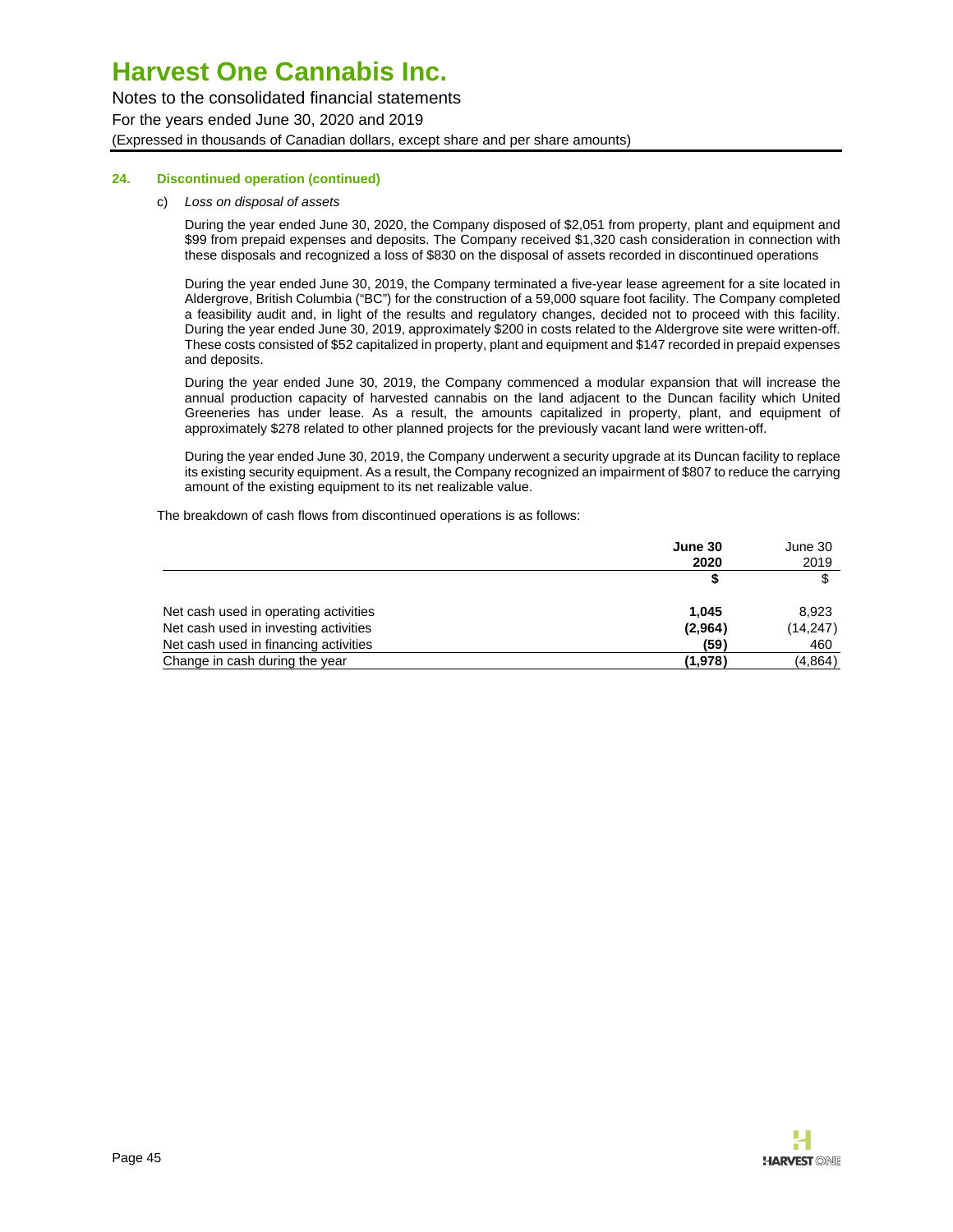Notes to the consolidated financial statements For the years ended June 30, 2020 and 2019 (Expressed in thousands of Canadian dollars, except share and per share amounts)

#### **25. Financial instruments and risk**

The Company thoroughly examines the various financial instruments and risks to which it is exposed and assesses the impact and likelihood of those risks. These risks include foreign exchange risk, credit risk, interest rate risk, and liquidity risk. Where material, these risks are reviewed and monitored by the Board of Directors.

The Board of Directors has overall responsibility for the determination of the Company's risk management objectives and policies. The overall objective of the Board is to set policies that seek to reduce risk as far as possible without unduly affecting the Company's competitiveness and flexibility.

#### Foreign exchange risk

Foreign exchange risk is the risk that the fair value of future cash flows will fluctuate as a result of changes in foreign exchange rates. As at June 30, 2020, the Company is exposed to foreign currency risk through its bank accounts denominated in United States Dollars ("USD"), Euros ("Euros"), British Pounds ("GBP"), Swiss Francs ('CHF"), Australian Dollars ("AUD"), and Israeli New Shekel ("ILS"). A 10% appreciation (depreciation) of USD, Euros, GBP, CHF, AUD, or ILS against the CAD, with all other variables held constant, would result in an immaterial change in the Company's loss and comprehensive loss for the year.

#### Credit risk

Credit risk is the risk of financial loss to the Company if a customer or counterparty to a financial instrument fails to meet its contractual obligations and arises principally from the Company's trade accounts receivable. The Company's cash and accounts receivable are exposed to credit risk. The risk for cash is mitigated by holding these instruments with highly rated financial institutions. The Company provides credit to its customers in the normal course of business and has mitigated this risk by managing and monitoring the underlying business relationships. As at June 30, 2020, the Company is not exposed to any significant credit risk.

As at June 30, 2020, the Company's aging of receivables was approximately as follows:

|                 | June 30 | June 30 |
|-----------------|---------|---------|
|                 | 2020    | 2019    |
|                 | Φ       | จ       |
| $0 - 60$ days   | 1,090   | 2,240   |
| $61 - 120$ days | 249     | 337     |
|                 | 1,339   | 2,577   |

#### Interest rate risk

Interest rate risk is the risk that the fair value or future cash flows of a financial instrument will fluctuate because of changes in market interest rates. As at June 30, 2020, the Company is not exposed to any significant interest rate risk.

#### Liquidity risk

Liquidity risk is the risk that the Company will encounter difficulty in meeting obligations associated with financial liabilities. The Company manages liquidity risk by maintaining sufficient cash balances to enable settlement of transactions on the due date. Accounts payable and accrued liabilities have maturities of 30 days or less or are due on demand and are subject to normal trade terms. The Company has current assets of \$28,413 and current liabilities of \$19,194. The Company addresses its liquidity through debt or equity financing obtained through the sale of convertible debentures and common shares. While the Company has been successful in securing financings in the past, there is no assurance that it will be able to do so in the future.

#### Fair value hierarchy

Financial instruments measured at fair value are classified into one of three levels in the fair value hierarchy according to the relative reliability of the inputs used to estimate the fair values. The three levels of the fair value hierarchy are:

Level 1 – Unadjusted quoted prices in active markets for identical assets or liabilities;

- Level 2 Inputs other than quoted prices that are observable for the asset or liability either directly or indirectly; and
- Level 3 Inputs that are not based on observable market data.